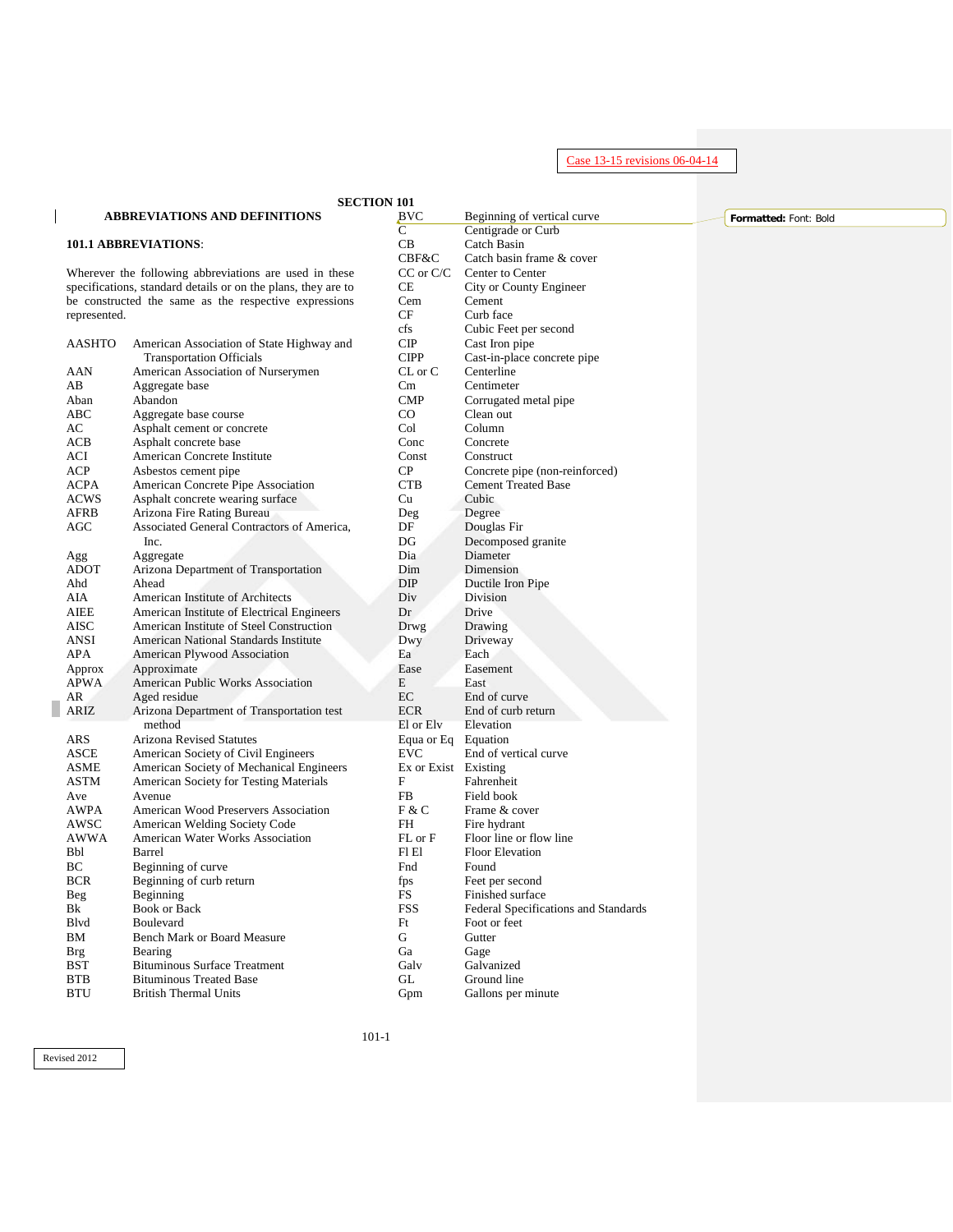|                |                                           | <b>SECTION 101</b> |             |
|----------------|-------------------------------------------|--------------------|-------------|
| Gr             | Grade                                     |                    | OС          |
| Н              | High or height                            |                    | OD          |
| HС             | House connection                          |                    | Oz          |
| Hdwl           | Headwall                                  |                    | P.C         |
| Horiz          | Horizontal                                |                    | PCC         |
| Hwy            | Highway                                   |                    |             |
| ICA            | <b>Industrial Commission of Arizona</b>   |                    |             |
| ID             | Improvement District or inside diameter   |                    | PI          |
| IE             | <b>Invert Elevation</b>                   |                    | PL          |
| <b>IEEE</b>    | Institute of Electrical and Electronic    |                    | POC         |
|                | Engineers                                 |                    | <b>POS</b>  |
| In             | Inch                                      |                    | PP          |
| Inv            | Invert                                    |                    | ppm         |
| IP             | Iron Pipe                                 |                    | PRC         |
| <b>IPS</b>     | Iron Pipe Size                            |                    | Prod        |
| Irrig          | Irrigation                                |                    | Prop        |
| Jt             | Joint                                     |                    | psi         |
| JC             | <b>Junction Chamber</b>                   |                    | psf         |
| Jct            | Junction                                  |                    | PT or       |
| JS             | <b>Junction Structure</b>                 |                    | P&TF        |
| L              | Length                                    |                    | Pvmt        |
| L <sub>b</sub> | Pound                                     |                    | Q           |
| L&T            | Lead and tack                             |                    | R           |
| LD             | Local depression                          |                    | RC          |
| LF             | <b>Linear Feet</b>                        |                    | <b>RCP</b>  |
| LH             | Lamp hole                                 |                    | Rd          |
| Lin            | Linear                                    |                    | Rdwy        |
| Long           | Longitudinal                              |                    | Reinf       |
| Lt             | Left                                      |                    | Ret W       |
| М              | Map or maps                               |                    | <b>RGRO</b> |
| MAG            | Maricopa Association of Governments       |                    |             |
| Max            | Maximum                                   |                    | rpm<br>Rt   |
| MCR            | Maricopa County Records                   |                    | R/W         |
| Meas           | Measured                                  |                    | S           |
| MН             | Manhole                                   |                    | SAE         |
| MHF&C          | Manhole frame and cover                   |                    | San         |
| Min            | Minutes or minimum                        |                    | SC          |
| Misc           | Miscellaneous                             |                    | <b>SCCF</b> |
|                |                                           |                    | SD          |
| ML or M<br>mm  | Monument line<br>Millimeter               |                    | Sdl         |
| Mon            | Monolithic or monument                    |                    | Sec         |
| MTD            |                                           |                    | Sect        |
| N              | Multiple tile duct<br>North               |                    | SЕ          |
| <b>NBS</b>     | National Bureau of Standards              |                    | Sht         |
|                |                                           |                    |             |
| NCPI<br>NΕ     | National Clay Pipe Institute<br>Northeast |                    | Spec<br>SPR |
| <b>NEC</b>     | <b>National Electric Code</b>             |                    |             |
|                | National Electrical Manufacturer's        |                    | Sp Ml       |
| NEMA           | Association                               |                    | Sq Ft<br>SS |
| NFPA           | National Fire Protection Association      |                    | St          |
| NP             | Non-plastic                               |                    | Sta         |
| <b>NPI</b>     | Non pay item                              |                    | Std         |
| NSC            | <b>National Safety Council</b>            |                    | Str gr      |
| <b>NSF</b>     | <b>National Sanitation Foundation</b>     |                    | Struct      |
| NW             | Northwest                                 |                    | SW          |
| No             | Number                                    |                    | T           |

On center Outside diameter **Ounces** Point of curvature Point of compound curve or Portland Cement Concrete Point of intersection or plastic index Property line Point of Curve Point of Spiral Power pole Parts per million Point of reverse curve Produced Proposed or property Pounds per square inch Pounds per square foot POT Point of Tangent Power and telephone pole Pavement Rate of flow R Radius Reinforced concrete Reinforced concrete pipe Road Roadway F Reinforced, Reinforcing<br>Vall Retaining Wall Vall Retaining Wall<br>CP Rubber Gasket 1 Rubber Gasket Reinforced Concrete Pipe Revolutions Per Minute Right Right-of-way South or slope Society of Automotive Engineers Sanitary Spiral to Curve Steel cylinder concrete pipe Storm drain or Sewer District Saddle **Seconds** Section Southeast Sheet Specifications Simplified Practice Recommendation<br>IH Special manhole H Special manhole<br>
Yd Square Foot, Yar Square Foot, Yard Sanitary sewer **Street** Station Standard Structural grade Structure or structural Southwest T<br>Tel Tangent Distance<br>Tel Telephone Telephone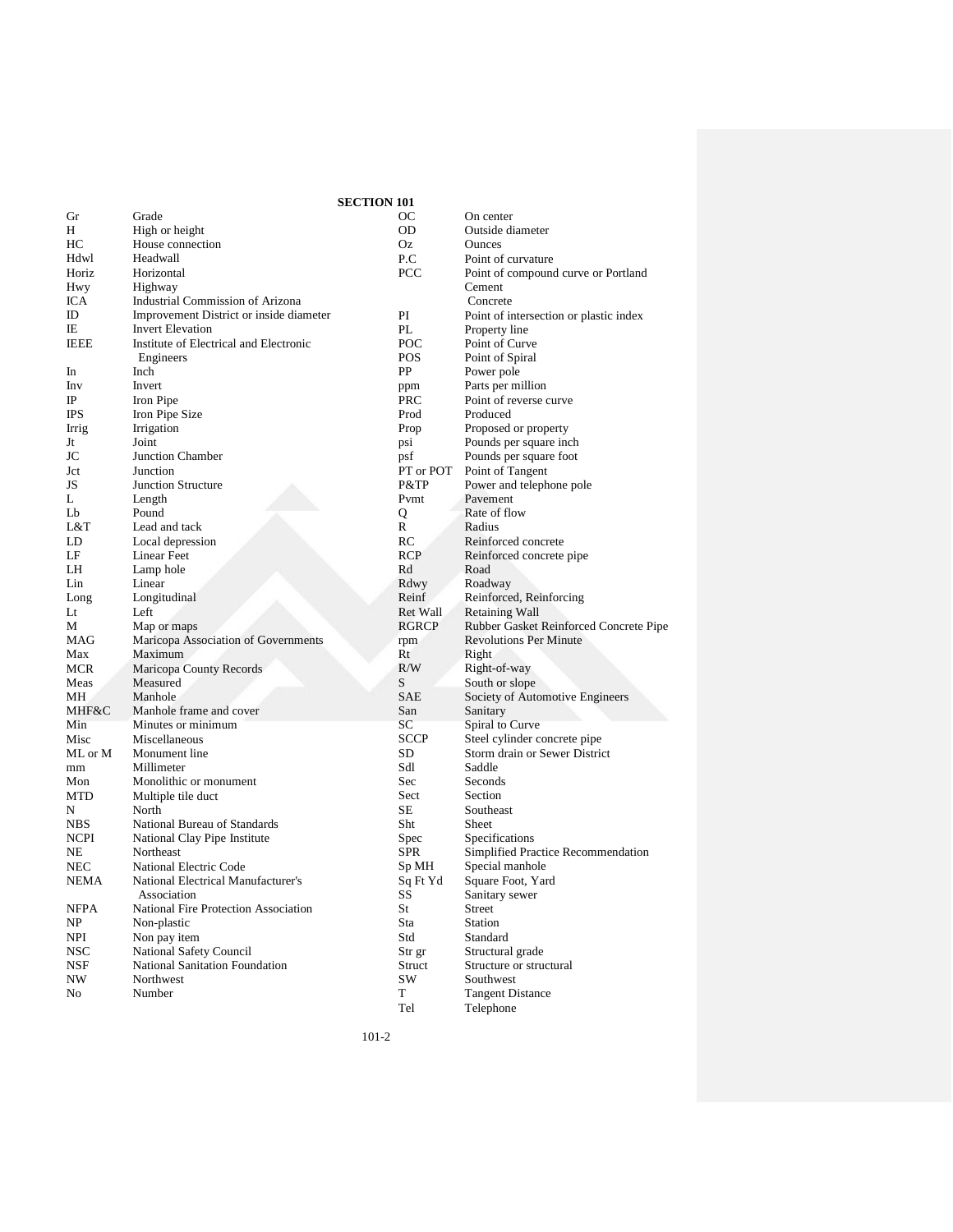| Temp        | Temporary                               |
|-------------|-----------------------------------------|
| <b>TH</b>   | Test hole                               |
| TP          | Telephone pole                          |
| Tr          | Tract                                   |
| Trans       | Transition                              |
| <b>TS</b>   | Traffic signal or Tangent to spiral     |
| TSC         | Traffic signal conduit                  |
| Typ         | Typical                                 |
| UL          | Underwriters' Laboratories Inc.         |
| USC & GS    | United States Coast and Geodetic Survey |
| <b>USGS</b> | United States Geological Survey         |
| V           | Velocity of flow                        |
| <b>VC</b>   | Vertical curve                          |
| <b>VCP</b>  | Vitrified clay pipe                     |
| <b>Vert</b> | Vertical                                |
| W           | West or width                           |
| WI          | Wrought iron                            |
| WS          | Wearing surface                         |
| Wt          | Weight                                  |
| Yd          | Yard                                    |
|             | feet or minutes                         |
| 66          | inches or seconds                       |
| 5           | degrees                                 |
| %           | percent                                 |
| #           | number or pound                         |
| $\omega$    | at.                                     |
|             | per                                     |
|             | equals                                  |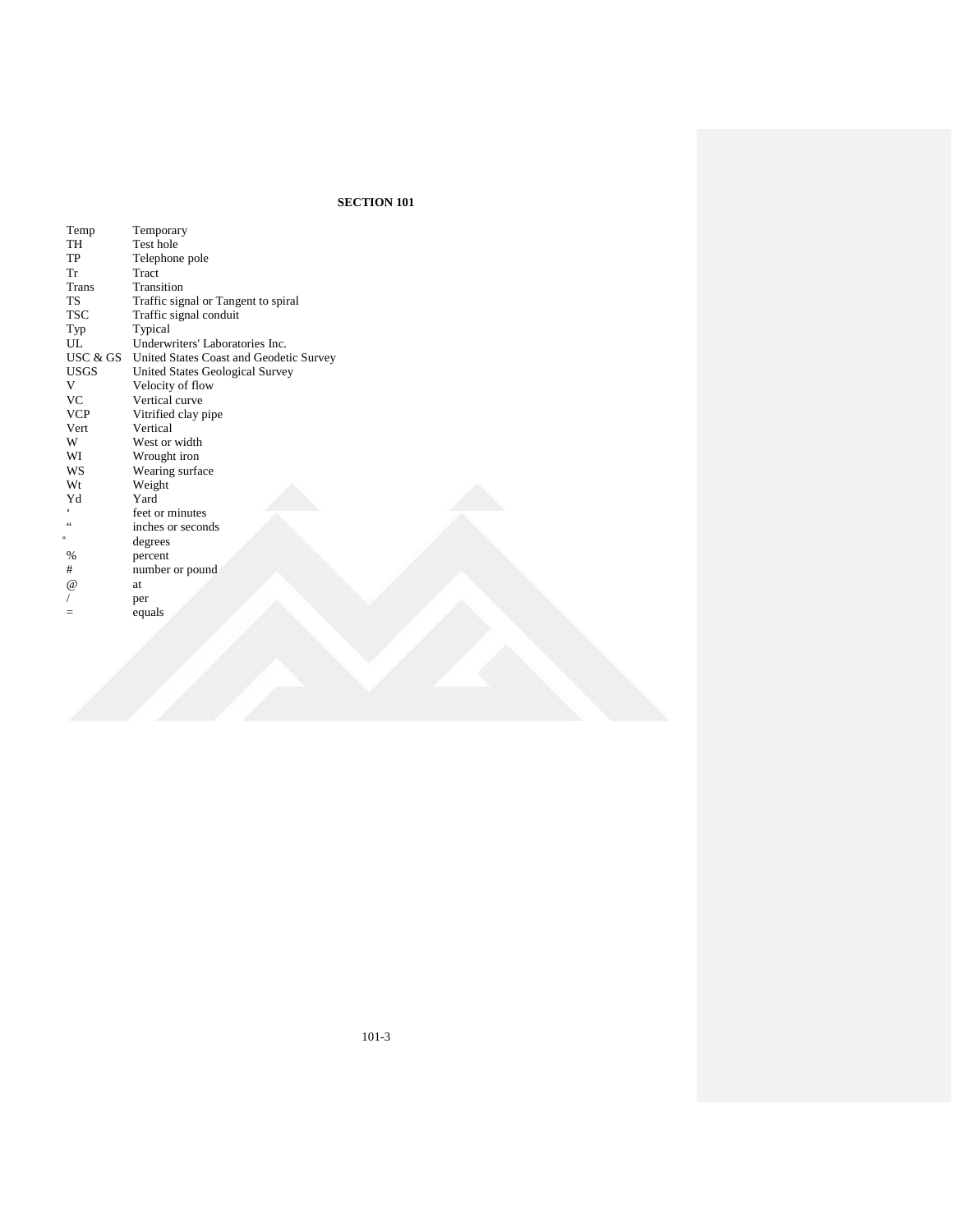### **101.2 DEFINITIONS AND TERMS:**

Whenever in these specifications or in other contract documents the following terms or pronouns in place of them are used, the intent and meaning shall be interpreted as follows:

**Addendum:** A supplement to any of the Contract Documents issued, in writing, after advertisement of but prior to the opening of bids for a contract.

**Advertisement**: The public announcement, as required by law, inviting bids for work to be performed or materials to be furnished.

**Agency:** The governmental agency for which the construction is being done, either by permit or contract.

**Architect:** The individual or firm who has accomplished the architectural services for the project, including his representatives.

**Arizona Test Method:** Arizona Department of Transportation Materials Testing Manual test method.

**Award:** The formal action of the governing body is accepting a proposal.

Backfill: Material placed in an excavated space to fill such space. For trenches, see definitions for Initial Backfill and Final Backfill. this space will be the area from 1 foot above the top of the pipe or conduit to the existing or proposed finished grade ement.

**Base Course:** The upper course of the granular base of a pavement or the lower course of an asphalt concrete pavement structure.

| <b>Bedding:</b> A material layer placed on top of the trench foundation to the bottom of the pipe to provide a firm, but not hard, | Formatted: Font: Bold                       |
|------------------------------------------------------------------------------------------------------------------------------------|---------------------------------------------|
| pipe support.<br>Is the meterial placed in the area from the bottom of the trengt to 1 feet chara the ten of the nine or conduit   | Formatted: Indent: Left: 0", First line: 0" |
|                                                                                                                                    | <b>Formatted: Font: Bold</b>                |
| Bidder: Any qualified individual, firm, partnership, corporation or combination thereof, acting directly or through a duly         | Formatted: Indent: Left: 0", First line: 0" |
| authorized representative who legally submits a proposal for the advertised work.                                                  |                                             |

**Formatted:** Indent: Left: 0", First line: 0"

**Formatted:** Font: Bold

**Board of Supervisors:** The Maricopa County Board of Supervisors acting under the authority of the laws of the State of Arizona.

**Bond Issue Project:** A project financed from bonds issued by the City or County pledging credit or a revenue resource.

**Bridge:** A structure, including supports, erected over a depression or an obstruction, as water, highway, or railway, and having a track or passageway for carrying traffic or other moving loads and having a length measured along the center of roadway of more than 20 feet between undercopings of abutments or extreme ends of openings for multiple boxes.

(Length) The length of a bridge structure is the over-all length measured along the line of survey stationing back to back of backwalls of abutments, if present, otherwise end to end of the bridge floor; but in no case less than the total clear opening of the structure.

(Roadway Width) The clear width measured at right angles to the longitudinal centerline of the bridge between the bottom or curbs or guard timbers or in the case of multiple heights of curbs, between the bottoms of the lower risers.

**Budget Project:** A project financed by funds from General Tax levies and shared revenue funds set aside in the annual budget adopted by the Council or Board of Supervisors.

**Building:** Any structure built for the support, shelter, or enclosure of persons, animals, chattel or movable property.

101-4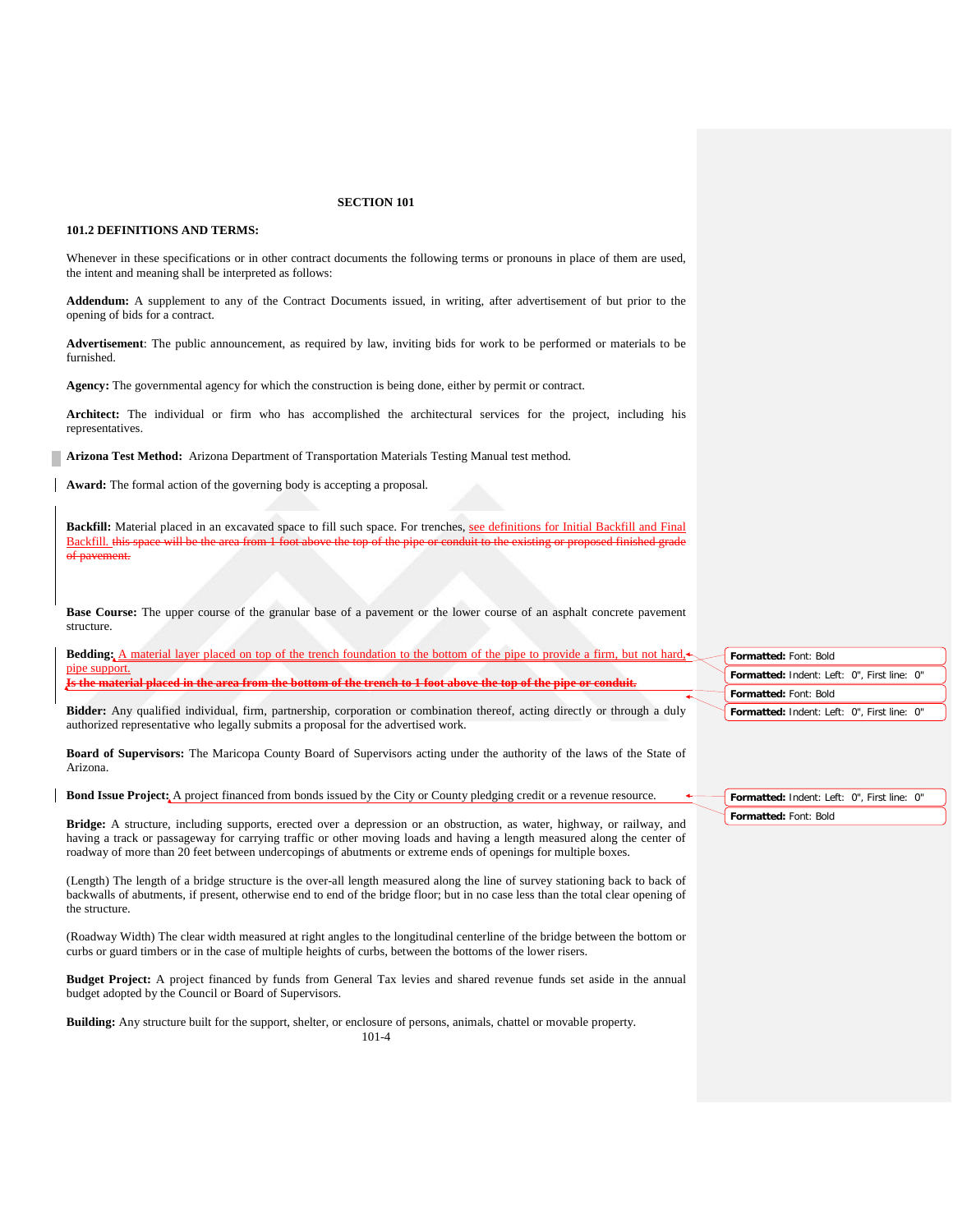**Building Code:** A regulation adopted by the governing body establishing minimum standards of construction for the protection of the public health, safety, and welfare in terms of measured performance rather than in terms of rigid specification of materials and methods.

**Calendar Day:** Every day shown on the calendar.

Revised 2012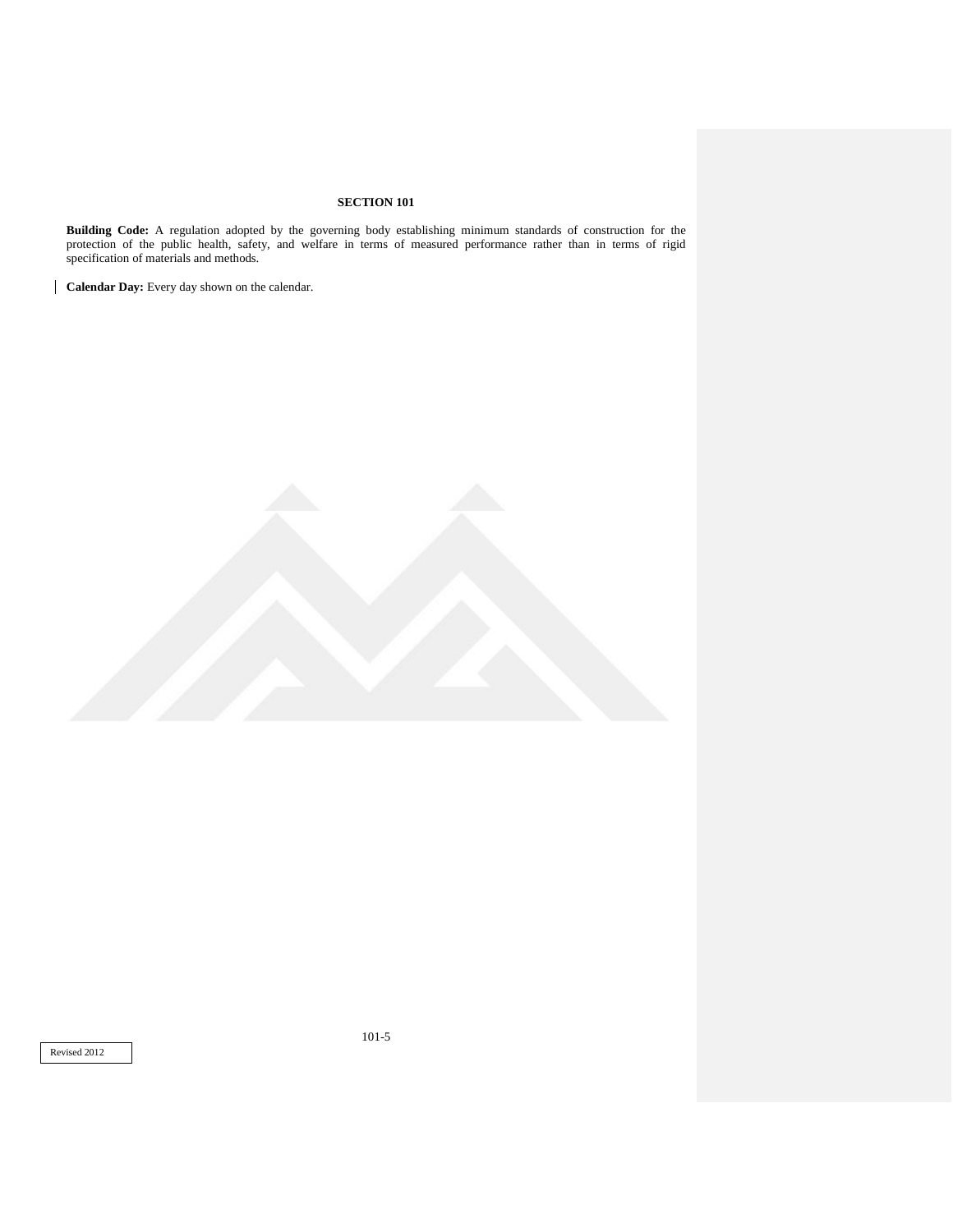**Formatted:** Left

**Call for Bids:** The standard forms inviting proposals or bids.

**"Careful and prudent manner":** means conducting excavation in such a way that when it approaches within twenty-four inches of the underground facility located and marked by the owner or operator, by stakes, paint or in some customary manner, the exact location is manually determined, and the uncovered facility is supported and protected.

**Change Order:** A written order issued by the Engineer to the Contractor to make changes in the work or to perform extra work, and setting forth conditions for payment and/or adjustment in time of completion.

**City:** A municipal corporation, organized and existing under and by virtue of the laws of the State of Arizona.

**City/County Clerk:** The duly authorized person who performs the duties of clerk for the Contracting Agency.

**Completion Time:** The number of calendar days for completion of an act, including authorized time extensions. In case a calendar date of completion is shown in the proposal in lieu of the number of calendar days, the contract shall be completed by that date. The time within which an act is to be done shall be computed by excluding the first and including the last day; and if the last day be Sunday or a legal holiday, that shall be excluded.

**Conflicting Utility:** An existing utility, shown or not shown on the plans is conflicting when any part of the utility falls within the dimensions of the new installation, such that it would be in physical contact with the new installation.

**Construction Project:** The erection, installation, remodeling, alteration, of durable facilities upon, under, or over the ground. This shall include, but is not limited to buildings, roadways and utility pipes, lines, poles or other structures.

**Contingent Bid Item:** This is a minor bid item which is likely, but not certain, to occur during the course of work. If the Engineer determines that this work is required, the Contractor will accomplish the work and payment will be made based on the contingent unit bid price included in the proposal. Since the quantity listed in the proposal is primarily for bid comparison, the amount of work required by the Engineer may vary materially from this.

**Contract:** The written instrument executed by the Contractor and the Contracting Agency by which the Contractor is bound to furnish all labor, equipment, and materials and to perform the work specified, and by which the Contracting Agency is obligated to compensate the Contractor therefore at the prices set forth therein. The Contract Documents are herewith by reference made a part of the contract as if fully set forth therein.

**Contract Documents:** All the integral documents of the contract, including but not limited to, Call for Bids, Plans, Standard Specifications and Details, Special Provisions, Proposal, Addenda, Performance Bond, Payment Bond, Certificates of Insurance, Ordinance, Contract, and Change Orders.

**Contracting Agency:** The legal entity that has contracted for the performance of the work or for whom the work is being performed.

**Contractor:** The individual, firm, partnership, corporation or combination thereof entering into a contract with the Contracting Agency to perform the advertised work.

**Council:** The City Council which by law constitutes the Legislative Department of the City.

**County:** Maricopa County, organized and existing under and by virtue of the laws of the State of Arizona.

**Culvert:** Any structure not classified as a bridge, which provides an opening under or adjacent to the roadway.

**Days:** Unless otherwise designated, days will be understood to mean calendar days.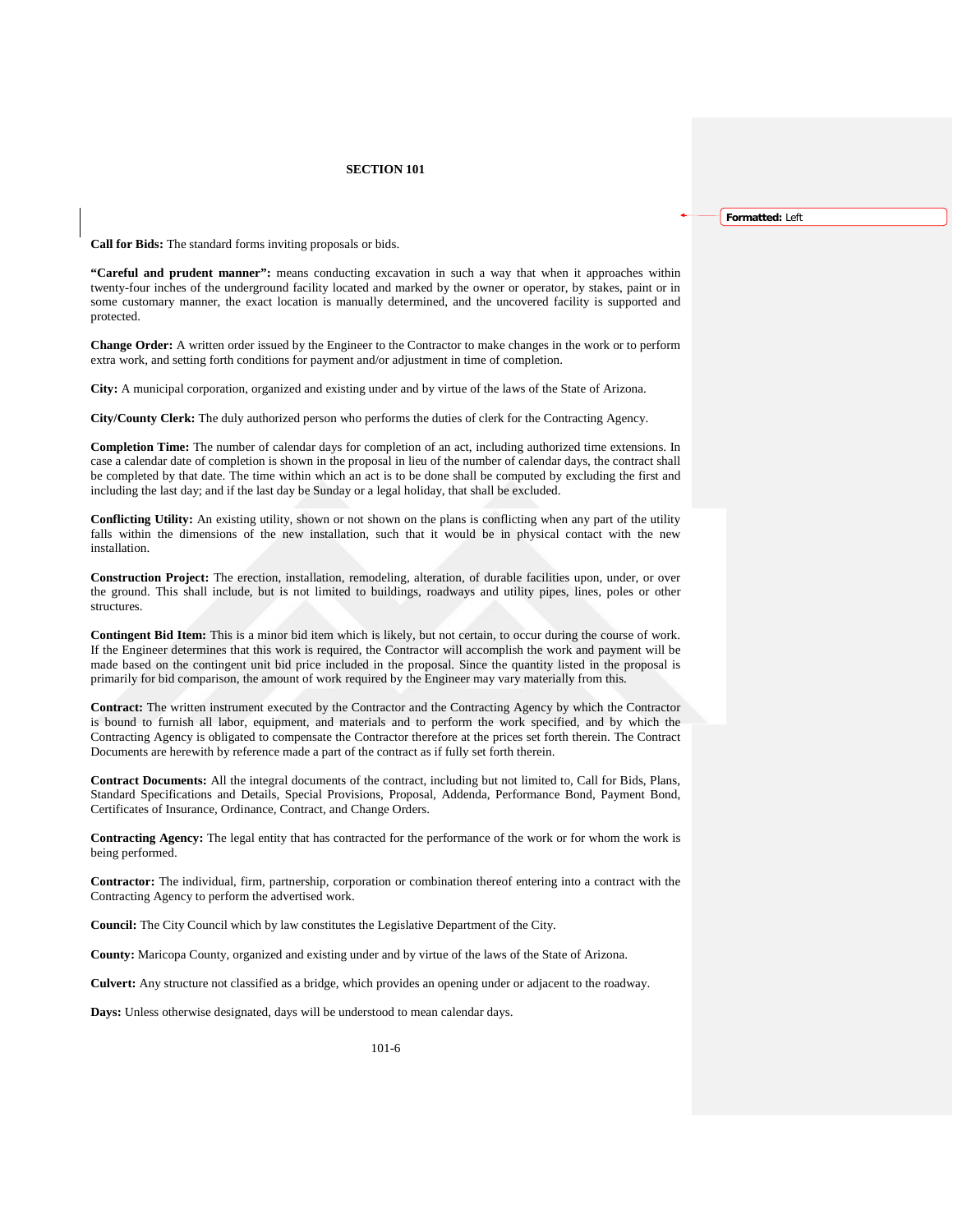**Emergency:** Unforeseen occurrences and combinations of circumstances involving the public welfare or the protection of work already done under the Contract Documents, or which endanger life or property and call for immediate action or remedy.

**Engineer:** The person, appointed as City or County Engineer by the Council or the Board of Supervisors, acting directly or through his duly authorized representative.

**Equipment:** (Construction) — All machinery and equipment, together with the necessary supplies for upkeep and maintenance, and also tools and apparatus necessary for the proper construction and acceptable completion of work. (Installed) — All material or articles used in equipping a facility as furnishings or apparatus to fulfill a functional design.

**Extra Work:** An item of work not provided for in the contract as awarded but found essential to the satisfactory completion of the contract within its intended scope.

**Final Backfill:** The area of a pipe trench backfill above initial backfill to the top of the trench or to the bottom of the road base material.

**Flooding:** Flooding will consist of the inundation of the entire lift with water, puddle with poles or bars to insure saturation of the entire lift.

**Force Account Work:** Work done by personnel of the Contracting Agency as in-house work.

**Foundation:** For buildings or structures, this will be the substructure. For a pipe trench the foundation is the bottom of the trench excavation upon which the bedding material is placed..For pipe this will be material on which the pipe rests; normally, this is the bottom grade line of the tren

**Full Depth Pavement:** An asphalt concrete pavement structure in which the granular base and subbase are replaced by proportionate thicknesses of asphalt concrete.

**Haunching:** The area of a pipe trench between the bottom of the pipe and the springline of the pipe.

**Improvement District Project:** A project financed by assessments against the property included in a special assessment district authorized under, or implemented by an act of the legislature of the State and/or a procedural ordinance of the City or County.

**Initial Backfill:** The area of a pipe trench between the pipe springline and 12 inches above the crown of the pipe.

**Inspector:** The Engineer's authorized representative assigned to make detailed inspections of contract performance.

**Jetting:** Jetting is the densification of material, using a continuous supply of water, under pressure, transmitted to the material through a rigid pipe of sufficient length to reach the bottom of the lift being densified. In all cases, the entire lift will be completely saturated working from the top to the bottom.

**Laboratory:** The established materials testing laboratory of the Contracting Agency's Engineering Department, or other laboratories acceptable to and/or authorized by the Engineer to test materials and work involved in the Contract.

**Major Item:** A major item shall be the total of any item of work and/or materials specified in the bid schedule that exceeds the amount established in Table 109-1.

**Materials:** Any substance specified in the project, equipment and other material used or consumed in the performance of the work.

**Formatted:** Font: Bold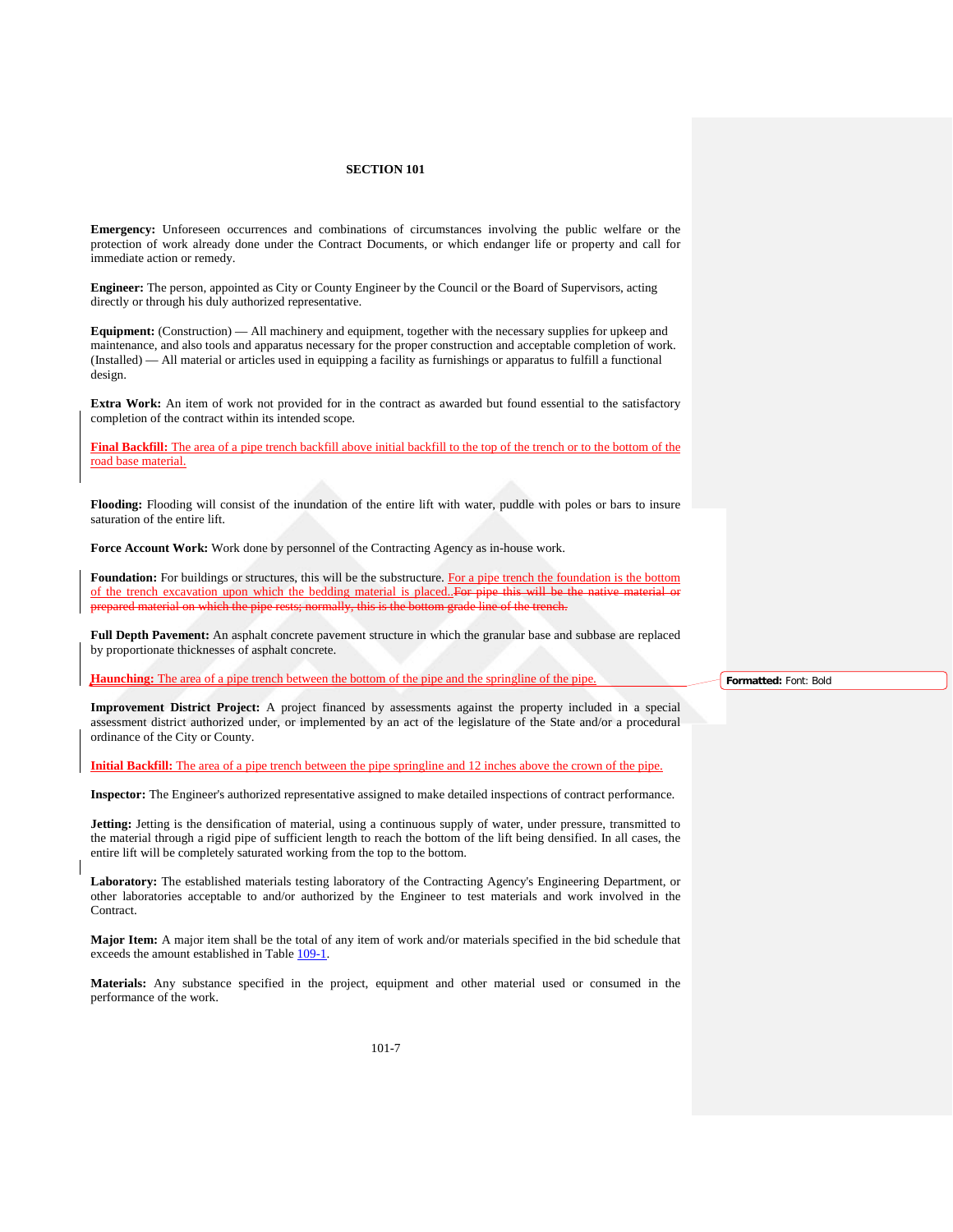**Median:** The portion of a divided highway separating the roadways used by traffic going in opposite directions.

**Native Material:** A sound earthen material free from broken concrete, broken pavement, wood or other deleterious material with no piece larger than 4 inches.

**Non Pay Item:** An item of work for which no separate payment will be made under the proposal, but which must be included as an incidental cost for payment on an associated item included in the proposal.

**Notice of Award:** A letter from the City or County Clerk advising the Contractor that he is the successful bidder and the Council or Board of Supervisors has accepted his proposal.

**Notice to Proceed:** A directive issued by the Engineer, authorizing the Contractor to start the work or improvements required in the Contract.

**Obligee:** One to whom another is obligated.

**Open Trench:** The excavated area shall be considered as open trench until all the aggregate base course for pavement replacement has been placed and compacted or, if outside of a pavement area, until the excavated area is brought to finish grade or natural grade.

**Owner:** The City or County, acting through its legally constituted officials, officers or employees.

**Pavement:** Any surfacing of streets, alleys, sidewalks, courts, driveways, etc., consisting of mineral aggregate bound into a rigid or semi-rigid mass by a suitable binder such as, but not limited to, Portland cement or asphalt cement.

**Pavement Structure:** The combination of subbase, base course, and surface course placed on a subgrade to support the traffic load and distribute it to the roadbed.

**Pay Item:** A detail of work for which separate payments are to be made under the Contract, as specified in the proposal.

**Payment Bond:** The security provided by the Contractor solely for the protection of claimants, supplying labor and materials to the Contractor or his Subcontractors.

**Performance Bond:** The security provided by the Contractor solely for the protection of the Contracting Agency and conditioned upon the faithful performance of the contract in accordance with the plans, specifications and conditions thereof.

**Permit:** The license to do construction in public rights-of-way and/or easements; issued by an Agency to a Contractor working for another party.

**Pipe Embedment Zone:** The area of a pipe trench consisting of the bedding, haunching, and initial backfill areas.

**Plans:** All approved drawings or reproductions thereof pertaining to the work and details therefore, which are made a part of the Contract Documents.

**Plant:** The Contractor's and/or subcontractor's facilities, including but not limited to small tools and mobile equipment, located on and/or offsite, necessary for preparation of materials and prosecution of work for the project.

**Principal:** The individual, firm or corporation primarily liable on an obligation, as distinguished from a surety.

**Professional Engineer:** A person who has a current engineering registration granted by the Arizona State Board of Technical Registration in one or more branches of engineering recognized by the board.

**Profile Grade:** The trace of a vertical plan intersecting the top surface of the proposed wearing surface, usually

**Formatted:** Font: Bold

**Formatted:** Font: Bold **Formatted:** Indent: Left: 0", First line: 0"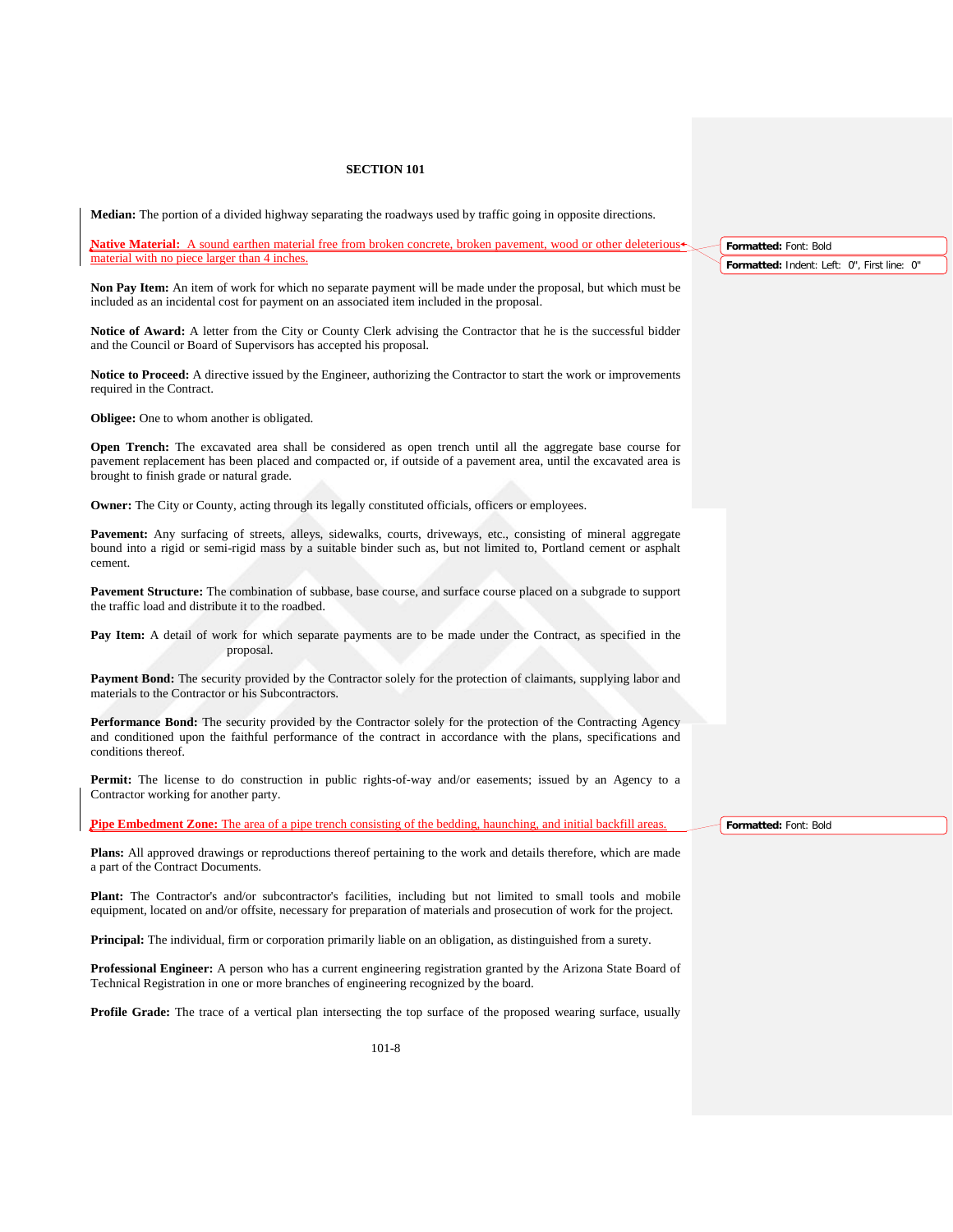along the longitudinal centerline of the roadbed. Profile grade means either elevation or gradient of such trace according to the context.

**Project:** A specific coordinated construction or similar undertaking identified by a single project number and bid and awarded as one contract. On occasion two or more projects may be bid and awarded as a single contract.

**Proposal:** The offer of a bidder on the prescribed form, to perform the work and to furnish the labor and materials at the prices quoted.

**Proposal Form:** The approved form on which the Contracting Agency requires bids to be prepared and submitted for the work.

**Proposal Guarantee:** The security furnished with a bid to guarantee that the bidder will enter into the contract if his bid is accepted.

**Proposal Pamphlet:** The book or pamphlet pertaining to a specific project, containing proposal forms, special provisions and other information necessary for and pertinent to the preparation of the proposal or bid.

**Referred Documents:** On all work authorized by the Contracting Agency, any referenced documents in the specification, i.e., Bulletins, Standards, Rules, Methods of Analysis or test. Codes and Specifications of other Agencies, Engineering Societies or Industrial Associations, refer to the Latest Edition thereof, including Amendments, which are in effect and published at the time of Advertising for Bids or the issuing of a permit for the work, unless otherwise stated.

**Right-of-way:** A general term denoting land, property, or interest therein, usually in a strip acquired for or devoted to a street, highway, or other public improvement.

**Road:** A general term denoting a public way for purposes of vehicular travel, including the entire area within the right-of-way.

**Roadside:** A general term denoting the area adjoining the outer edge of the roadway. Extensive areas between the roadways of a divided highway may also be considered roadside.

**Roadside Development:** Those items necessary to the complete roadway which provide for the preservation of landscape materials and features; the rehabilitation and protection against erosion of all areas disturbed by construction through seeding, sodding, mulching and the placing of other ground covers; such suitable planting and other improvements as may increase the effectiveness and enhance the appearance of the roadway.

**Roadway:** The portion of the right-of-way intended primarily for vehicular traffic, and including all appurtenant structures and other features necessary for proper drainage and protection. Where curbs exist, it is that portion of roadway between the faces of the curbs.

**Sewers:** Conduits and related appurtenances employed to collect and carry off water and waste matter to a suitable point of final discharge.

**Shop Drawings:** Drawings or reproduction of drawings, detailing; fabrication and erection of structural elements, falsework and forming for structures, fabrication of reinforcing steel, installed equipment and installation of systems, or any other supplementary plans or similar data, which the Contractor is required to submit for approval.

**Shoulder:** The portion of the roadway contiguous with the traveled way for accommodation of stopped vehicles, for emergency use, and for lateral support of base and surface courses.

**Sidewalk:** That portion of the roadway primarily constructed for the use of pedestrians.

**Special Provisions:** The special conditions, requirements, additions, and/or revisions to the Standard Specifications, applicable to the work, to cover conditions or requirements peculiar to the project under consideration.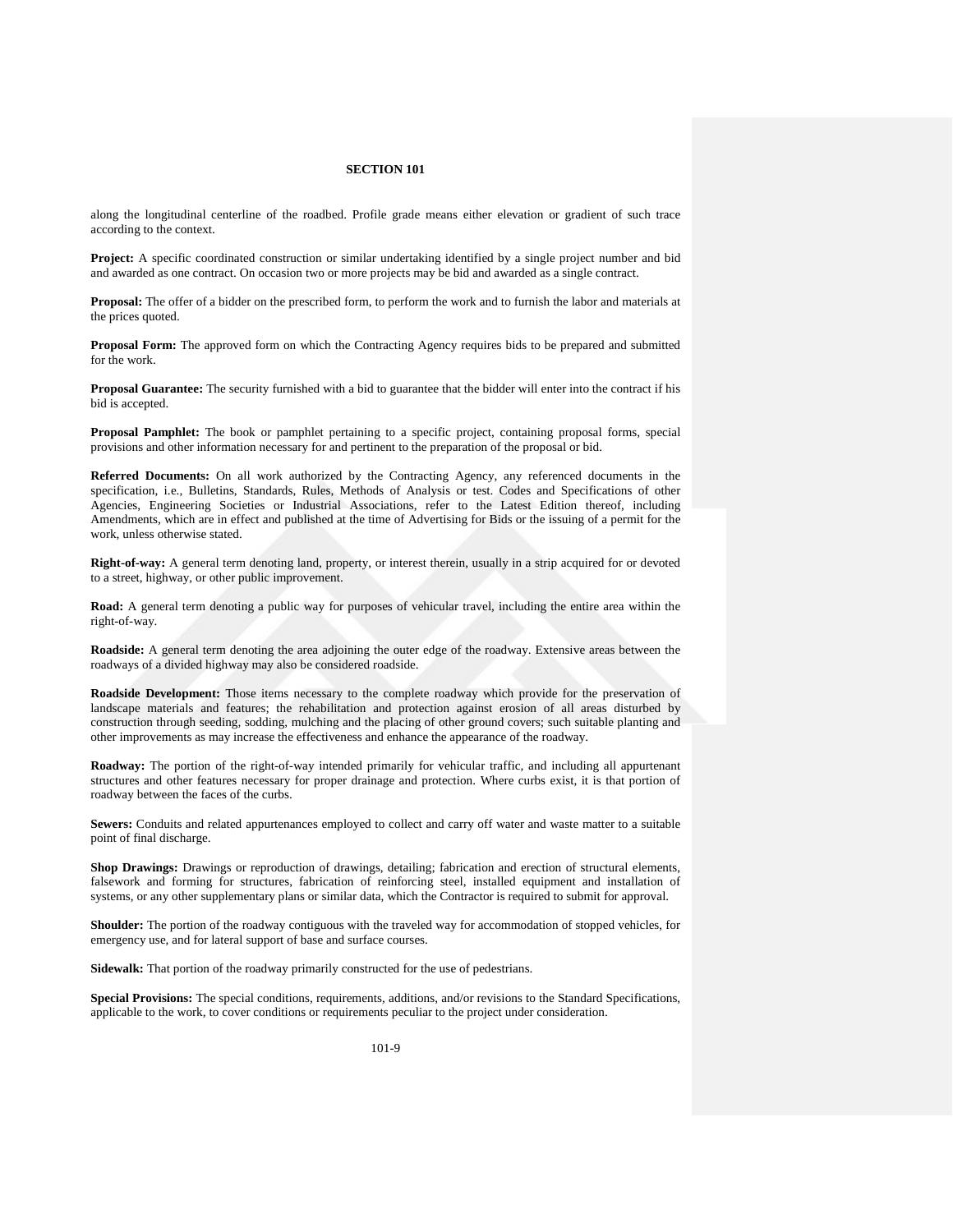**Specifications:** The descriptions, directions, provisions, and requirement for performing the work as contained in the Contract Documents.

**Springline:** The horizontal centerline of the pipe or in box section, the mid-height of the vertical wall.

**Standard Details:** Uniform detail drawings of structures or devices adopted as Standard Details by the Engineer.

**Standard Specifications:** Uniform general specifications adopted as Standard Specifications by the Engineer.

**Storm Drain:** Any conduit and appurtenance intended for the reception and transfer of storm water.

**Street:** Streets, avenues, alleys, highways, crossings, lanes, intersections, courts, places, and grounds now open or dedicated or hereafter opened or dedicated to public use and public ways.

**Structures:** Bridges, culverts, catch basins, drop inlets, retaining walls, cribbing, manholes, end walls, sewers, service pipes underdrains foundation drains, fences, swimming pools, and other features which may be encountered in the work and not otherwise classed herein.

**Subbase:** The lower course of the base of a roadway, immediately above the subgrade.

**Subcontractors:** Those having direct contracts with the Contractor and those who furnish material worked into a special design according to the Plans and Specifications for the work, but not those who merely furnish material not so worked.

**Subgrade:** The supporting structures on which the pavement and its special undercourses rest.

**Substructure:** All of that part of the structure or building below the bearings of simple and continuous spans, skewbacks of arches and tops of footings of rigid frames, together with the backwalls, wingwalls and wing protection railings.

**Superintendent:** The Contractor's authorized representative in responsible charge of the work.

**Superintendent of Streets:** The person duly appointed by the Council of the Contracting Agency, as provided by the Arizona Revised Statutes.

**Superstructure:** The entire structure or building except the substructure.

**Supplemental Specifications:** Additions and revisions to the Standard Specifications that are adopted subsequent to issuance of the printed book.

**Supplementary General Conditions:** Requirements, or revisions, to the Standard General Conditions, applicable to the work, and to cover conditions or requirements peculiar to the project under consideration.

**Surety:** The individual, firm or corporation, bound with and for the Contractor for the acceptable performance, execution, and completion of the work, and for the satisfaction of all obligations incurred.

**Surface Course:** The finished or wearing course of an asphalt concrete pavement structure.

**Title or Headings:** The titles or headings of the sections and subsections herein are intended for convenience of reference and shall not be considered as having any bearing on their interpretation.

**Township, City, Town or District:** A subdivision of the County used to designate or identify the location of the proposed work.

**Formatted:** Font: Bold

101-10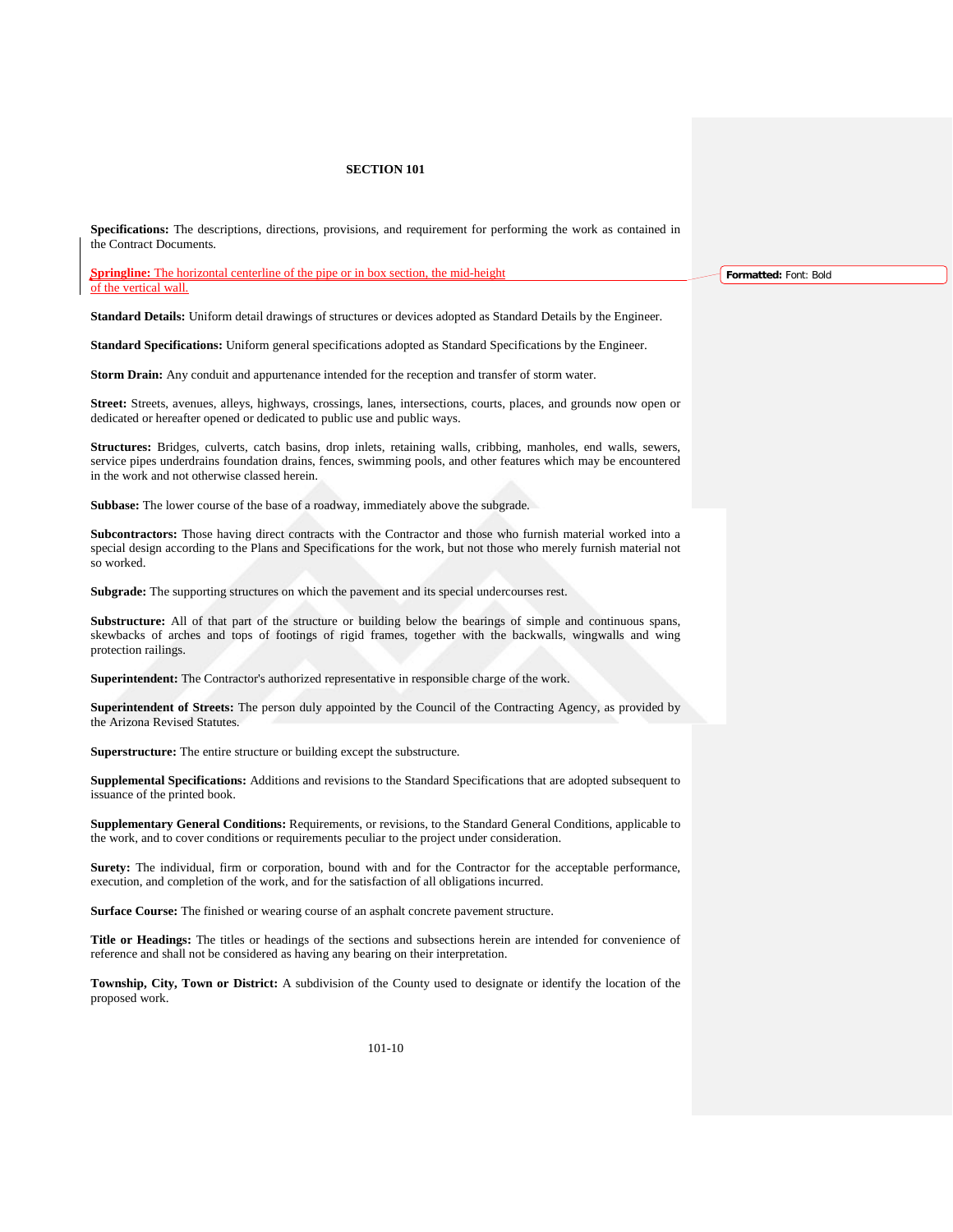**Traveled Way:** The portion of the roadway for the movement of vehicles, exclusive of shoulders and auxiliary lanes.

**"Underground Facility":** means any item which shall be buried or placed below ground for use in connection with the storage or conveyance of water, sewage, electronic, telephone or telegraphic communications, electric energy, oil, gas or other substances, and shall include, but not be limited to pipes, sewers, conduits, cables, valves, lines, wires, manholes, attachments and those portions of poles and their attachments below ground.

**Utility:** Pipe lines, conduits, ducts, transmission lines, overhead or underground wires, railroads, storm drains, sanitary sewers, irrigation facilities, street lighting, traffic signals, and fire alarm systems, and appurtenances of public utilities and those of private industry, businesses or individuals solely for their own use or use of their customers which are operated or maintained in, on, under, over or across public right-of-way or public or private easement.

**Waterworks (Water Supply System):** The reservoirs, pipe lines, wells, pumping equipment, purification works, mains, service pipes, and all related appliances and appurtenances utilized in the procurement, transportation and delivery of an adequate, safe, and palatable water supply for the Contracting Agency.

**Work:** Any or all of the improvements mentioned and authorized to be made, and the construction, demolition, reconstruction, and repair of all or any portion of such improvements, and all labor, services, incidental expenses, and material necessary or incidental thereto.

**Working Day:** A calendar day, exclusive of Saturdays, Sundays, and Contracting Agency recognized legal holidays, on which weather and other conditions not under the control of the Contractor will permit construction operations to proceed for the major part of the day with the normal working force engaged in performing the controlling item or items of work which would be in progress at that time.

**101.3** In order to avoid cumbersome and confusing repetition of expressions in these specifications, it is provided that whenever anything is, or is to be, done, if, as, or, when, or where contemplated required, determined, directed, specified, authorized, ordered, given, designated, indicated, considered necessary, deemed necessary, permitted, reserved, suspended, established, approval, approved, disapproved, acceptable, unacceptable, suitable, accepted, satisfactory, unsatisfactory, sufficient, insufficient, rejected, or condemned, it shall be understood as if the expression were followed by the words by the Engineer or to the Engineer.

*- End of Section* **-**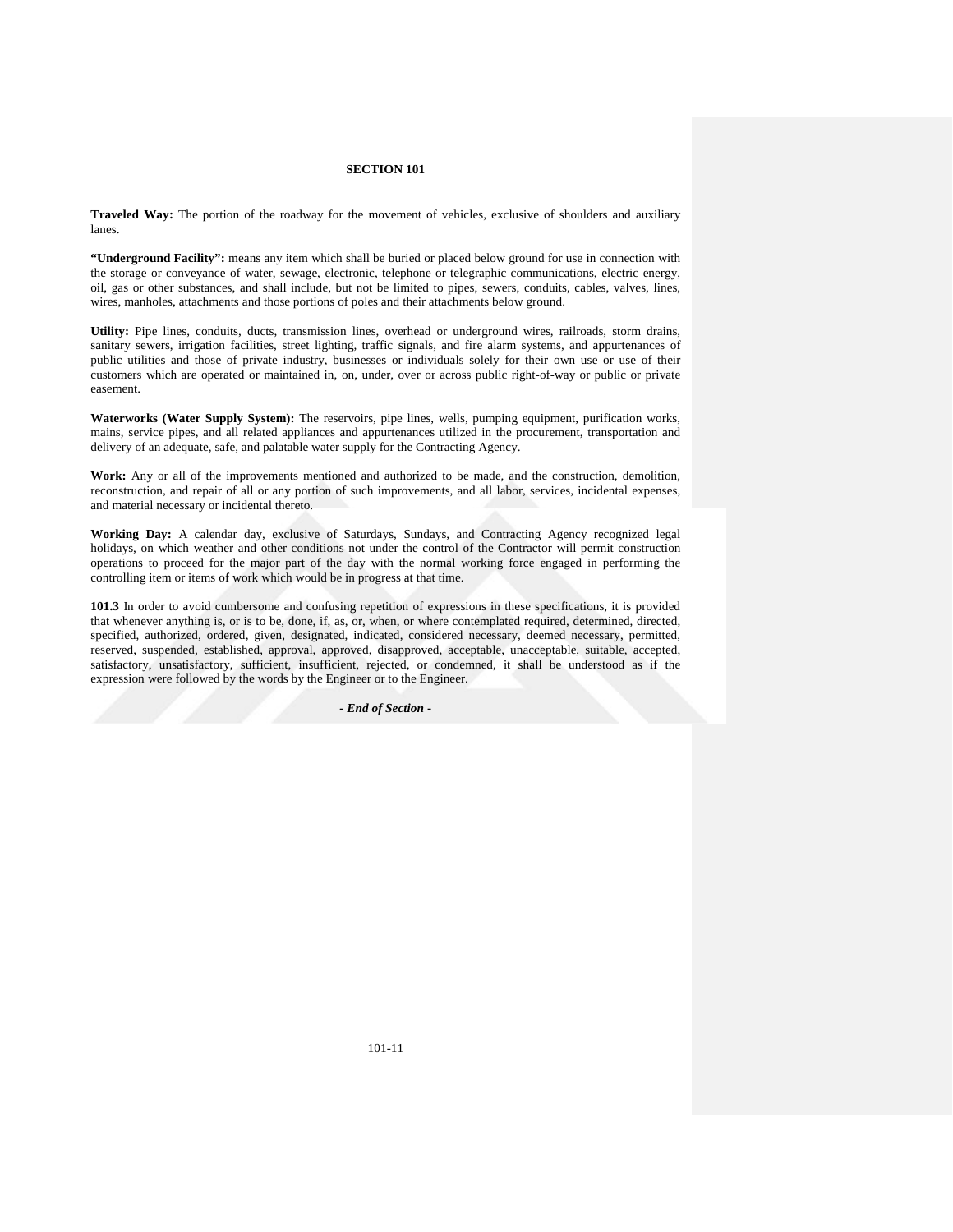Case 13-15 revisions 06-04-14

## **SECTION 601**

## **RIGID PIPE TRENCH EXCAVATION, BACKFILLING AND COMPACTION**

## **601.1 DESCRIPTION:**

The work covered by this specification consists of furnishing all plant, labor, equipment, appliances and materials, and performing all operations in connection with the trench excavation, and backfilling and compaction of trenches for a single rigid pipe installation in accordance with the plans and special provisions.<sup>-</sup> except for the installation of high de polyethylene pipe (HDPE). Pipe materials that are considered to be rigid include reinforced concrete pipe, non-reinforced concrete pipe, cast-in-place concrete pipe, reinforced concrete cylinder pipe, vitrified clay pipe and ductile iron pipe. All other pipe materials are considered flexible pipe. See Section 603 for trench excavation, backfilling, and compaction of flexible pipe.

The Trench Cross-Section Detail shown on Detail 200-2 illustrates the terminology used in this specification.

See Section 615 for sewer line construction procedures.

See Section 618 for storm drain construction procedures.  $603$  for trench excavation, backfilling, and compaction of HDPE pipe.

Excavation for appurtenance structures, such as manholes, inlets, transition structures, junction structures, vaults, valve boxes, catch basins, etc., shall be deemed to be in the category of trench excavation.

See Section 602 for trenchless installations.

### **601.2 EXCAVATION:**

**601.2.1 General:** The Contractor shall perform all excavation of every description and of whatever substances encountered, to the depths indicated on the plans, and including excavation ordered by the Engineer of compacted backfill for the purpose of making density tests on any portion of the backfill.

All excavation shall be open cut unless otherwise shown on the plans or approved by the Engineer.

**601.2.2 Trench Widths:** Trenches for other than cast-in-place concrete pipe shall conform to the dimensions in Table 601-1, unless otherwise specified in the special provisions, indicated on the plans, and/or approved by the Engineer.

<span id="page-11-0"></span>

| <b>TABLE 601-1</b>               |                                     |                                         |  |  |  |  |  |  |  |
|----------------------------------|-------------------------------------|-----------------------------------------|--|--|--|--|--|--|--|
|                                  | <b>TRENCH WIDTHS</b>                |                                         |  |  |  |  |  |  |  |
| Size Of Pipe (I.D.)              | <b>Maximum Width At Top Of Pipe</b> | <b>Minimum Width At Springline Each</b> |  |  |  |  |  |  |  |
|                                  | <b>Greater Than O.D. Of Barrel</b>  | Side of Pipe $(1)$                      |  |  |  |  |  |  |  |
| Less than 18 inches              | 16 inches                           | 6 inches                                |  |  |  |  |  |  |  |
| 18 inches to 24 inches inclusive | 19 inches                           | $7\frac{1}{2}$ inches                   |  |  |  |  |  |  |  |
| 27 inches to 20 inches inclusive | $22$ inches<br><b>ALCOHOL:</b>      | 9-inches                                |  |  |  |  |  |  |  |
| 42 inches to 60 inches inclusive |                                     | 12 inches                               |  |  |  |  |  |  |  |
| Over 60 inches                   | $26$ inches                         | $12$ inches<br>to month.                |  |  |  |  |  |  |  |
|                                  | Table 601-1                         |                                         |  |  |  |  |  |  |  |

| Size of Pipe (Nom. Dia.)         | <b>Maximum Width At Top Of Pipe</b><br><b>Greater Than O.D. Of Bell</b> | <b>Minimum Width At Springline</b><br>Each Side of Pipe (1) |
|----------------------------------|-------------------------------------------------------------------------|-------------------------------------------------------------|
| Less than 18 inches              | 16 inches                                                               | 6 inches                                                    |
| 18 inches to 24 inches inclusive | 19 inches                                                               | 7.5 inches                                                  |
| 27 inches to 39 inches inclusive | 22 inches                                                               | 9 inches                                                    |
| 42 inches to 60 inches inclusive | 30 inches                                                               | 12 inches                                                   |
| 66 inches to 78 inches inclusive | 42 inches                                                               | 15 inches                                                   |
| 84 inches to 96 inches inclusive | 50 inches                                                               | 19 inches                                                   |

**Formatted:** Font: Bold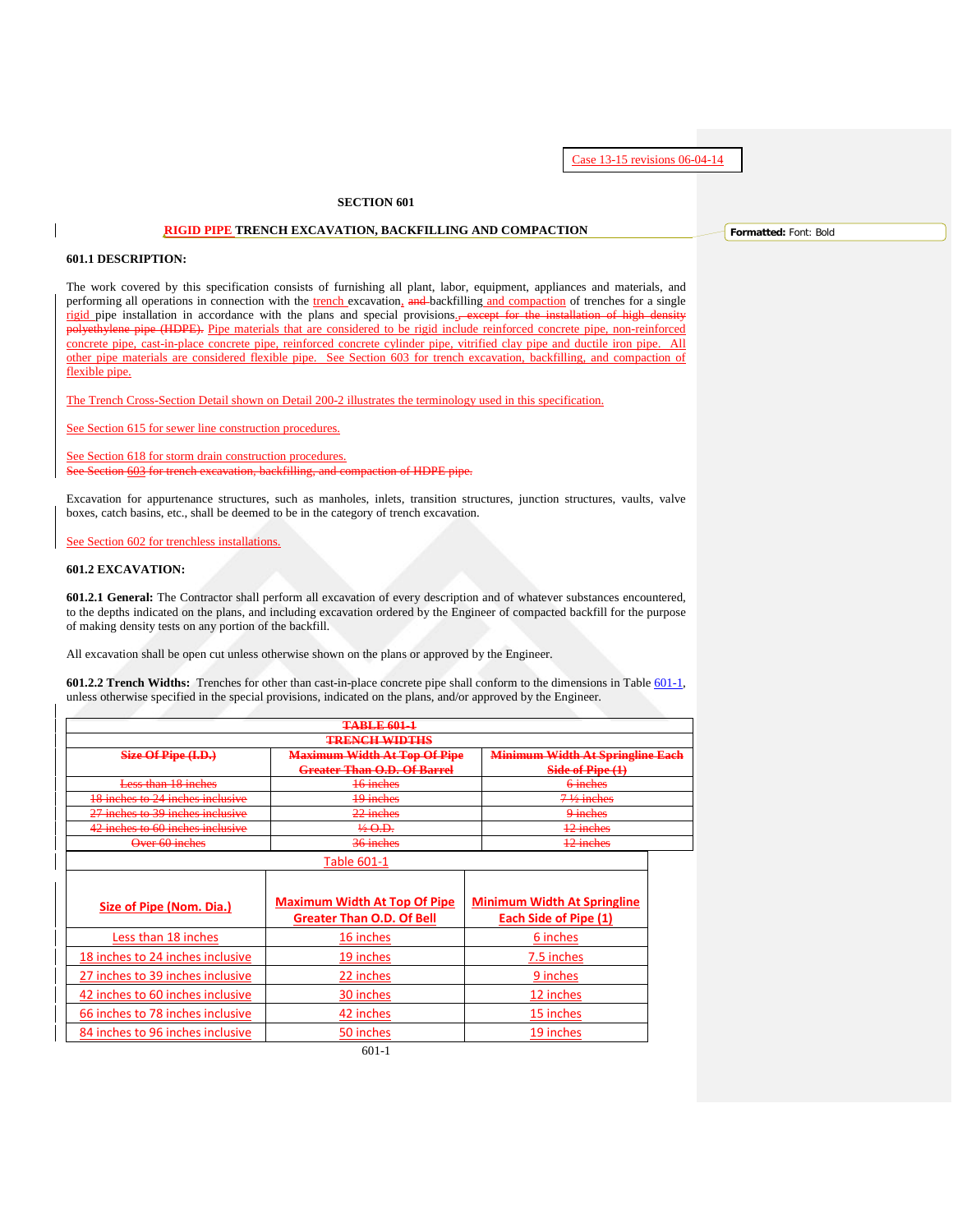|  |  | $\cdot$ r [VAAA/ <sup>4</sup><br>$\sim$ $\sim$<br><sup>1</sup> trench widths.<br>Commen'<br>$A \setminus I$ $N$ |
|--|--|-----------------------------------------------------------------------------------------------------------------|
|  |  |                                                                                                                 |

(1) When the specified compaction cannot be obtained in the haunch area and/or bedding-pipe embedment zone, the Contractor shall make necessary changes in his methods and/or equipment to obtain the desired results. In some instances, the Minimum Width at Springline shall be adjusted wider to assist the Contractor in obtaining the compaction. The Engineer must be satisfied with the Contractor's compaction effort, concur with the change and approve the revised distance. There shall be no additional cost to the Agency for the extra trench width.

For multiple pipe installations in a single trench, the Engineer shall provide details on the plans or in the Special/Technical Provisions as to the layout, pipe configuration, distances between pipes and trench walls, the type of backfill, bedding and bedding foundation materials, etc.

The width of the trench shall not be greater than the maximum indicated in Table  $601-1$ , at and below the level of the top of the pipe. The width of the trench above that level may be made as wide as necessary for sheeting and bracing, and for proper installation of the work.

If the maximum trench width as specified in Table  $601-1$  is exceeded at the top of the pipe the Contractor shall provide, at no additional cost to the Contracting Agency, the necessary additional load bearing capacity by means of beddinginitial backfill, having a higher bedding factor than that specified, higher strength pipe, a concrete cradle, cap or encasement, or by other means approved in writing by the Engineer.

**601.2.3 Trench Grade:** Alignment and elevation stakes shall be furnished the Contractor at set intervals and agreed upon offsets. On water main projects, elevation stakes will be furnished only when deemed necessary by **Comment [WW2]:** Working Group perspective is to keep as-is since this is the cost of doing business and typically this is the embankment condition. If trench widths fall outside the table maximum, then should be designed by a structural engineer. Other discussion is this paragraph could be removed.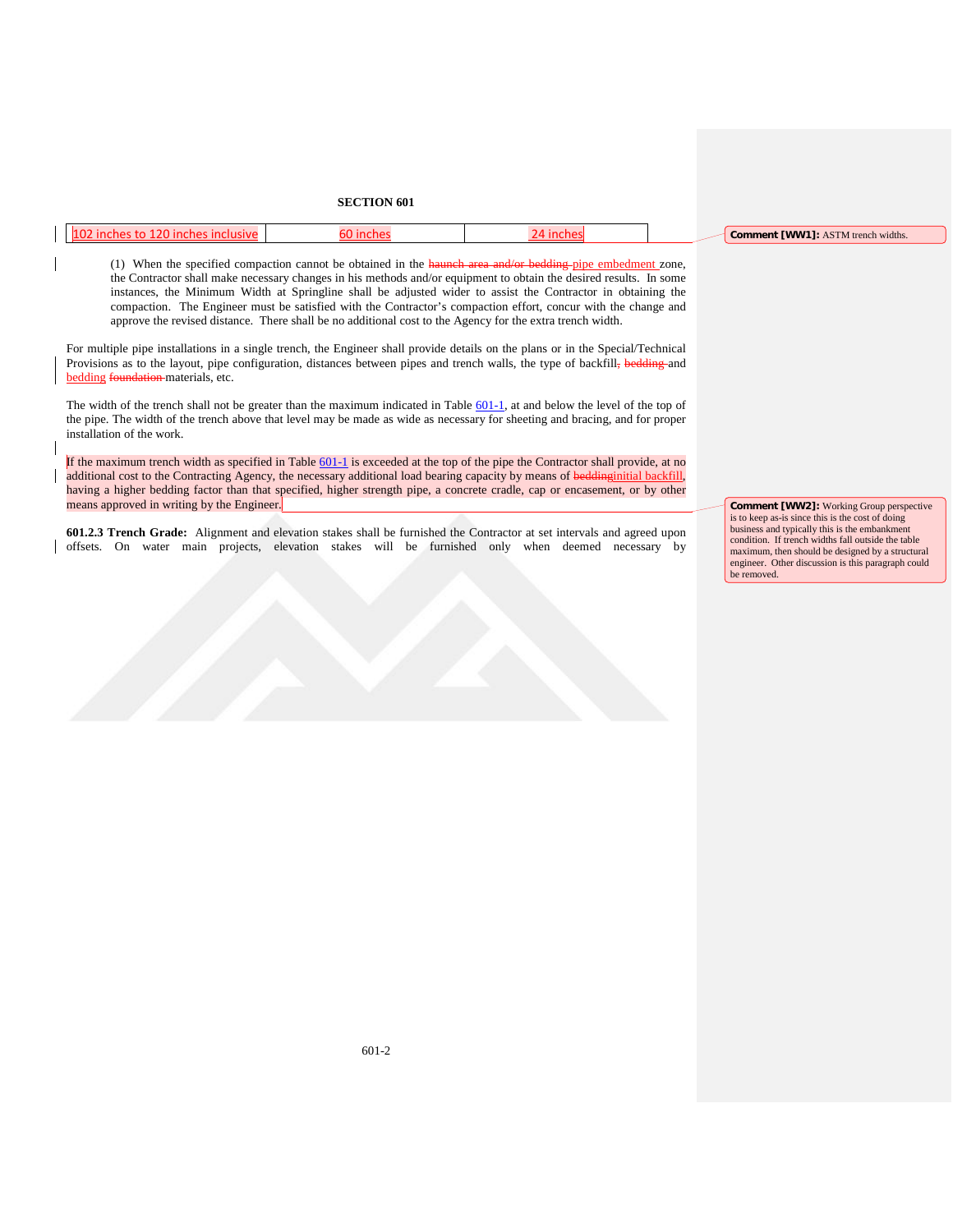the Engineer. In all cases where elevation stakes are furnished, the Engineer will also furnish the Contractor with cut sheets.

For all pipe 12 inches or greater in diameter, the Contractor shall excavate for and provide an initial granular bedding at least 4 inches thick or 1/12 the O.D. of the pipe whichever is greater. This bedding material shall be placed at a uniform density with specified minimum compaction and fine graded as specified below.

Bell or coupling holes shall be dug after the trench bottom has been graded. Such holes shall be of sufficient width to provide ample room for caulking, banding, or bolting. Holes shall be excavated only as necessary to permit accurate work in the making of the joints and to insure that the pipe will rest upon the prepared bottom of the trench, and not be supported by any portion of the joint.

Depressions for joints, other than bell-and-spigot, shall be made in accordance with the recommendations of the joint manufacturer for the particular joint used.

**601.2.4 Fine Grading:** Unless otherwise specified in the plans and/or special provisions, the bottom of the trench shall be accurately graded to provide uniform bearing and support for each section of the pipe at every point along its entire length, except for portions of the pipe where it is necessary to excavate for bells and for proper sealing of the pipe joints.

<span id="page-13-0"></span>**601.2.5 Overexcavation:** Except at locations where excavation of rock from the bottom of the trench is required, care shall be taken not to excavate below the depth indicated.

Unauthorized excavation below the specified grade line shall be refilled at the Contractor's expense with ABC material compacted to a uniform density of not less than 95 percent of the maximum density as determined by AASHTO T-99 and T-191 or ASTM D6938. When AASHTO T-99, method A or B, and T-191 are used for density determination, ARIZ 227c will be used for rock correction.

Whenever rock is encountered in the trench bottom, it shall be overexcavated to a minimum depth of six inches below the O.D. of the pipe. This overexcavation shall be filled with granular material placed with the minimum possible compaction.

Whenever unsuitable soil incapable of supporting the pipe is encountered, the Contractor will notify the Engineer and a field determination will be made as to the depth of overexcavation and the granular fill required.

**601.2.6 Excavation for Manholes, Valves, Inlets, Catch Basins and Other Accessories:** The Contractor may excavate to place the concrete structure directly against the excavated surface, provided that the faces of the excavation are firm and unyielding and are at all points outside the structure lines shown on the plans. If the native material is such that it will not stand without sloughing or if precast structures are used, the Contractor shall overexcavate to place the structure and this overexcavation shall be backfilled with the same material required for the adjoining pipe line trench and compacted per Table [601-2.](#page-19-0)

Any unnecessary excavation below the elevation indicated for the foundation of any structure shall be replaced with the same class of concrete specified for the structure or with 1 ½ sack controlled low strength material as specified in Section 728. When the replacement material is structural concrete, the material shall be placed at the same time as the structure. However, when using  $1\frac{1}{2}$  sack controlled low strength material, placement of the material shall be per Section  $604$  which will require a time lag between the material and the structural concrete. The placement of the additional material shall be at no cost to the Agency.

**601.2.7 Pavement and Concrete Cutting and Removal:** Where trenches lie within the Portland cement concrete section of streets, alleys, driveways, or sidewalks, etc., such concrete shall be sawcut to neat, vertical, true lines in such a manner that the adjoining surface will not be damaged. The minimum depth of cut shall be  $1\frac{1}{2}$  inches or  $1/4$  of the thickness, whichever is greater.

Asphalt pavement shall be clean-cut, with approved equipment and by approved methods in accordance with the requirements of Section 336.

No ripping or rooting will be permitted outside limits of cuts. Surfacing materials removed shall be hauled from the job site immediately, and will not be permitted in the backfill.

Revised 2012 il 200-1 and 200-2 for further requirements.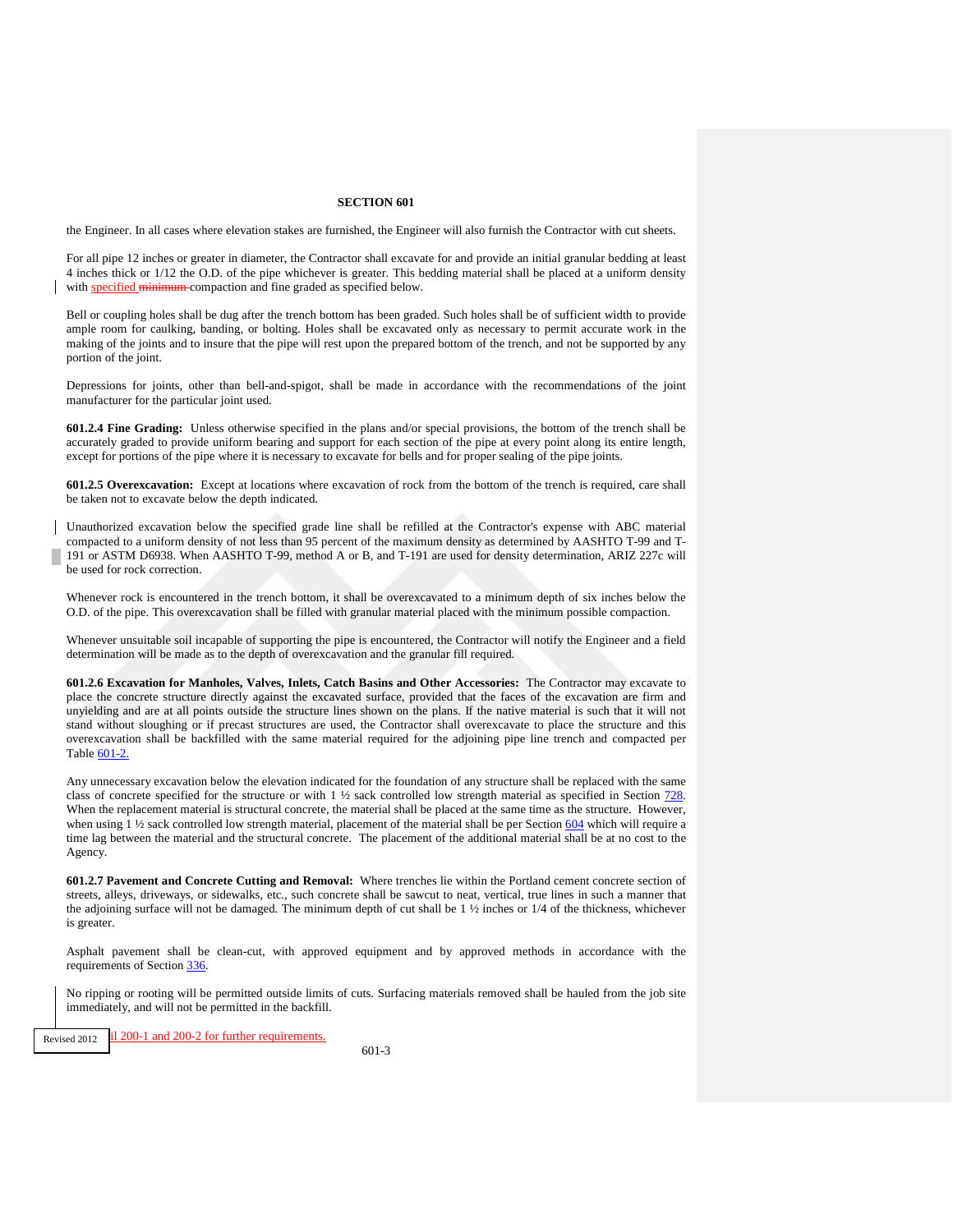

601-4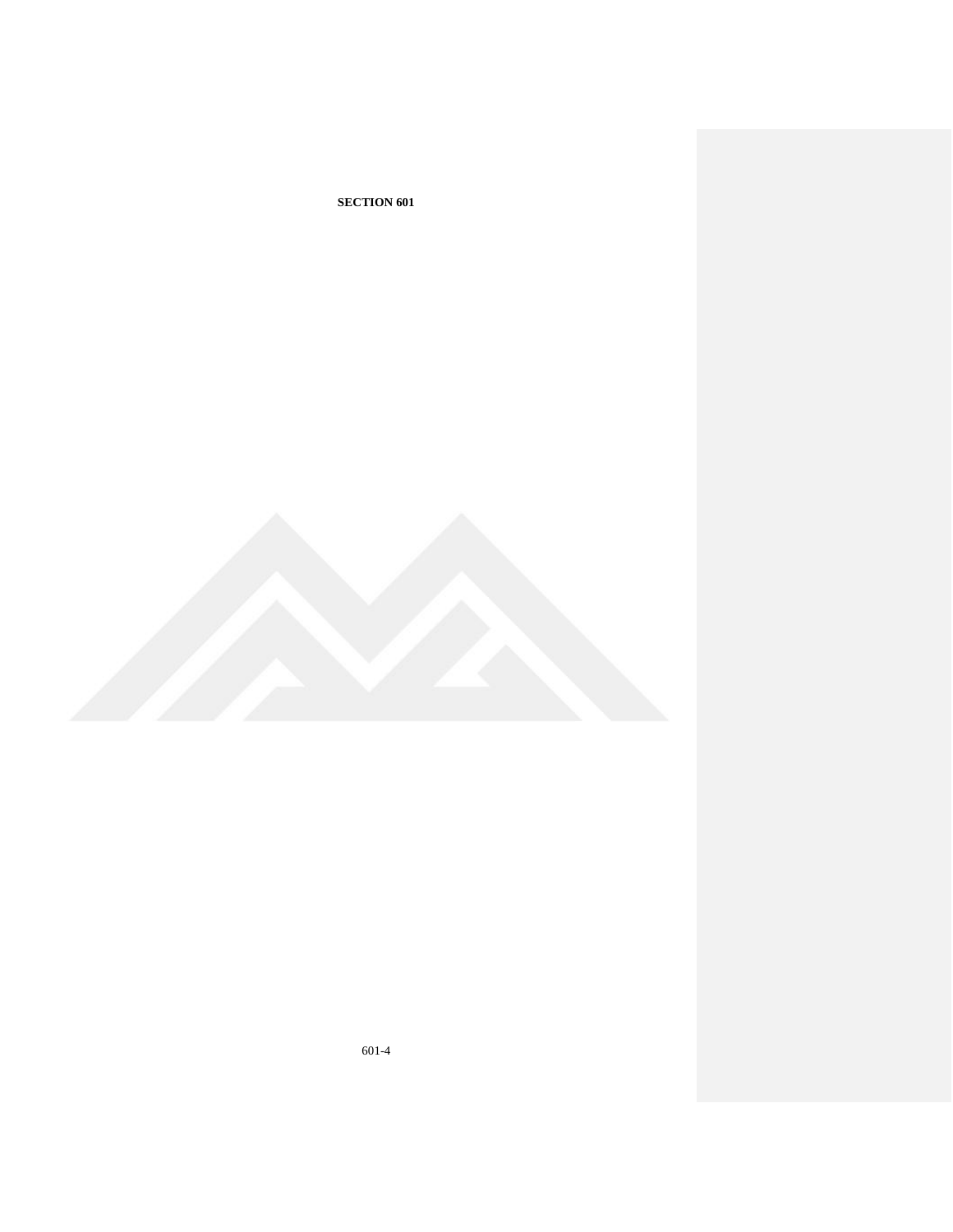**601.2.8 Grading and Stockpiling:** All grading in the vicinity of trench excavation shall be controlled to prevent surface water from flowing into the trenches. Any water accumulated in the trenches shall be removed by pumping or by other approved methods.

During excavation, material suitable for backfilling shall be piled in an orderly manner, a sufficient distance back from the edges of trenches, to avoid overloading and to prevent slides or cave-ins. Material unsuitable for backfilling, or excess material, shall be hauled from the job site and disposed of by the Contractor.

The Contractor shall, prior to final acceptance commencement of the work, submit a letter to the Contracting Agency stating the location of each disposal site for all excess or unsuitable material and certify that he has obtained the property owner's permission for the disposal of all such materials.

Where the plans and/or special provisions provide for segregation of topsoil from underlying material for purposes of backfill, the material shall not be mixed.

**601.2.9 Shoring and Sheeting:** The Contractor shall do such trench bracing, sheathing, or shoring necessary to perform and protect the excavation as required for safety and conformance to governing laws. The bracing, sheathing, or shoring shall not be removed in one operation but shall be done in successive stages as determined by the Engineer to prevent overloading of the pipe during backfilling operations. The cost of the bracing, sheathing, or shoring, and the removal of same, shall be included in the unit price for the pipe.

All shoring and sheeting deemed necessary to protect the excavation and to safeguard employees, shall be installed. See Section 107.

**601.2.10 Open Trench:** Except where otherwise noted in the special provisions, or approved in writing by the Engineer, the maximum length of open trench, where the construction is in any stage of completion (excavation, pipe laying or backfilling), shall not exceed 1320 feet in the aggregate at any one location.

Any excavated area shall be considered open trench until all ABC for pavement replacement has been placed and compacted. With the approval of the Engineer, pipe laying may be carried on at more than one separate location, the restrictions on open trench applying to each location. Trenches across streets shall be completely backfilled as soon as possible after pipe laying.

Substantial steel plates with adequate trench bracing shall be used to bridge across trenches at street crossings where trench backfill and temporary patches have not been completed during regular work hours. Steel plates shall be installed in accordance with Detail 211. Safe and convenient passage for pedestrians shall be provided. The Engineer may designate a passage to be provided at any point he deems necessary. Access to hospitals, fire stations and fire hydrants must be maintained at all times.

## **601.3 PROTECTION OF EXISTING UTILITIES:**

**601.3.1 Utilities:** Unless otherwise shown on the plans or stated in the specifications, all utilities, either underground or overhead, shall be maintained in continuous service throughout the entire contract period. The Contractor shall be responsible and liable for any damages to or interruption of service caused by the construction.

If the Contractor desires to simplify his operation by temporarily or permanently relocating or shutting down any utility or appurtenance, he shall make the necessary arrangements and agreements with the owner and shall be completely responsible for all costs concerned with the relocation or shutdown and reconstruction. All property shall be reconstructed in its original or new location as soon as possible and to a condition at least as good as its previous condition. This cycle of relocation or shutdown and reconstruction shall be subject to inspection and approval by both the Engineer and the owner of the utility.

The Contractor shall be entirely responsible for safeguarding and maintaining all conflicting utilities that are shown on the plans (Sections 107 and 105 apply). This includes overhead wires and cables and their supporting poles whether they are inside or outside of the open trench. If, in the course of work, a conflicting utility line that was not shown on the plans is 601-5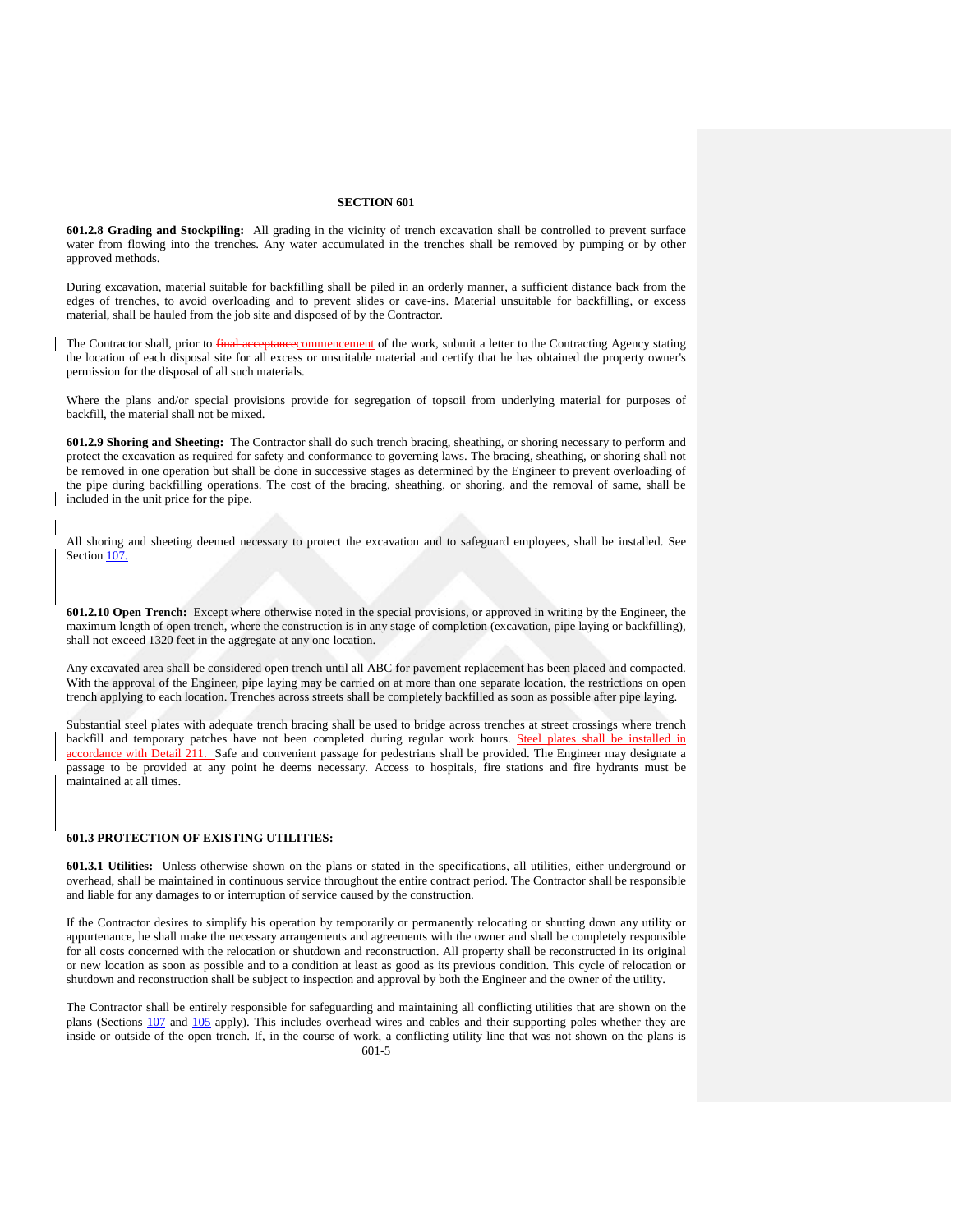| discovered, the Contracting Agency will either negotiate with the owner for relocation, relocate the utility, change the<br>alignment and grade of the trench or as a last resort, declare the conflict as "extra work" to be accomplished by the Contractor |            |      |  |                |              |
|--------------------------------------------------------------------------------------------------------------------------------------------------------------------------------------------------------------------------------------------------------------|------------|------|--|----------------|--------------|
| $\ln$                                                                                                                                                                                                                                                        | accordance | with |  | <b>Section</b> | <u>104</u> . |

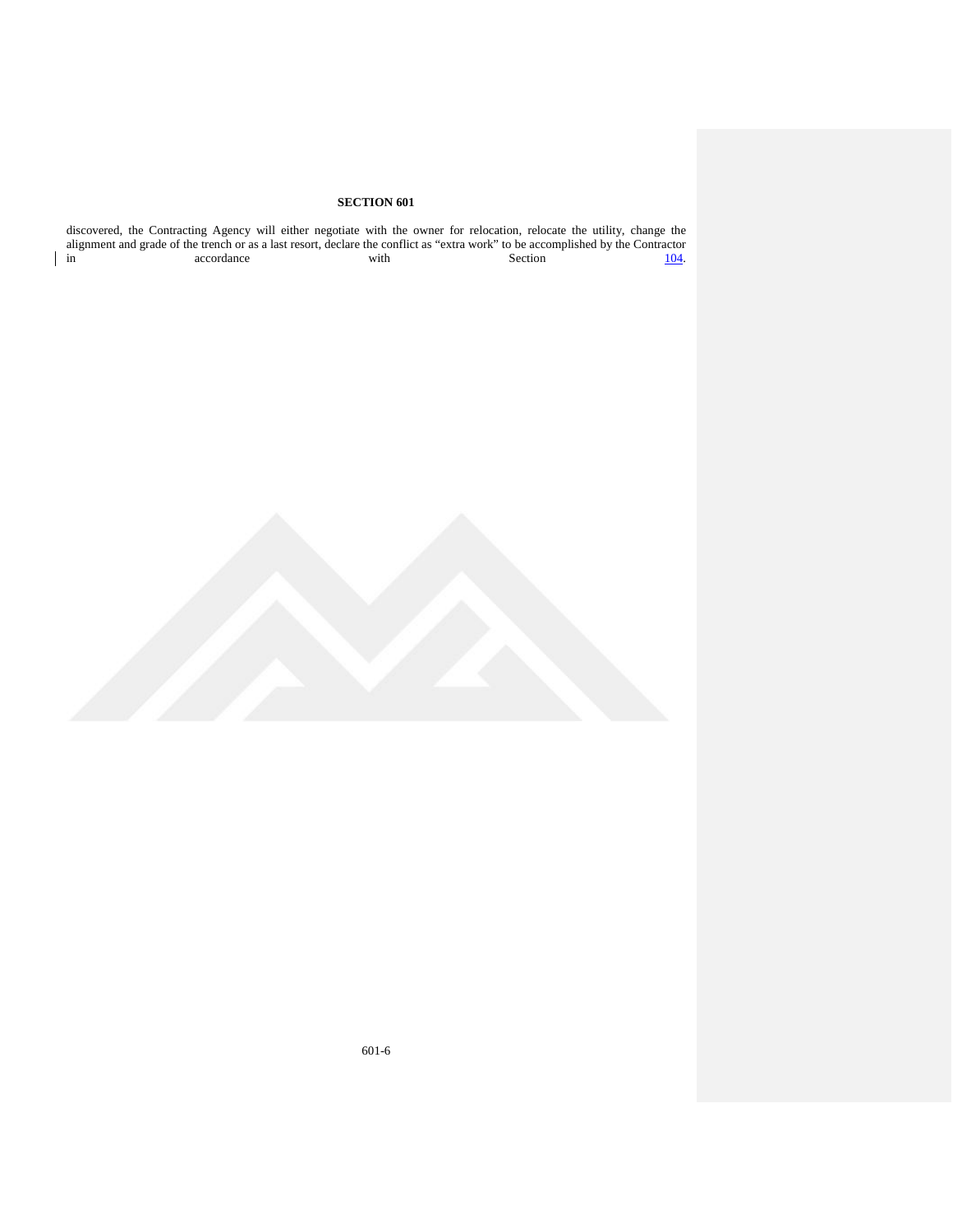**601.3.2 Irrigation Ditches, Pipes and Structures:** The Contractor shall contact the owners of all irrigation facilities, and make arrangements for necessary construction clearances and/or dry-up periods.

All irrigation ditches, dikes, headgates, pipe, valves, checks, etc., damaged or removed by the Contractor, shall be restored to their original condition or better, by the Contractor at no additional cost to the Contracting Agency.

**601.3.3 Building, Foundations and Structures:** Where trenches are located adjacent to building, foundations, and structures, the Contractor shall take all necessary precaution against damage to them. The Contractor shall be liable for any damage caused by the construction.

Except where authorized in the special provisions or in writing by the Engineer, water settling of backfill material in trenches adjacent to structures will not be permitted.

**601.3.4 Permanent Pipe Supports:** Permanent pipe supports for the various types and sizes of sewer, water and utility lines shall conform to the Standard Details or the details shown on the plans. Such pipe supports shall be erected at the locations shown on the plans and/or at any other locations as necessary as determined by the Engineer.

**Telephonic, Telegraphic, Electrical, Oil and Gas Lines:** adequately supported by the Contractor. Support for plastic pipes shall be continuous along the bottom of the pipe. Support for metal pipe and electrical conduit may be continuous or nylon webbing may be used for suspension at no greater than tenfoot intervals.

The Contractor shall avoid damaging the plastic pipe, pipeways or conduits during trench backfilling and during foundation and bedding placement.

There will be no measurement or payment for this work. The Contractor will include all associated costs in the unit price for the conduit installation.

**601.4 FOUNDATION, BEDDING, HAUNCHING, BACKFILLING AND COMPACTION:**

**601.4.1 Foundation:** The native or prepared material (when required) upon which the bedding material is placed.

**601.4.1 2 FoundationBedding:** The material upon which the conduit or structure is to be placed shall be accurately finished to the grade or dimensions shown on the plans or as directed by the Engineer. The bottom portion of the trench shall be brought to grade so that the conduit or structure will be continuously in contact with the material on which it is being placed. If rocky or unsuitable soil is encountered, Subsection [601.2.5](#page-13-0) applies.

Unless otherwise specified in the project plans or project specifications, the minimum material type shall be A.B.C. per Section 702

**601.4.2 3 BeddingHaunching**: Bedding sThe material placed between the bedding and springline shall be constructed using the specified material and compacted for the full length of the pipe so as to distribute the load-bearing reaction uniformly to the bedding. If placed in lifts, the thickness shall be as required to achieve the specified compaction. Placed material shall be deposited and compacted to the specified density uniformly on each side of the pipe to prevent lateral displacement of the pipe. Compaction requirements shall be per Section 601.4.6. hall 1 ½ inches and free of broken concrete, broken pavement, wood or other deleterious material. Open graded rock will not be used without the written approval of the Engineer.

Where water consolidation is used, bedding for conduits, 24 inches or less in I.D., may be placed in one lift. For larger conduits the first lift shall not exceed the springline of the pipe.

re mechanical compaction is used, tThe moisture content shall be such that the specified compaction can be obtained.<br>First lift shall be 8 inches or two thirds of the distance to the springline whichever is greater. Succee or two-thirds of the distance to the springline whichever is greater. Succeeding lifts shall not exceed 2 feet loose and extreme care will be taken to prevent damage to or movement of the conduit by the compaction equipment.

**Comment [WW3]:** Working Group perspective is to remove this section. It is covered by other governing procedures.

**Comment [WW4]:** 4/29 revision from "granular".

**Comment [WW5]:** This is stated in the compaction methods section.

601-7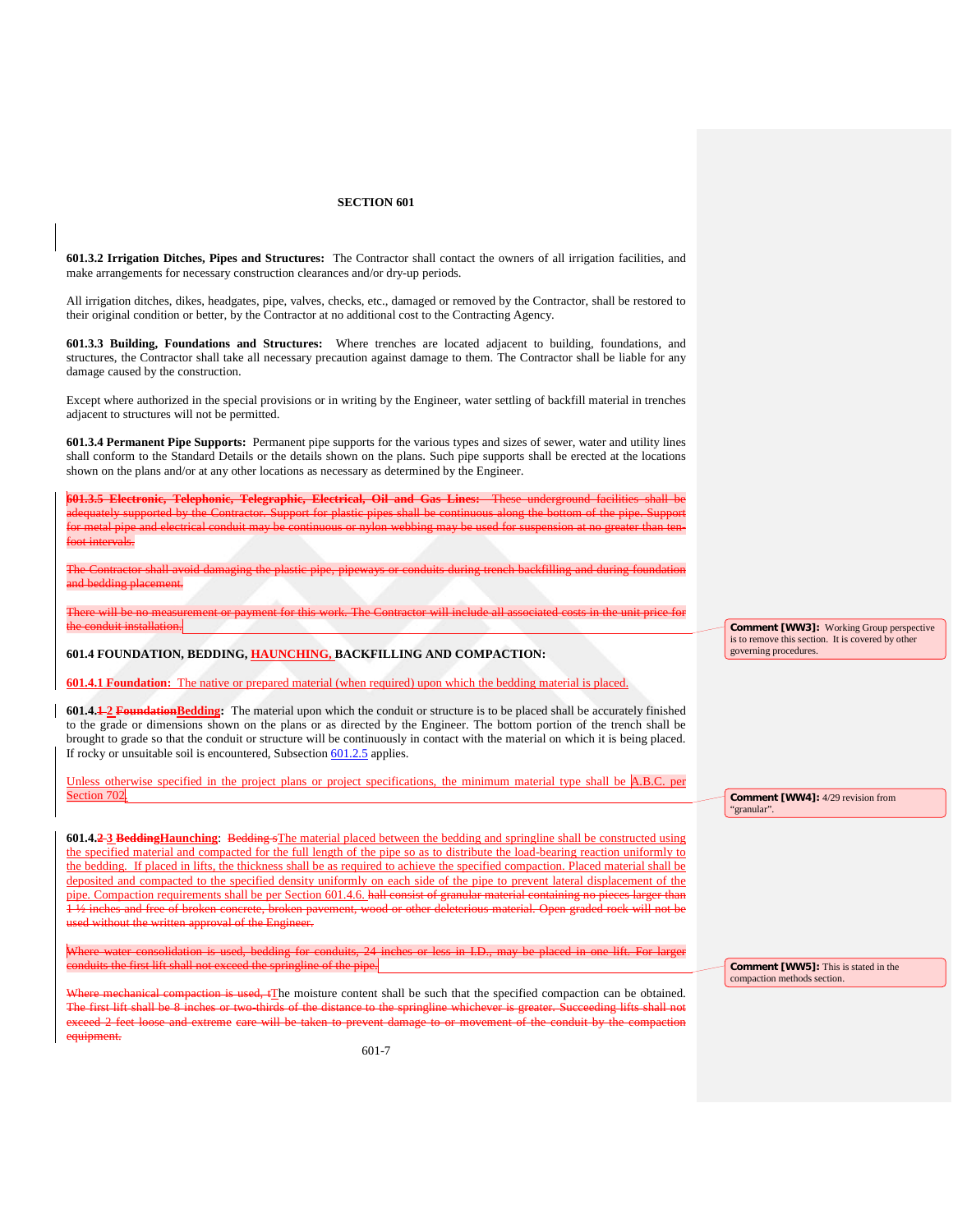Unless otherwise specified in the project plans or project specifications, the minimum material type shall be A.B.C. per Section 702. Native or CLSM may be used as an option, or agency requirement.

**601.4.3 4 BackfillInitial Backfill:** The material placed between the springline to 12 inches above top of pipe (minimum)Backfill shall be sound earthen material free from broken concrete, broken pavement, wood or other deleterious material. Unless otherwise specified, this may be native material with no piece larger than 4 inches, select material or aggregate base course. shall be placed in lifts the height of which shall not exceed that which can be effectively compacted depending on the type of material, type of equipment and methods used, and under no circumstances shall exceed 4 feet. Compaction requirements shall be per Section 601.4.6. The moisture content shall be such that the specified compaction can be obtained.Backfill under street pavement shall be constructed per Detail 200-1 with the type of replacement noted on the plans or in the special provisions. Unless otherwise noted, backfill under single curb, curb and gutter, sidewalk, driveways, valley gutters, etc. shall be the same as the adjacent street pavement.

Unless otherwise specified in the project plans or project specifications, the minimum material type shall be A.B.C. per Section 702. Native or CLSM may be used as an option, or agency requirement.

**Comment [WW6]:** 4/29 revision from

"granular".

**Comment [WW7]:** 4/29 revision from "granular".

Backfill, around utilities that are exposed during trench excavation, shall be placed in accordance with the bedding bedding methods.

**601.4.5 Final Backfill:** The material placed above the initial backfill shall be placed in lifts the height of which shall not exceed that which can be effectively compacted depending on the type of material, type of equipment and methods used, and under no circumstances shall exceed 4 feet. Compaction requirements shall be per Section 601.4.6. All backfill shall be constructed per Detail 200-1 with the type of replacement noted on the plans or in the special provisions. Unless otherwise noted, backfill under single curb, curb and gutter, sidewalk, driveways, valley gutters, etc. shall be the same as the adjacent street pavement.Where water consolidation is used, backfill will be placed in lifts as required in the following table prior to settlement.

**Comment [WW8]:** Move to other area in Spec?

**Formatted:** Justified

**Comment [WW9]:** 4/29 revision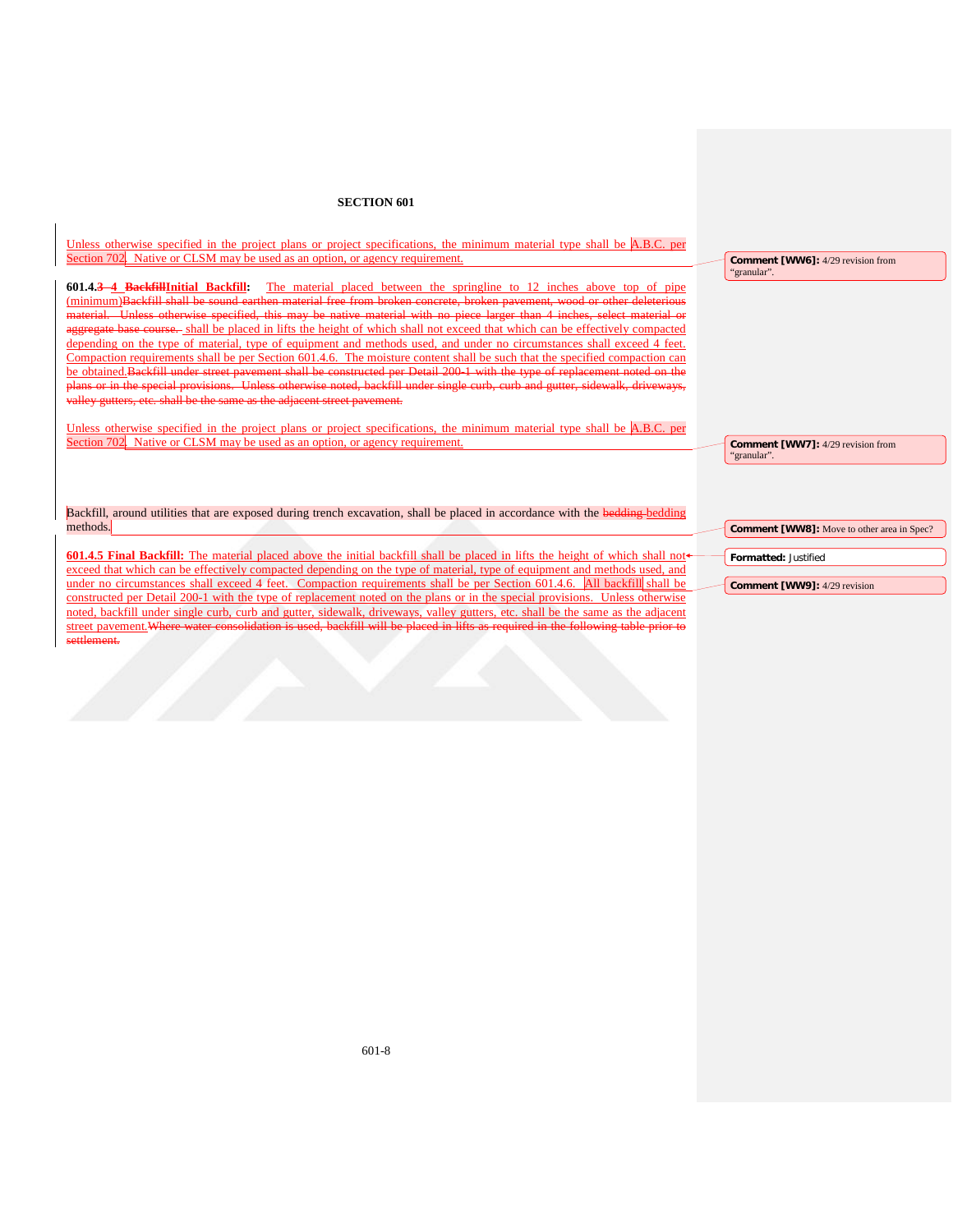|                       | <b>Tropol Width</b><br><b>THE R. T. LEWIS CO., LANSING MICH.</b> | <b>Bookfill I ifte</b><br><b>.</b> | Formatted: Underline |
|-----------------------|------------------------------------------------------------------|------------------------------------|----------------------|
| $18"$ to $24"$        | Not to exceed 4 <sup>2</sup>                                     |                                    |                      |
| <del>25" to 36"</del> | Not to avocad $6'$<br><del>noi io execcu o</del>                 |                                    |                      |
| $Over-36"$            | Not to exceed 8'                                                 |                                    |                      |
|                       |                                                                  |                                    |                      |

The above backfill lift limitations are not applicable when water saturation is done by the jetting method.

Where mechanical compaction is used, backfill shall be placed in lifts the height of which shall not exceed that which can be effectively compacted depending on the type of material, type of equipment and methods used, and under no circumstances shall exceed 4 feet.

**601.4.4 6 Compaction Densities:** Unless otherwise provided in the plans and/or special provisions, the trench backfill shall be thoroughly compacted to not less than the densities in Table [601-2](#page-19-0) when tested and determined by AASHTO T-99 and T-191 or ASTM D6938. When AASHTO T-99, method A or B, and T-191 are used for density determination, ARIZ-227c will be used for rock correction. All compaction discussed within this section shall be performed within 2 percentage points of optimum moisture content unless otherwise noted in the project plans or project specifications.

The density required will depend on the Type shown on the plans and/or called for in the special provisions. Density required for each type shall comply with Table [601-2.](#page-19-0)

<span id="page-19-0"></span>

|          |                                                                                                                                                                                                                                                                                                                                                   | <b>TABLE 601-2</b>                            |                                                      |                                            |                                                                                 |
|----------|---------------------------------------------------------------------------------------------------------------------------------------------------------------------------------------------------------------------------------------------------------------------------------------------------------------------------------------------------|-----------------------------------------------|------------------------------------------------------|--------------------------------------------|---------------------------------------------------------------------------------|
|          |                                                                                                                                                                                                                                                                                                                                                   | <b>MINIMUM TRENCH COMPACTION DENSITIES</b>    |                                                      |                                            |                                                                                 |
| Backfill |                                                                                                                                                                                                                                                                                                                                                   | <b>From Surface To 2</b>                      | <b>From 2 feet Below</b><br><b>Surface To 1 foot</b> | <b>From 1 foot Above</b><br>Top of Pipe to |                                                                                 |
| Type     | Location                                                                                                                                                                                                                                                                                                                                          | feet Below Surface                            | <b>Above Top of Pipe</b>                             | <b>Bottom of Trench</b>                    | <b>Comment [WW10]:</b> Discussion is to replace this                            |
| Ι        | Under any existing or proposed<br>pavement, curb, gutter, attached<br>sidewalk, roadway shoulders, and<br>other areas within right-of-way<br>subject to vehicular trafficer such<br>construction included in the contract,<br>or when any part of the trench<br>excavation is within 2-feet of the<br>existing payement, curb, or<br>gutterabove. | 100% for granular<br>95% for non-<br>granular | 9095%                                                | 9095%                                      | with "Pipe". Pipe reps have concern that they do not<br>want rock hard bedding. |
| П        | On any utility easement street, road<br>or alley-right-of-way outside limits of<br>Type I backfill. (A).                                                                                                                                                                                                                                          | 85%                                           | 85%                                                  | 90%                                        |                                                                                 |
| III      | Around any structures (manholes,<br>etc.) or exposed utilities.                                                                                                                                                                                                                                                                                   |                                               | 95% for A.B.C., 100% for native-in all cases or CLSM |                                            | Comment [WW11]: 5/30 revision                                                   |

Note: The type required will generally be shown on the plans and the plans will govern. Where no type is shown on the plans, the type shall comply with Tabl[e 601-2.](#page-19-0)

A consideration in determining the backfill Types as shown on the plans, is based on the trench widths as shown in the Contract Documents. If these trench widths increase beyond those widths referred to above and fall within the 2-foot limit of paved surfaces and other improvements due to construction exigencies, the backfill designation for that portion within the 2 foot limit of such improvements shall be Type I even though Type II backfill is shown on the plans.

**601.4.5 7 Compaction Methods:** Unless otherwise specified in the plans and/or special provisions, the backfill material shall be uniformly compacted using mechanical work methods. When allowed by the agency, consolidation by jetting is also an acceptable compaction method. Care will be taken to prevent damage to or movement of the conduit by the compaction method or equipment used.

Water consolidation by jetting shall be accomplished with a 1 ½ inches pipe of sufficient length to reach the bottom of the lift being settled with adequate hose attached and a water pressure of not less than 30 psi. All jetting shall be accomplished transversely across the trench at intervals of not more than 6 feet with the jetting locations on one side of the trench offset to the jetting locations on the other side of the trench. The entire lift shall be leveled and completely saturated working from the

**Comment [WW12]:** 5/30 reincorporated water consolidation method and revisions discussed in working group. Discussion was to have double the testing requirements if used - - this statement yet to be added.

**Formatted:** Font: Bold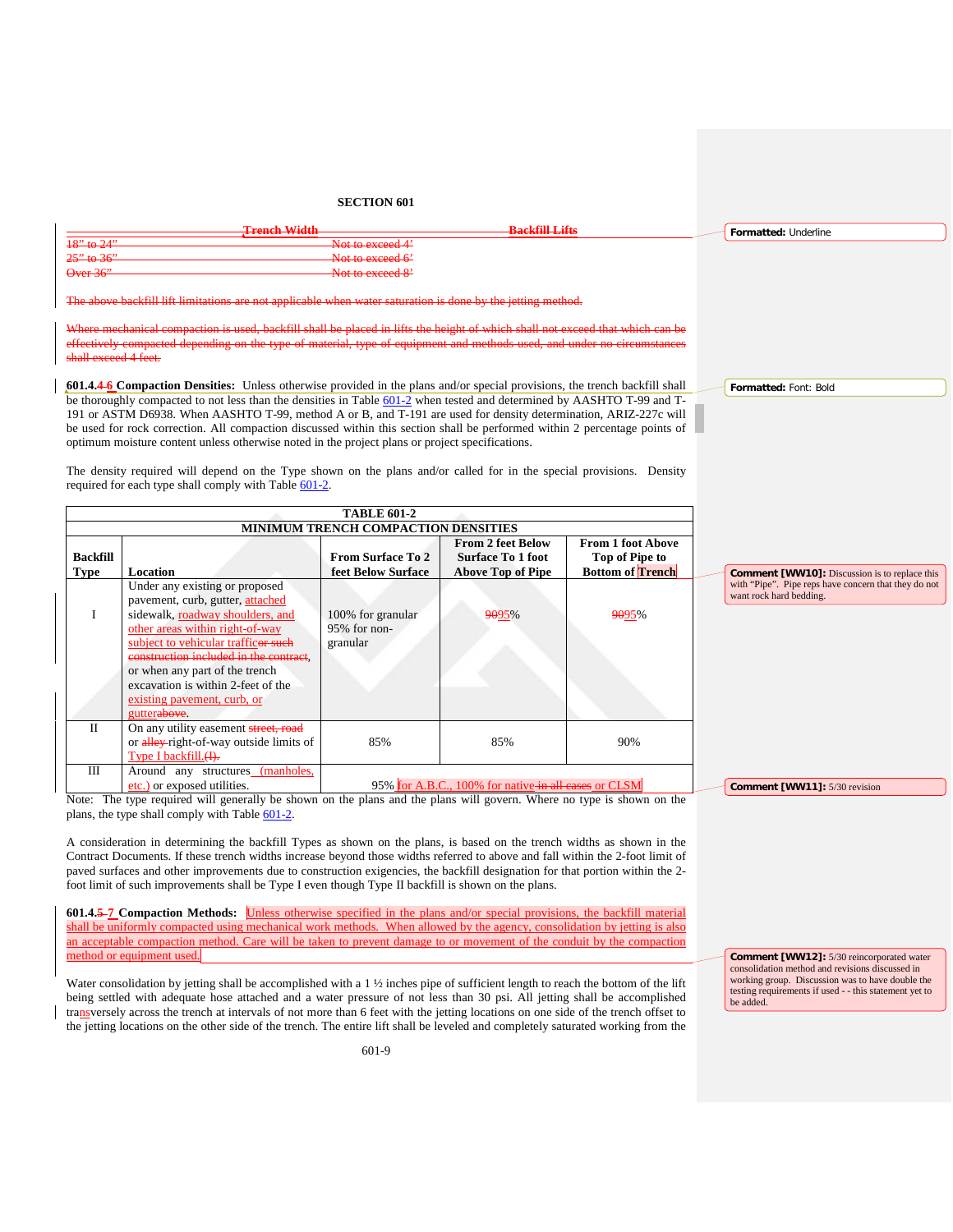top to the bottom.

When Jietting shall be is used within the pipe embedment zone, as the consolidation method for all conduit bedding. The Contractor shall be entirely responsible for establishing each lift depth so as to avoid floating the conduit being placed and shall make any repair or replacement at no cost to the Contracting Agency. However, for conduit larger than 24 inches I.D. I the first lift shall not exceed the springline of the conduit and subsequent lifts shall not exceed 3 feet...

601-10 Revised 2012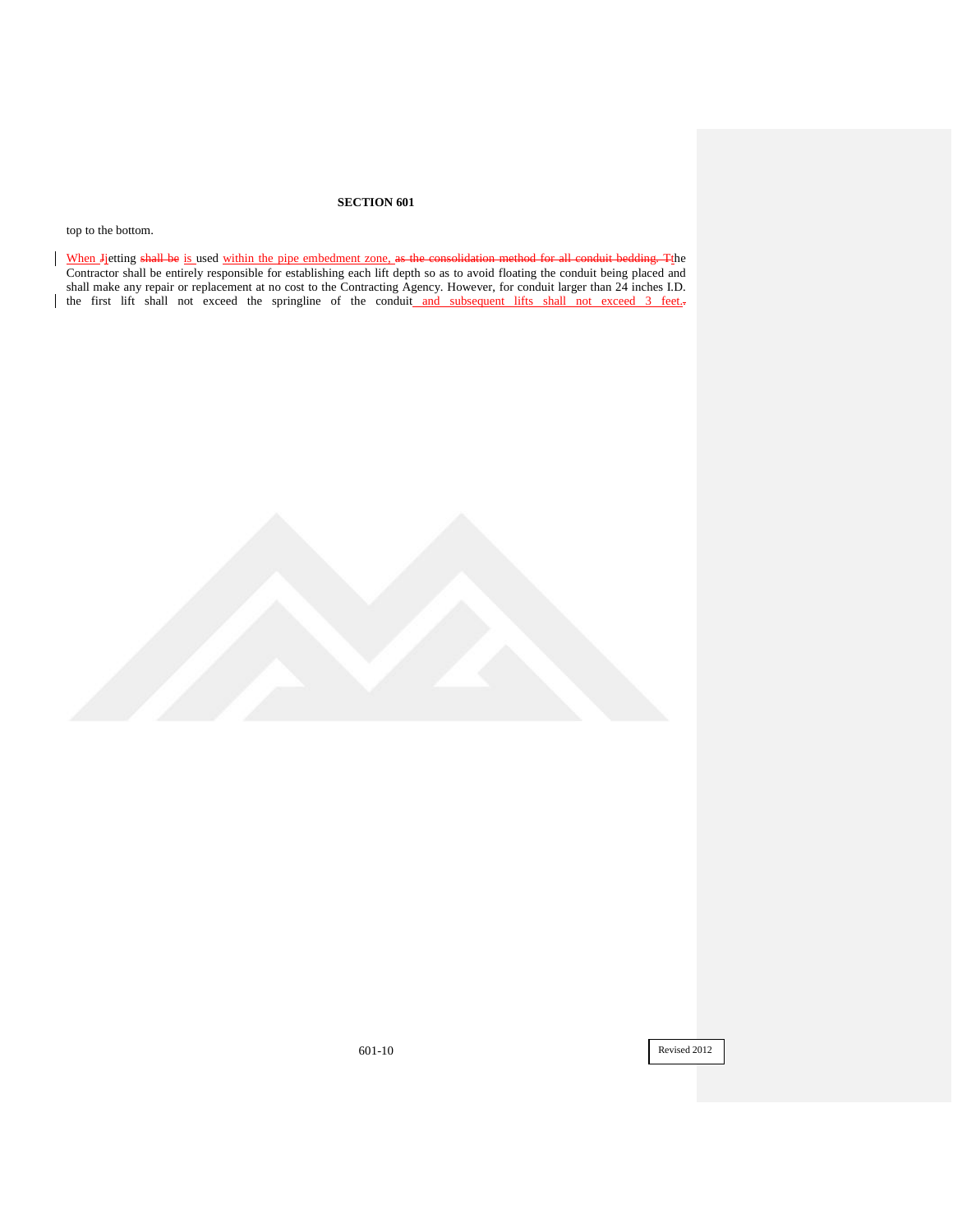Flooding is not acceptable as a water consolidation method unless authorized in the specification or by a written change order. It will consist of the inundation of the entire lift with water and then puddle with poles or bars to insure saturation of the entire lift.

Where jetting or flooding is utilized and the surrounding material is such that it does not permit proper drainage, the Contractor shall provide, at his expense a sump and a pump at the downstream end to remove the accumulated water.

The use of water consolidation does not relieve the Contractor from the responsibility to make his own determination that such methods will not result in damage to existing improvements. The Contractor shall be responsible for any damage incurred.

Where water consolidation is not permitted or does not result in adequate compaction, the backfill material shall be ork methods using equipment such as rollers, pneumatic tamps, and hydrowhich secure uniform and required density without injury to the structures.

Where Type I backfill is required, water consolidation will not shall only be permitted when the material in which the trench is located and the backfill are both for non-granular material with a , except in the following situation. In a new develop prior to paving and prior to opening the area to public traffic, at the Contractor's discretion and responsibility.

**601.4.6 Specifications for Granular Material:** For purposes of this specification, granular material shall mean material for which the sum of the plasticity index not exceeding 5 and the percent of the material passing a No. 200 sieve shall does not exceed  $\frac{2320}{25}$ . The plasticity index shall be tested in accordance with AASHTO T-146 Method A (Wet Preparation), T-89 and T-90.

No exception shall be made for construction within new developments.

**601.4.7 8 Rights-Of-Way Belonging to Others**: Backfill and compaction for irrigation lines of the Salt River Valley Water Users' Association and Roosevelt Irrigation Districts and for trenches in State of Arizona and Maricopa County right-of-way outside the limits of the Contracting Agency shall be accomplished in accordance with their permit and/or specifications.

**601.4.8 9 Test Holes:** Boring logs shown on the plans do not constitute a part of the contract and are included for the Contractor's convenience only. It is not intended to imply that the character of the material is the same as that shown on the logs at any point other than that where the boring was made. The Contractor shall satisfy himself regarding the character and amount of rock, gravel, sand, silt, clay and water to be encountered in the work to be performed.

**601.4.9 10 Foundation and Bedding and Backfilling for Electronic, Telephonic, Telegraphic, Electrical, Oil and Gas**  Lines: Foundation and The bedding and backfill for these underground facilities shall be native material or sand which conforms to the grading requirement of ASTM C33 for fine aggregate. When backfill material consists of aggregate base course, crushed stone, or other material containing stones, only sand will be used for foundation, and bedding. The on bedding depth shall be six inches and bedding backfill depth shall be one foot above the top of the facility. Compaction will be in accordance with Section 601.

### **601.5 CONTRACTOR CERTIFICATION OF INSTALLATION PROCEDURES:**

When requested in the Special Provisions or by the Engineer prior to installation, the Contractor shall furnish to the Contracting Agency an affidavit (certification) from the pipe manufacturer (or his designee) stating that the Contractor is familiar with the manufacturer's suggested installation methods and procedures and the installation complies with those procedures and is consistent with MAG requirements.

Also, when required in the Special/Technical Provisions or requested by the Engineer, the pipe manufacturer or his designee will review the Contractor's methods and procedures for pipe installation in the field. The Contractor will make any adjustments in the installation as recommended by the manufacturer or his representative. If necessary, the Contractor may be required to reinstall or provide corrections to pipe installed prior to the field review at no cost to the Agency. Once the manufacturer or his representative has reviewed the Contractor's installation methods and the Contractor has adjusted his installation methods as recommended by the same, the manufacturer or his representative shall furnish to the Contracting 601-11

**Comment [WW13]:** 5/29 incorporated comments from Maricopa County. Needs discussion.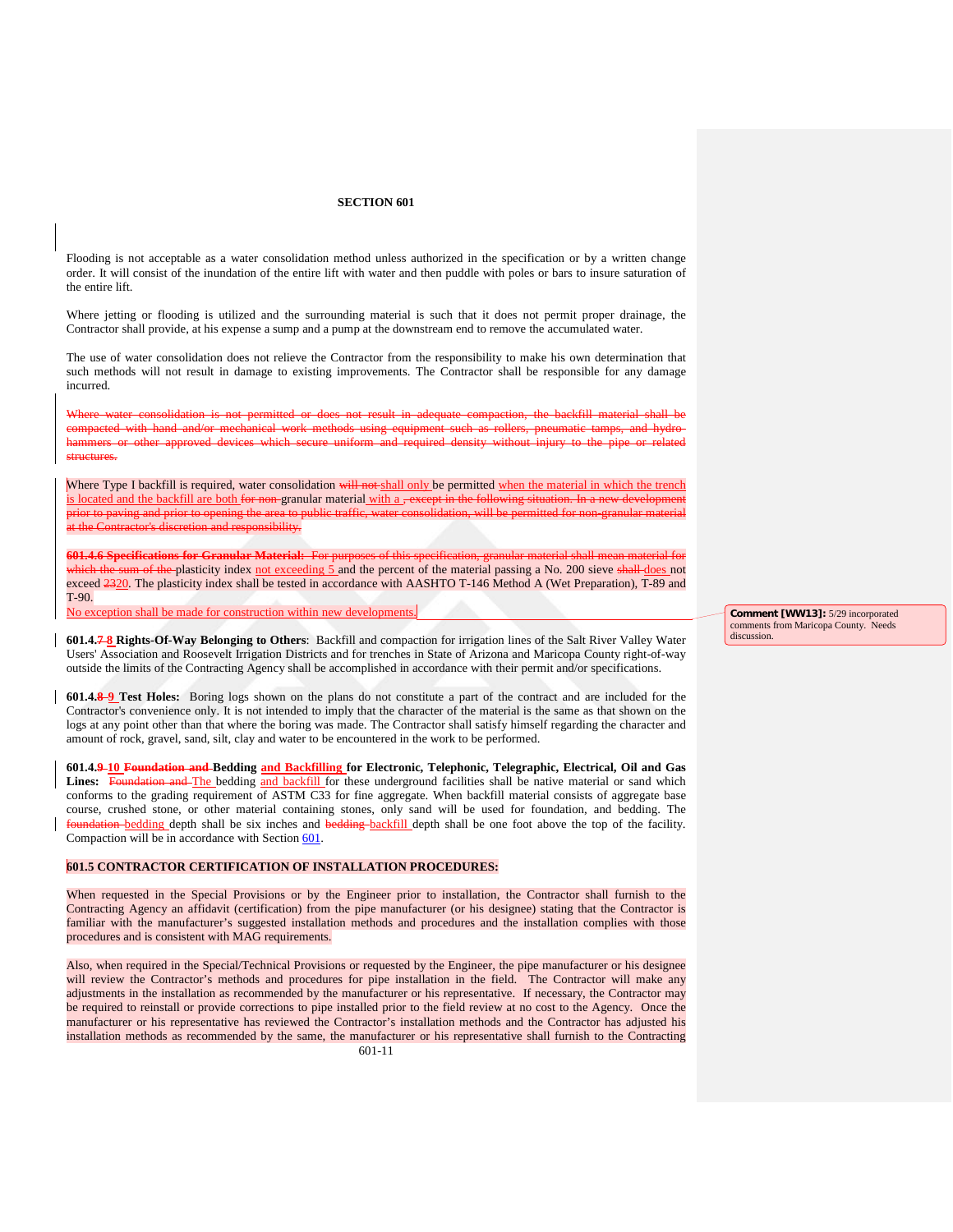Agency an affidavit (certification) that the Contractor's installation methods and procedures, at the time of the review, complied with the manufacturer's installation practices. The affidavit must provide the name of the manufacturer's representative witnessing the pipe installation.

**Comment [WW14]:** Considering removal or moving to install specs?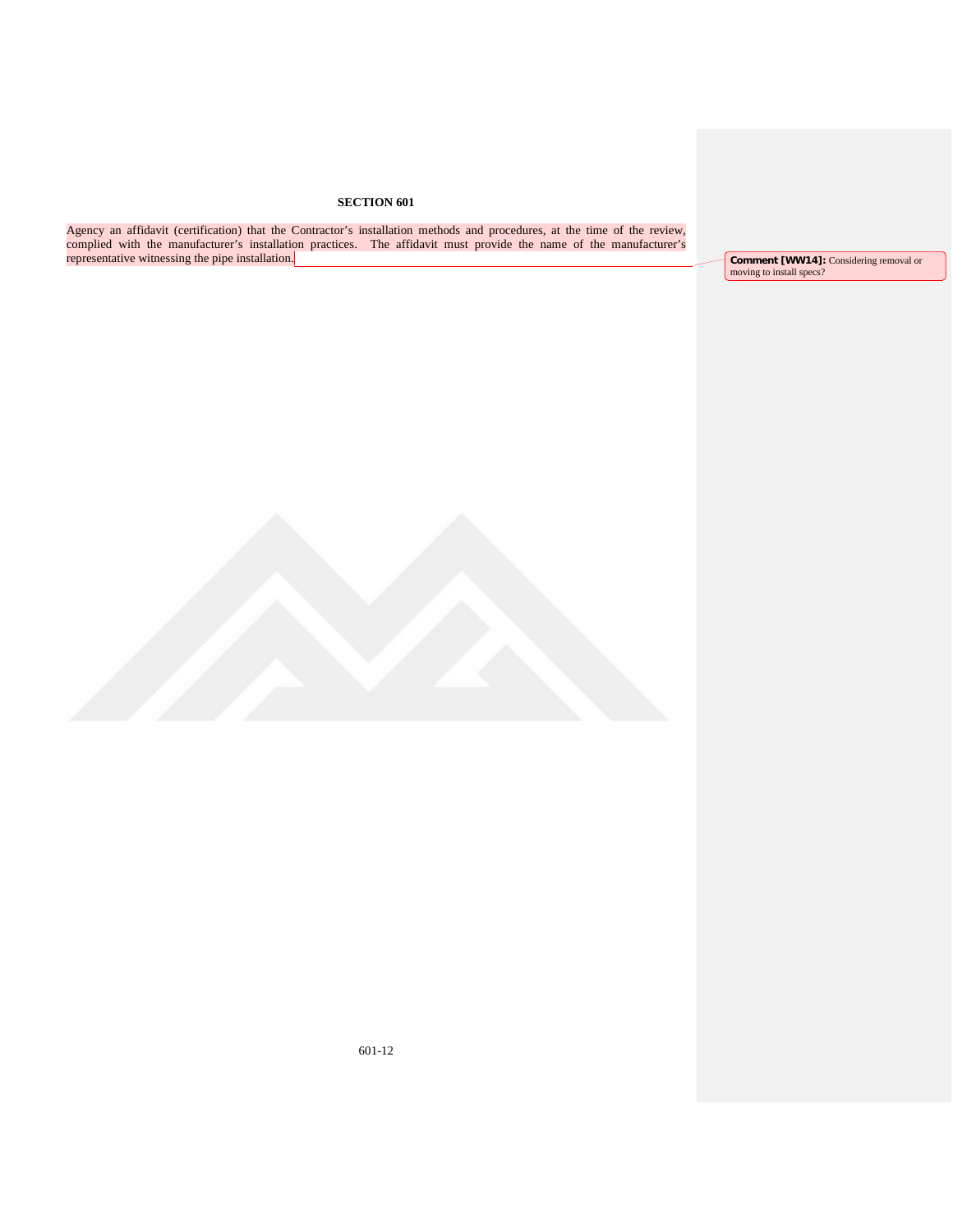## **601.6 PAVEMENT REPLACEMENT AND SURFACE RESTORATION:**

**601.6.1 Grading:** The Contractor shall do such grading in the area adjacent to backfilled trenches and structures as may be necessary to leave the area in a neat and satisfactory condition approved by the Engineer.

**601.6.2 Restoring Surface:** All streets, alleys, driveways, sidewalks, curbs, or other surfaces, in which the surface is broken into or damaged by the installation of the new work, shall be resurfaced in kind or as specified to the satisfaction of the Engineer in accordance with Section 336.

**601.6.3 Cleanup:** The job site shall be left in a neat and acceptable condition. Excess soil, concrete, etc., shall be removed from the premises.

**601.6.4 Temporary Pavement:** The Contractor shall install temporary asphalt pavement or the first course of permanent pavement replacement in accordance with Section 336 immediately following backfilling and compaction of trenches that have been cut through existing pavement. Except as otherwise provided in Section 336, this preliminary pavement shall be maintained in a safe and reasonably smooth condition until required backfill compaction is obtained and final pavement replacement is ordered by the Engineer. Temporary paving removed shall be hauled from the job site and disposed of by the Contractor at no additional cost to the Contracting Agency.

## **601.7 PAYMENT:**

No pay item will be included in the proposal, nor direct payment made for trench excavation, backfilling, compaction, or placement of temporary pavement. The cost of these features of the work shall be included in the unit price per linear foot for furnishing and laying pipe.

*- End of Section* -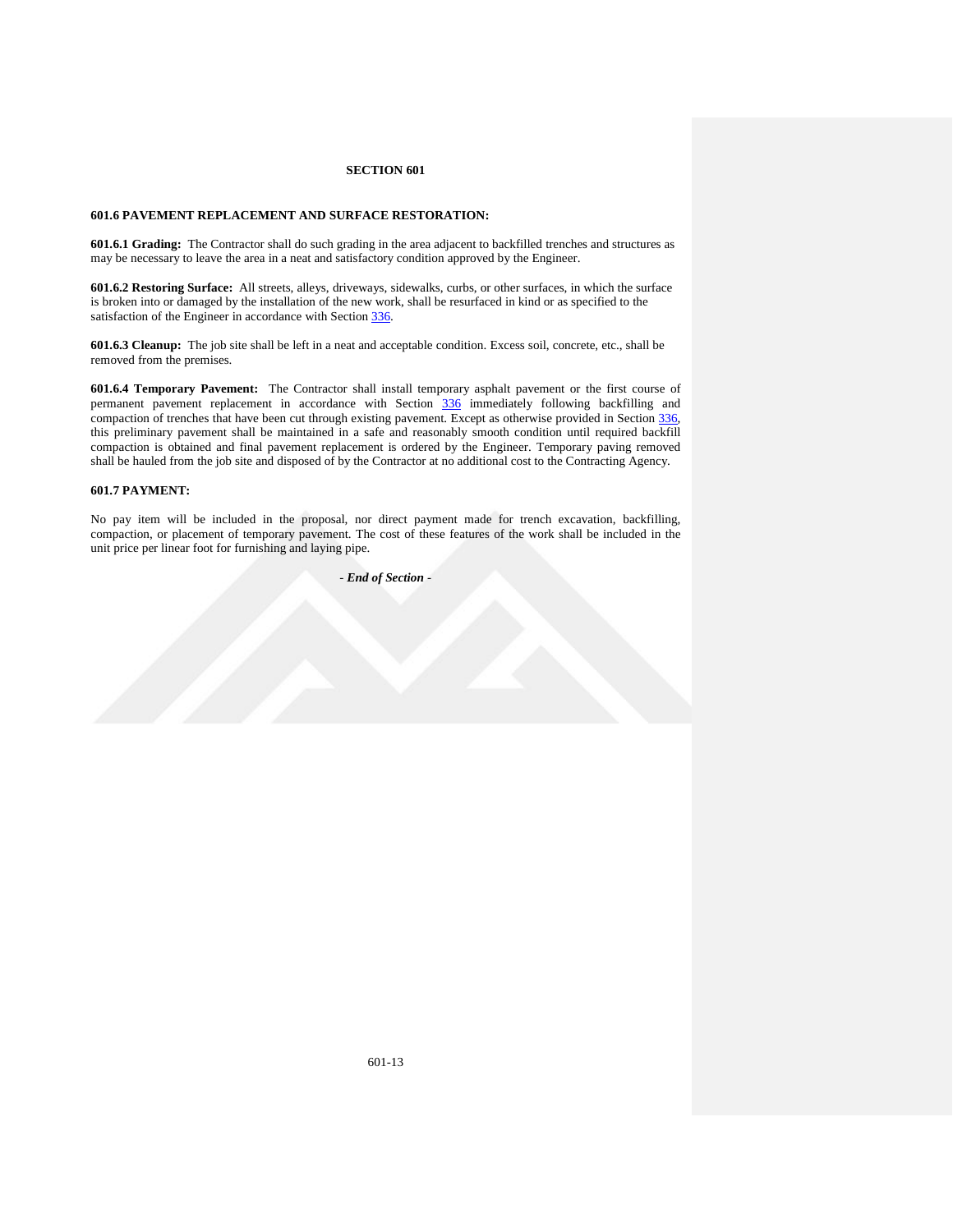Case 13-15 revisions 06-04-14

## **SECTION 603**

## **FLEXIBLE PIPE TRENCH EXCAVATION, BACKFILLING AND COMPACTION**

### **603.1 DESCRIPTION:**

The work covered by this specification consists of furnishing all plant, labor, equipment, appliances and materials, and performing all operations in connection with the trench excavation, backfilling and compaction for a single flexible pipe installation in accordance with the plans and special provisions. Pipe materials that are considered to be flexible include thermoplastic pipes and corrugated metal pipe and arches. See Section 601 for rigid pipe trench excavation, backfilling and compaction.

For the purpose of this specification, flexible pipe shall include 8 inches through 120 inches nominal diameter.

The Trench Cross-Section Detail shown on Detail 200-2 illustrates the terminology used in this specification.

See Section 615 for sewer line construction procedures.

See Section 618 for storm drain construction procedures.

HDPE pipe and fittings shall conform to Section 738. SRPE pipe and fittings shall conform to Section 739. Polypropylene pipe and fittings shall conform to Section 740. PVC pipe and fittings shall conform to Section 745. Corrugated metal pipe and arches shall conform to Section 760.

Excavation for appurtenance structures, such as manholes, inlets, transition structures, junction structures, vaults, valve boxes, catch basins, etc., shall be deemed to be in the category of trench excavation.

See Section 602 for trenchless installations.

### **603.2 EXCAVATION:**

**601.2.1 General:** The Contractor shall perform all excavation of every description and of whatever substances encountered, to the depths indicated on the plans, and including excavation ordered by the Engineer of compacted backfill for the purpose of making density tests on any portion of the backfill.

All excavation shall be open cut unless otherwise shown on the plans or approved by the Engineer.

**603.2.2 Trench Widths:** Trenches for flexible pipe other than profile HDPE pipe, meeting ASTM F894, shall conform to the dimensions in Table 603-1, unless otherwise specified in the special provisions, indicated on the plans, and/or approved by the Engineer. Trench widths for profile HDPE pipe, meeting ASTM F894, will be designed by the Engineer and included on the plans or in the special provisions.

| <b>Table 603-1</b>                                                                                                                                     |           |            |  |  |  |  |
|--------------------------------------------------------------------------------------------------------------------------------------------------------|-----------|------------|--|--|--|--|
| <b>FLEXIBLE PIPE - TRENCH WIDTHS</b>                                                                                                                   |           |            |  |  |  |  |
| Maximum Width At Top Of Pipe<br><b>Minimum Width At Springline</b><br>Size of Pipe (Nom. Dia.)<br>Greater Than O.D. Of Barrel<br>Each Side of Pipe (1) |           |            |  |  |  |  |
| Less than 18 inches                                                                                                                                    | 20 inches | 8 inches   |  |  |  |  |
| 18 inches to 24 inches inclusive                                                                                                                       | 23 inches | 9.5 inches |  |  |  |  |
| 27 inches to 36 inches inclusive                                                                                                                       | 28 inches | 12 inches  |  |  |  |  |
| 42 inches to 60 inches inclusive                                                                                                                       | 34 inches | 14 inches  |  |  |  |  |
| 66 inches to 78 inches inclusive                                                                                                                       | 44 inches | 16 inches  |  |  |  |  |
| 84 inches to 96 inches inclusive                                                                                                                       | 48 inches | 18 inches  |  |  |  |  |
| 102 inches to 120 inches inclusive                                                                                                                     | 54 inches | 21 inches  |  |  |  |  |

(1) When the specified compaction cannot be obtained in the pipe embedment zone, the Contractor shall make necessary changes in his methods and/or equipment to obtain the desired results. In some instances, the Minimum **Formatted:** Font: Bold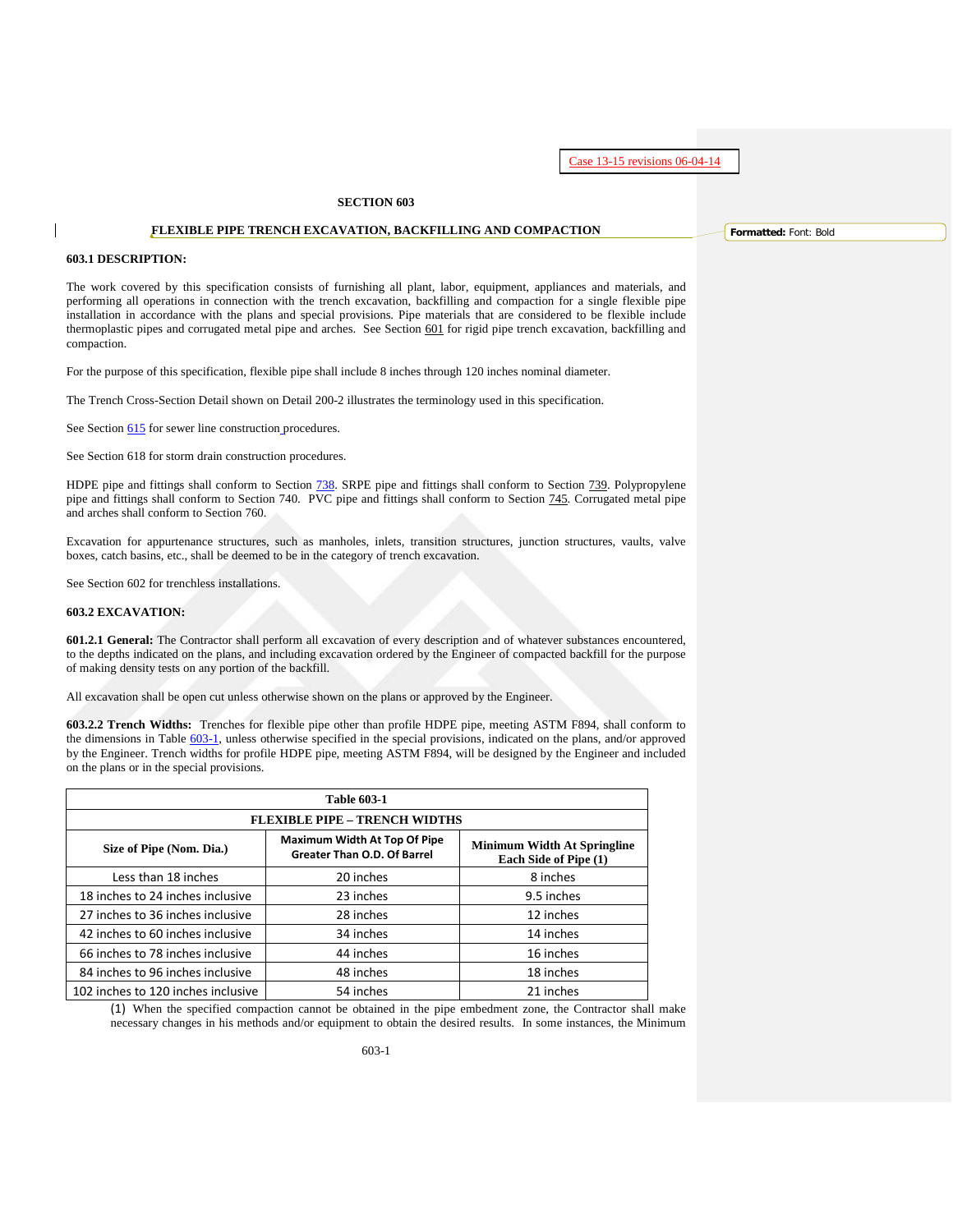Width at springline shall be adjusted wider to assist the Contractor in obtaining the compaction. The Engineer must be satisfied with the Contractor's compaction effort, concur with the change and approve the revised distance. There shall be no additional cost to the Agency for the extra trench width.

For multiple pipe installations in a single trench, the Engineer shall provide details on the plans or in the Special/Technical Provisions as to the layout, pipe configuration, distances between pipes and trench walls, the type of backfill and bedding materials, etc.

The width of the trench shall not be greater than the maximum indicated in Table 603-1, at and below the level of the top of the pipe. The width of the trench above that level may be made as wide as necessary for sheeting and bracing, and for proper installation of the work.

If the maximum trench width as specified in Table 603-1 is exceeded at the top of the pipe the Contractor shall provide, at no additional cost to the Contracting Agency, the necessary additional load bearing capacity by means of beddinginitial backfill, having a higher bedding factor than that specified, higher strength pipe, a concrete cradle, cap or encasement, or by other means approved in writing by the Engineer.

**603.2.3 Trench Grade:** Alignment and elevation stakes shall be furnished the Contractor at set intervals and agreed upon offsets. On water main projects, elevation stakes will be furnished only when deemed necessary by the Engineer. In all cases where elevation stakes are furnished, the Engineer will also furnish the Contractor with cut sheets.

For all pipe 12 inches or greater in diameter, the Contractor shall excavate for and provide an initial granular bedding at least 4 inches thick or 1/12 the O.D. of the pipe whichever is greater. This bedding material shall be placed at a uniform density with **specified minimum** compaction and fine graded as specified below.

Bell or coupling holes shall be dug after the trench bottom has been graded. Such holes shall be of sufficient width to provide ample room for caulking, banding, or bolting. Holes shall be excavated only as necessary to permit accurate work in the making of the joints and to insure that the pipe will rest upon the prepared bottom of the trench, and not be supported by any portion of the joint.

Depressions for joints, other than bell-and-spigot, shall be made in accordance with the recommendations of the joint manufacturer for the particular joint used.

**603.2.4 Fine Grading:** Unless otherwise specified in the plans and/or special provisions, the bottom of the trench shall be accurately graded to provide uniform bearing and support for each section of the pipe at every point along its entire length, except for portions of the pipe where it is necessary to excavate for bells and for proper sealing of the pipe joints.

<span id="page-25-0"></span>**603.2.5 Overexcavation:** Except at locations where excavation of rock from the bottom of the trench is required, care shall be taken not to excavate below the depth indicated.

Unauthorized excavation below the specified grade line shall be refilled at the Contractor's expense with ABC material compacted to a uniform density of not less than 95 percent of the maximum density as determined by AASHTO T-99 and T-191 or ASTM D6938. When AASHTO T-99, method A or B, and T-191 are used for density determination, ARIZ 227c will be used for rock correction.

Whenever rock is encountered in the trench bottom, it shall be overexcavated to a minimum depth of six inches below the O.D. of the pipe. This overexcavation shall be filled with granular material placed with the minimum possible compaction.

Whenever unsuitable soil incapable of supporting the pipe is encountered, the Contractor will notify the Engineer and a field determination will be made as to the depth of overexcavation and the granular fill required.

**603.2.6 Excavation for Manholes, Valves, Inlets, Catch Basins and Other Accessories:** The Contractor may excavate to place the concrete structure directly against the excavated surface, provided that the faces of the excavation are firm and unyielding and are at all points outside the structure lines shown on the plans. If the native material is such that it will not stand without sloughing or if precast structures are used, the Contractor shall overexcavate to place the structure and this overexcavation shall be backfilled with the same material required for the adjoining pipe line trench and compacted per Table [603-2.](#page-28-0)

**Comment [WW1]:** See 601 notes.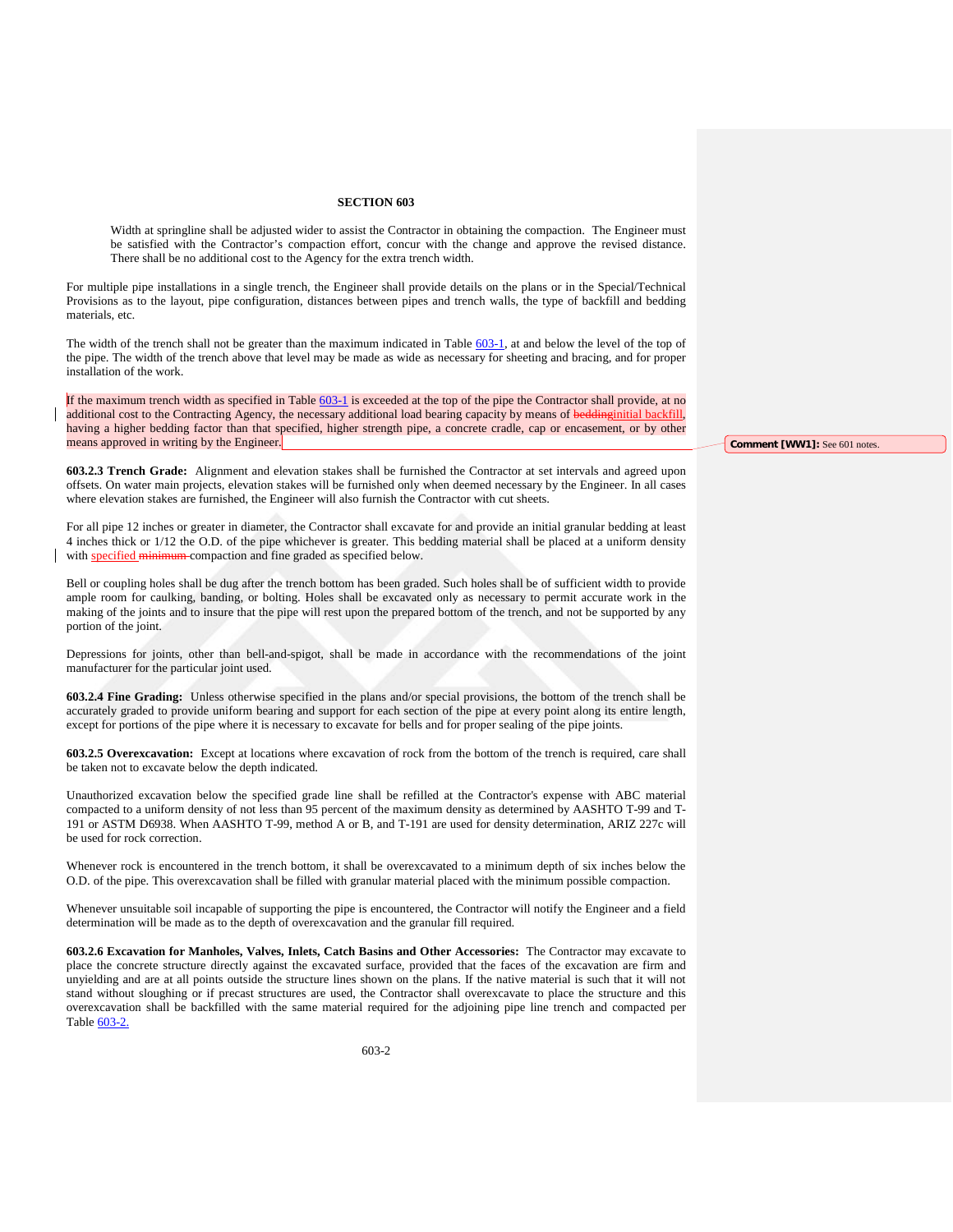Any unnecessary excavation below the elevation indicated for the foundation of any structure shall be replaced with the same class of concrete specified for the structure or with 1 ½ sack controlled low strength material as specified in Section 728. When the replacement material is structural concrete, the material shall be placed at the same time as the structure. However, when using  $\frac{1}{2}$  is ack controlled low strength material, placement of the material shall be per Section 604 which will require a time lag between the material and the structural concrete. The placement of the additional material shall be at no cost to the Agency.

**603.2.7 Pavement and Concrete Cutting and Removal:** Where trenches lie within the Portland cement concrete section of streets, alleys, driveways, or sidewalks, etc., such concrete shall be sawcut to neat, vertical, true lines in such a manner that the adjoining surface will not be damaged. The minimum depth of cut shall be  $1\frac{1}{2}$  inches or  $1/4$  of the thickness, whichever is greater.

Asphalt pavement shall be clean-cut, with approved equipment and by approved methods in accordance with the requirements of Section 336.

No ripping or rooting will be permitted outside limits of cuts. Surfacing materials removed shall be hauled from the job site immediately, and will not be permitted in the backfill.

See Detail 200-1 and 200-2 for further requirements.

**603.2.8 Grading and Stockpiling:** All grading in the vicinity of trench excavation shall be controlled to prevent surface water from flowing into the trenches. Any water accumulated in the trenches shall be removed by pumping or by other approved methods.

During excavation, material suitable for backfilling shall be piled in an orderly manner, a sufficient distance back from the edges of trenches, to avoid overloading and to prevent slides or cave-ins. Material unsuitable for backfilling, or excess material, shall be hauled from the job site and disposed of by the Contractor.

The Contractor shall, prior to final acceptancecommencement -of the work, submit a letter to the Contracting Agency stating the location of each disposal site for all excess or unsuitable material and certify that he has obtained the property owner's permission for the disposal of all such materials.

Where the plans and/or special provisions provide for segregation of topsoil from underlying material for purposes of backfill, the material shall not be mixed.

**603.2.9 Shoring and Sheeting:** The Contractor shall do such trench bracing, sheathing, or shoring necessary to perform and protect the excavation as required for safety and conformance to governing laws. The bracing, sheathing, or shoring shall not be removed in one operation but shall be done in successive stages as determined by the Engineer to prevent overloading of the pipe during backfilling operations. The cost of the bracing, sheathing, or shoring, and the removal of same, shall be included in the unit price for the pipe.

All shoring and sheeting deemed necessary to protect the excavation and to safeguard employees, shall be installed. See Section 107.

**603.2.10 Open Trench:** Except where otherwise noted in the special provisions, or approved in writing by the Engineer, the maximum length of open trench, where the construction is in any stage of completion (excavation, pipe laying or backfilling), shall not exceed 1320 feet in the aggregate at any one location.

Any excavated area shall be considered open trench until all ABC for pavement replacement has been placed and compacted. With the approval of the Engineer, pipe laying may be carried on at more than one separate location, the restrictions on open trench applying to each location. Trenches across streets shall be completely backfilled as soon as possible after pipe laying.

Substantial steel plates with adequate trench bracing shall be used to bridge across trenches at street crossings where trench backfill and temporary patches have not been completed during regular work hours. Steel plates shall be installed in accordance with Detail 211. Safe and convenient passage for pedestrians shall be provided. The Engineer may designate a passage to be provided at any point he deems necessary. Access to hospitals, fire stations and fire hydrants must be maintained at all times.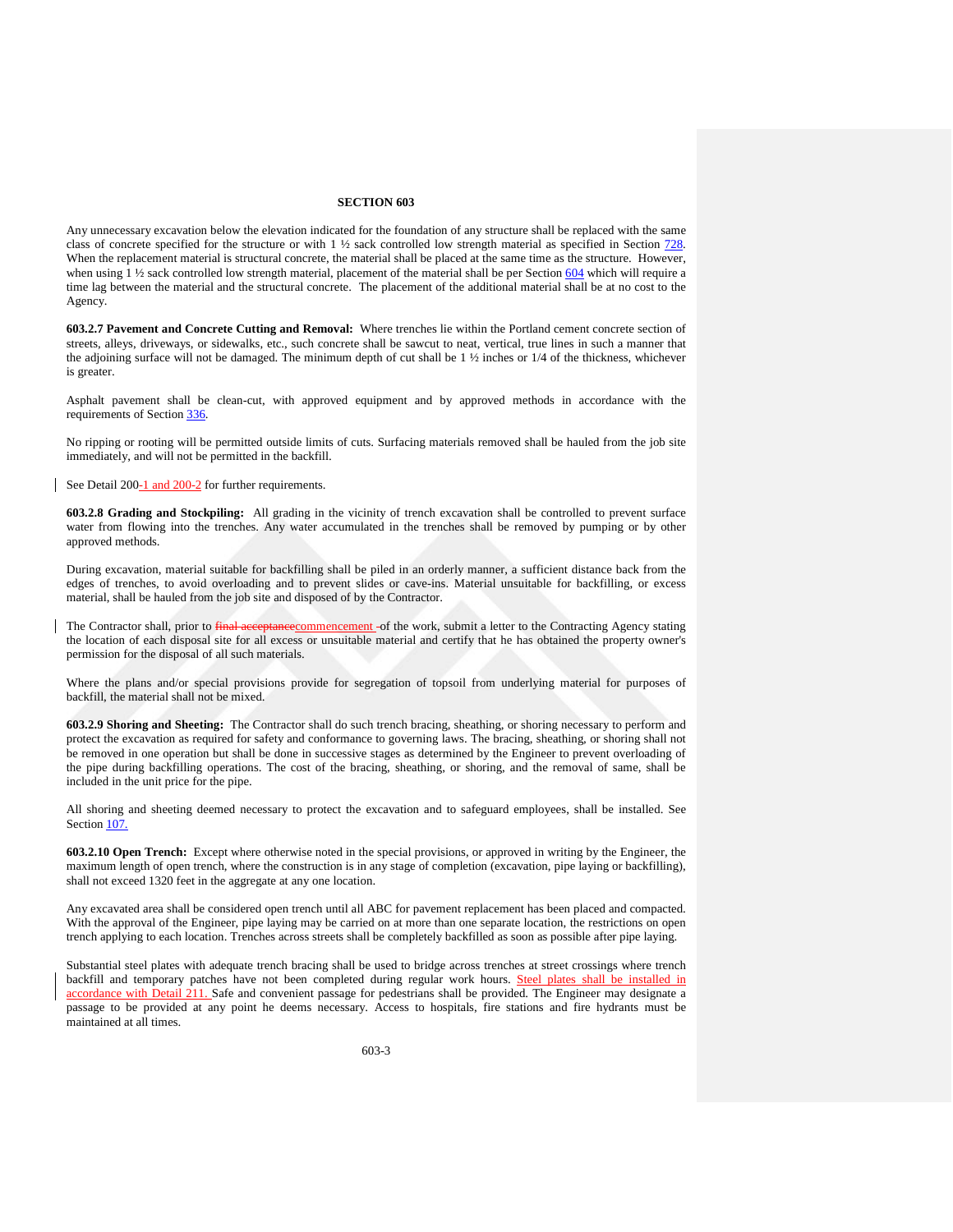## **603.3 PROTECTION OF EXISTING UTILITIES:**

**603.3.1 Utilities:** Unless otherwise shown on the plans or stated in the specifications, all utilities, either underground or overhead, shall be maintained in continuous service throughout the entire contract period. The Contractor shall be responsible and liable for any damages to or interruption of service caused by the construction.

If the Contractor desires to simplify his operation by temporarily or permanently relocating or shutting down any utility or appurtenance, he shall make the necessary arrangements and agreements with the owner and shall be completely responsible for all costs concerned with the relocation or shutdown and reconstruction. All property shall be reconstructed in its original or new location as soon as possible and to a condition at least as good as its previous condition. This cycle of relocation or shutdown and reconstruction shall be subject to inspection and approval by both the Engineer and the owner of the utility.

The Contractor shall be entirely responsible for safeguarding and maintaining all conflicting utilities that are shown on the plans (Sections 107 and 105 apply). This includes overhead wires and cables and their supporting poles whether they are inside or outside of the open trench. If, in the course of work, a conflicting utility line that was not shown on the plans is discovered, the Contracting Agency will either negotiate with the owner for relocation, relocate the utility, change the alignment and grade of the trench or as a last resort, declare the conflict as "extra work" to be accomplished by the Contractor in accordance with Section 104.

**603.3.2 Irrigation Ditches, Pipes and Structures:** The Contractor shall contact the owners of all irrigation facilities, and make arrangements for necessary construction clearances and/or dry-up periods.

All irrigation ditches, dikes, headgates, pipe, valves, checks, etc., damaged or removed by the Contractor, shall be restored to their original condition or better, by the Contractor at no additional cost to the Contracting Agency.

**603.3.3 Building, Foundations and Structures:** Where trenches are located adjacent to building, foundations, and structures, the Contractor shall take all necessary precaution against damage to them. The Contractor shall be liable for any damage caused by the construction.

Except where authorized in the special provisions or in writing by the Engineer, water settling of backfill material in trenches adjacent to structures will not be permitted.

**603.3.4 Permanent Pipe Supports:** Permanent pipe supports for the various types and sizes of sewer, water and utility lines shall conform to the Standard Details or the details shown on the plans. Such pipe supports shall be erected at the locations shown on the plans and/or at any other locations as necessary as determined by the Engineer.

**603.3.5 Electronic, Telephonic, Telegraphic, Electrical, Oil and Gas Lines:** These underground facilities shall be adequately supported by the Contractor. Support for plastic pipes shall be continuous along the bottom of the pipe. Support for metal pipe and electrical conduit may be continuous or nylon webbing may be used for suspension at no greater than tenfoot intervals.

The Contractor shall avoid damaging the plastic pipe, pipeways or conduits during trench backfilling and during foundation and bedding placement.

There will be no measurement or payment for this work. The Contractor will include all associated costs in the unit price for the conduit installation.

## **603.4 FOUNDATION, BEDDING, HAUNCHING, BACKFILLING AND COMPACTION:**

**603.4.1 Foundation:** The native or prepared material (when required) upon which the bedding material is placed.

**603.4.1 2 Bedding:** The material upon which the conduit or structure is to be placed shall be accurately finished to the grade or dimensions shown on the plans or as directed by the Engineer. The bottom portion of the trench shall be brought to grade so that the conduit or structure will be continuously in contact with the material on which it is being placed. If rocky or unsuitable soil is encountered, Subsection [603.2.5](#page-25-0) applies.

Unless otherwise specified in the project plans or project specifications, the minimum material type shall be A.B.C. per 603-4

**Comment [WW2]:** See 601comments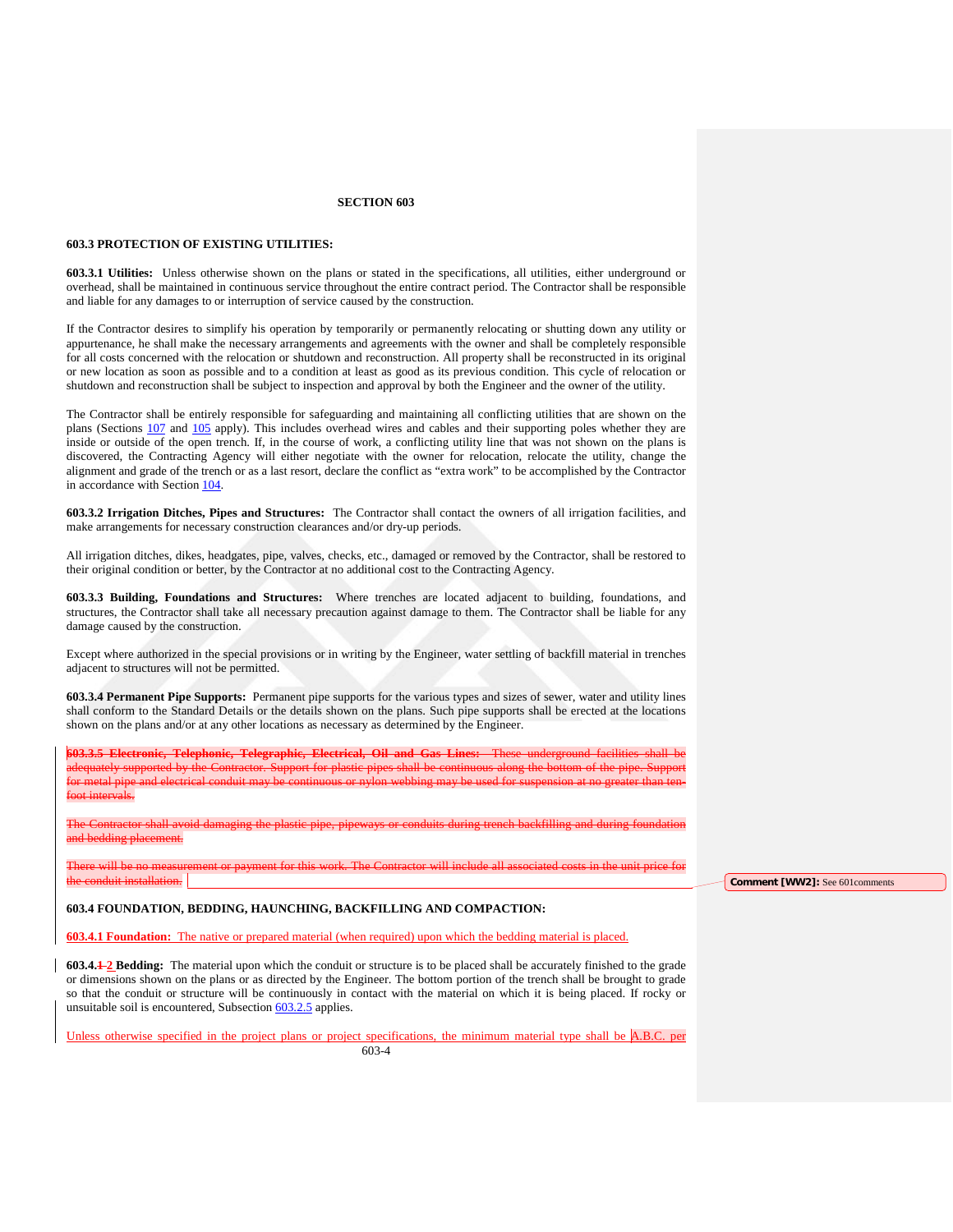| Section 702                                                                                                                                                                                                                                                  | <b>Comment [WW3]:</b> 4/29 revision from              |
|--------------------------------------------------------------------------------------------------------------------------------------------------------------------------------------------------------------------------------------------------------------|-------------------------------------------------------|
| 603.4.2-3 Haunching: The material placed between the bedding and springline shall be constructed using the specified                                                                                                                                         | "granular".                                           |
| material and compacted for the full length of the pipe so as to distribute the load-bearing reaction uniformly to the bedding.                                                                                                                               |                                                       |
| If placed in lifts, the thickness shall be as required to achieve the specified compaction. Placed material shall be deposited                                                                                                                               |                                                       |
| and compacted to the specified density uniformly on each side of the pipe to prevent lateral displacement of the pipe.                                                                                                                                       |                                                       |
| Compaction requirements shall be per Section 603.4.6.                                                                                                                                                                                                        |                                                       |
| The moisture content shall be such that the specified compaction can be obtained. Extreme care will be taken to prevent                                                                                                                                      |                                                       |
| damage to or movement of the conduit by the compaction equipment.                                                                                                                                                                                            |                                                       |
|                                                                                                                                                                                                                                                              |                                                       |
| Unless otherwise specified, the minimum material type shall be granular. Native or CLSM may be used as an option, or<br>agency requirement.                                                                                                                  |                                                       |
|                                                                                                                                                                                                                                                              |                                                       |
| 603.4.3-4 Initial Backfill: The material placed between the springline to 12 inches above top of pipe (minimum) shall be                                                                                                                                     |                                                       |
| placed in lifts the height of which shall not exceed that which can be effectively compacted depending on the type of                                                                                                                                        |                                                       |
| material, type of equipment and methods used, and under no circumstances shall exceed 4 feet. Extreme care will be taken to                                                                                                                                  |                                                       |
| prevent damage to or movement of the conduit by the compaction equipment. Compaction requirements shall be per Section                                                                                                                                       |                                                       |
| 603.4.6.                                                                                                                                                                                                                                                     |                                                       |
|                                                                                                                                                                                                                                                              |                                                       |
| The moisture content shall be such that the specified compaction can be obtained.<br>backfill shall be placed in lifts the height of which shall not exceed that which can be effectively compacted depending on the                                         |                                                       |
| type of material, type of equipment and methods used, and under no circumstances shall exceed 4 feet. Extreme care will be                                                                                                                                   |                                                       |
| taken to prevent damage to or movement of the conduit by the compaction equipment.                                                                                                                                                                           |                                                       |
| Unless otherwise specified in the project plans or project specifications, the minimum material type shall be A.B.C. per                                                                                                                                     |                                                       |
| Section 702. CLSM may be used as an option, or agency requirement.                                                                                                                                                                                           | <b>Comment [WW4]:</b> 4/29 revision from              |
|                                                                                                                                                                                                                                                              | "granular". Note - Native is not allowed for flexible |
|                                                                                                                                                                                                                                                              | pipes.                                                |
| Backfill, around utilities that are exposed during trench excavation, shall be placed in accordance with the bedding methods.                                                                                                                                |                                                       |
|                                                                                                                                                                                                                                                              |                                                       |
| 603.4.4-5 Final Backfill: The material placed above the initial backfill shall be placed in lifts the height of which shall not<br>exceed that which can be effectively compacted depending on the type of material, type of equipment and methods used, and |                                                       |
| under no circumstances shall exceed 4 feet. Compaction requirements shall be per Section 601.4.6. All backfill shall be                                                                                                                                      |                                                       |
| constructed per Detail 200-1 with the type of replacement noted on the plans or in the special provisions. Unless otherwise                                                                                                                                  |                                                       |
| noted, backfill under single curb, curb and gutter, sidewalk, driveways, valley gutters, etc. shall be the same as the adjacent                                                                                                                              |                                                       |
| street pavement.                                                                                                                                                                                                                                             |                                                       |
|                                                                                                                                                                                                                                                              |                                                       |
|                                                                                                                                                                                                                                                              |                                                       |
| Backfill shall be placed in lifts the height of which shall not exceed that which can be effectively compacted depending on                                                                                                                                  |                                                       |
| the type of material, type of equipment and methods used, and under no circumstances shall exceed 4 feet.                                                                                                                                                    |                                                       |
| 603.4.5-6 Compaction Densities: Unless otherwise provided in the plans and/or special provisions, the trench backfill shall                                                                                                                                  |                                                       |
| be thoroughly compacted to not less than the densities in Table 603-2 when tested and determined by AASHTO T-99 and T-                                                                                                                                       |                                                       |
| 191 or ASTM D6938. When AASHTO T-99, method A or B, and T-191 are used for density determination, ARIZ-227c will                                                                                                                                             |                                                       |
| be used for rock correction. All compaction discussed within this section shall be performed within 2 percentage points of                                                                                                                                   |                                                       |
| optimum moisture content unless otherwise noted in the project plans or project specifications.                                                                                                                                                              |                                                       |
|                                                                                                                                                                                                                                                              |                                                       |
| The density required will depend on the Type shown on the plans and/or called for in the special provisions. Density                                                                                                                                         |                                                       |
| required for each type shall comply with Table 603-2.                                                                                                                                                                                                        |                                                       |

<span id="page-28-0"></span>

| <b>TABLE 601-2</b>                         |          |                          |                          |                          |  |  |
|--------------------------------------------|----------|--------------------------|--------------------------|--------------------------|--|--|
| <b>MINIMUM TRENCH COMPACTION DENSITIES</b> |          |                          |                          |                          |  |  |
|                                            |          |                          | <b>From 2 feet Below</b> | <b>From 1 foot Above</b> |  |  |
| <b>Backfill</b>                            |          | <b>From Surface To 2</b> | <b>Surface To 1 foot</b> | Top of Pipe to           |  |  |
| <b>Type</b>                                | Location | feet Below Surface       | <b>Above Top of Pipe</b> | <b>Bottom of Trench</b>  |  |  |

**Comment [WW5]:** Discussion is to replace this with "Pipe". Pipe reps have concern that they do not want rock hard bedding.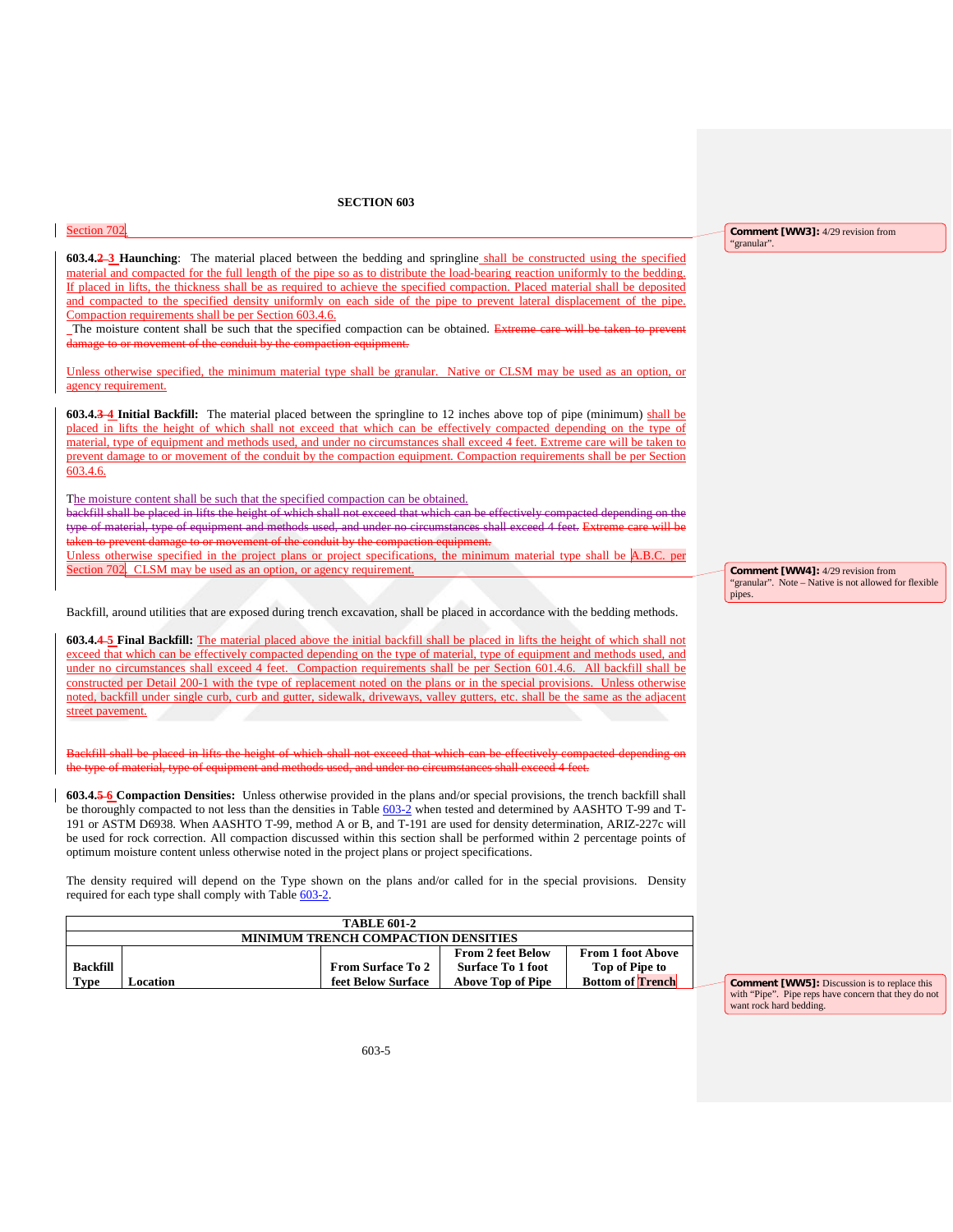|   | Under any existing or proposed<br>pavement, curb, gutter, attached                                                                                   |                                                     |       |       |
|---|------------------------------------------------------------------------------------------------------------------------------------------------------|-----------------------------------------------------|-------|-------|
|   | sidewalk, roadway shoulders, and<br>other areas within right-of-way<br>subject to vehicular trafficer such<br>construction included in the contract, | 100% for granular<br>95% for non-<br>granular       | 9095% | 9095% |
|   | or when any part of the trench<br>excavation is within 2-feet of the<br>existing payement, curb, or<br>gutterabove.                                  |                                                     |       |       |
| Н | On any utility easement street, road<br>or alley-right-of-way outside limits of<br>Type I backfill. (I).                                             | 85%                                                 | 85%   | 90%   |
| Ш | Around any structures (manholes,<br>etc.) or exposed utilities.                                                                                      | 95% for A.B.C., 100% for nativein all cases or CLSM |       |       |

Note: The type required will generally be shown on the plans and the plans will govern. Where no type is shown on the plans, the type shall comply with Tabl[e 603-2.](#page-28-0)

A consideration in determining the backfill Types as shown on the plans, is based on the trench widths as shown in the Contract Documents. If these trench widths increase beyond those widths referred to above and fall within the 2-foot limit of paved surfaces and other improvements due to construction exigencies, the backfill designation for that portion within the 2 foot limit of such improvements shall be Type I even though Type II backfill is shown on the plans.

**603.4.6 7 Compaction Methods:** Unless otherwise specified in the plans and/or special provisions, the backfill material shall be uniformly compacted using mechanical work methods. When allowed by the agency, consolidation by jetting is also an acceptable compaction method. Care will be taken to prevent damage to or movement of the conduit by the compaction method or equipment used.

Water consolidation by jetting shall be accomplished with a 1  $\frac{1}{2}$  inches pipe of sufficient length to reach the bottom of the lift being settled with adequate hose attached and a water pressure of not less than 30 psi. All jetting shall be accomplished transversely across the trench at intervals of not more than 6 feet with the jetting locations on one side of the trench offset to the jetting locations on the other side of the trench. The entire lift shall be leveled and completely saturated working from the top to the bottom.

When jetting is used within the pipe embedment zone, the Contractor shall be entirely responsible for establishing each lift depth so as to avoid floating the conduit being placed and shall make any repair or replacement at no cost to the Contracting Agency. However, for conduit larger than 24 inches I.D. the first lift shall not exceed the springline of the conduit and subsequent lifts shall not exceed 3 feet.

Flooding is not acceptable as a water consolidation method unless authorized in the specification or by a written change order. It will consist of the inundation of the entire lift with water and then puddle with poles or bars to insure saturation of the entire lift.

Where jetting or flooding is utilized and the surrounding material is such that it does not permit proper drainage, the Contractor shall provide, at his expense a sump and a pump at the downstream end to remove the accumulated water.

The use of water consolidation does not relieve the Contractor from the responsibility to make his own determination that such methods will not result in damage to existing improvements. The Contractor shall be responsible for any damage incurred.

Where Type I backfill is required, water consolidation shall only be permitted when the material in which the trench is located and the backfill are both granular material with a plasticity index not exceeding 5 and the percent of the material passing a No. 200 sieve does not exceed 20. The plasticity index shall be tested in accordance with AASHTO T-146 Method A (Wet Preparation), T-89 and T-90. No exception shall be made for construction within new developments.

**Comment [WW8]:** 5/29 incorporated comments from Maricopa County. Needs discussion.

**603.4.7 Specifications for Granular Material:** Coarse aggregate shall consist of crushed rock as defined in Section 701.2

603-6

Revised 2012

**Comment [WW7]:** 5/30 reincorporated water consolidation method and revisions discussed in working group. Discussion was to have double the testing requirements if used - - this statement yet to be added.

**Comment [WW6]:** 5/30 revision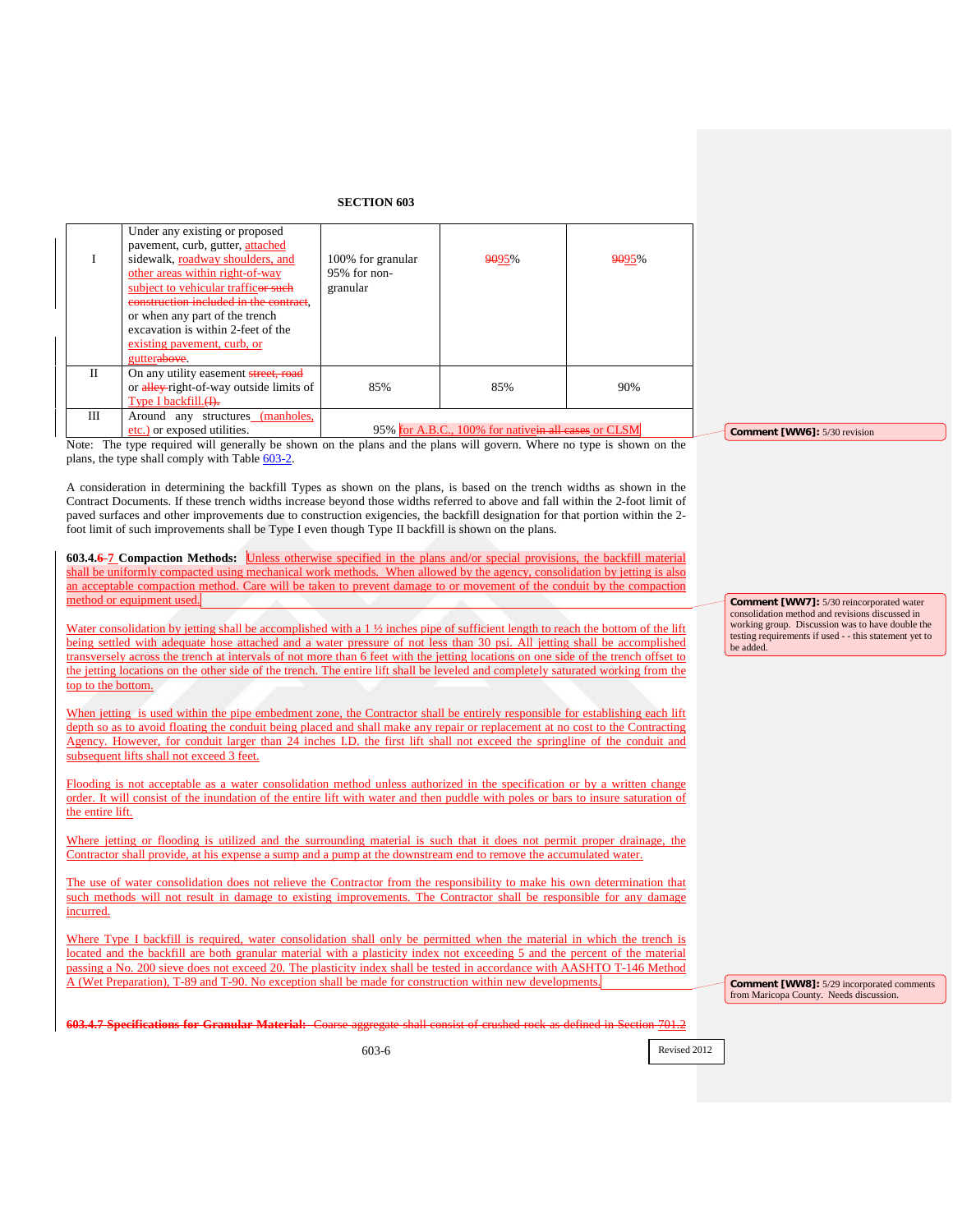with 100 percent of the specified size of aggregate having one fractured face tested in accordance with ARIZ-212, and having the gradation complying with ASTM D448, Table 1, Size Numbers 6, 67, 68, 7, 78, or 8 as recommended by the Engineer. The gradation size number to be furnished shall be shown on the plans or in the project specifications.

**603.4.8 Rights-Of-Way Belonging to Others**: Backfill and compaction for irrigation lines of the Salt River Valley Water Users' Association and Roosevelt Irrigation Districts and for trenches in State of Arizona and Maricopa County right-of-way outside the limits of the Contracting Agency shall be accomplished in accordance with their permit and/or specifications.

**603.4.9 Test Holes:** Boring logs shown on the plans do not constitute a part of the contract and are included for the Contractor's convenience only. It is not intended to imply that the character of the material is the same as that shown on the logs at any point other than that where the boring was made. The Contractor shall satisfy himself regarding the character and amount of rock, gravel, sand, silt, clay and water to be encountered in the work to be performed.

**603.4.10 Bedding and Backfilling for Electronic, Telephonic, Telegraphic, Electrical, Oil and Gas Lines:** The bedding and backfill for these underground facilities shall be native material or sand which conforms to the grading requirement of ASTM C33 for fine aggregate. When backfill material consists of aggregate base course, crushed stone, or other material containing stones, only sand will be used for foundation, and bedding. The bedding depth shall be six inches and backfill depth shall be one foot above the top of the facility. Compaction will be in accordance with Section 603.

## **603.5 CONTRACTOR CERTIFICATION OF INSTALLATION PROCEDURES:**

When requested in the Special Provisions or by the Engineer prior to installation, the Contractor shall furnish to the Contracting Agency an affidavit (certification) from the pipe manufacturer (or his designee) stating that the Contractor is familiar with the manufacturer's suggested installation methods and procedures and the installation complies with those procedures and is consistent with MAG requirements.

Also, when required in the Special/Technical Provisions or requested by the Engineer, the pipe manufacturer or his designee will review the Contractor's methods and procedures for pipe installation in the field. The Contractor will make any adjustments in the installation as recommended by the manufacturer or his representative. If necessary, the Contractor may be required to reinstall or provide corrections to pipe installed prior to the field review at no cost to the Agency. Once the manufacturer or his representative has reviewed the Contractor's installation methods and the Contractor has adjusted his installation methods as recommended by the same, the manufacturer or his representative shall furnish to the Contracting Agency an affidavit (certification) that the Contractor's installation methods and procedures, at the time of the review, complied with the manufacturer's installation practices. The affidavit must provide the name of the manufacturer's representative witnessing the pipe installation. **Comment [WW9]:** Considering removal or

moving to install specs?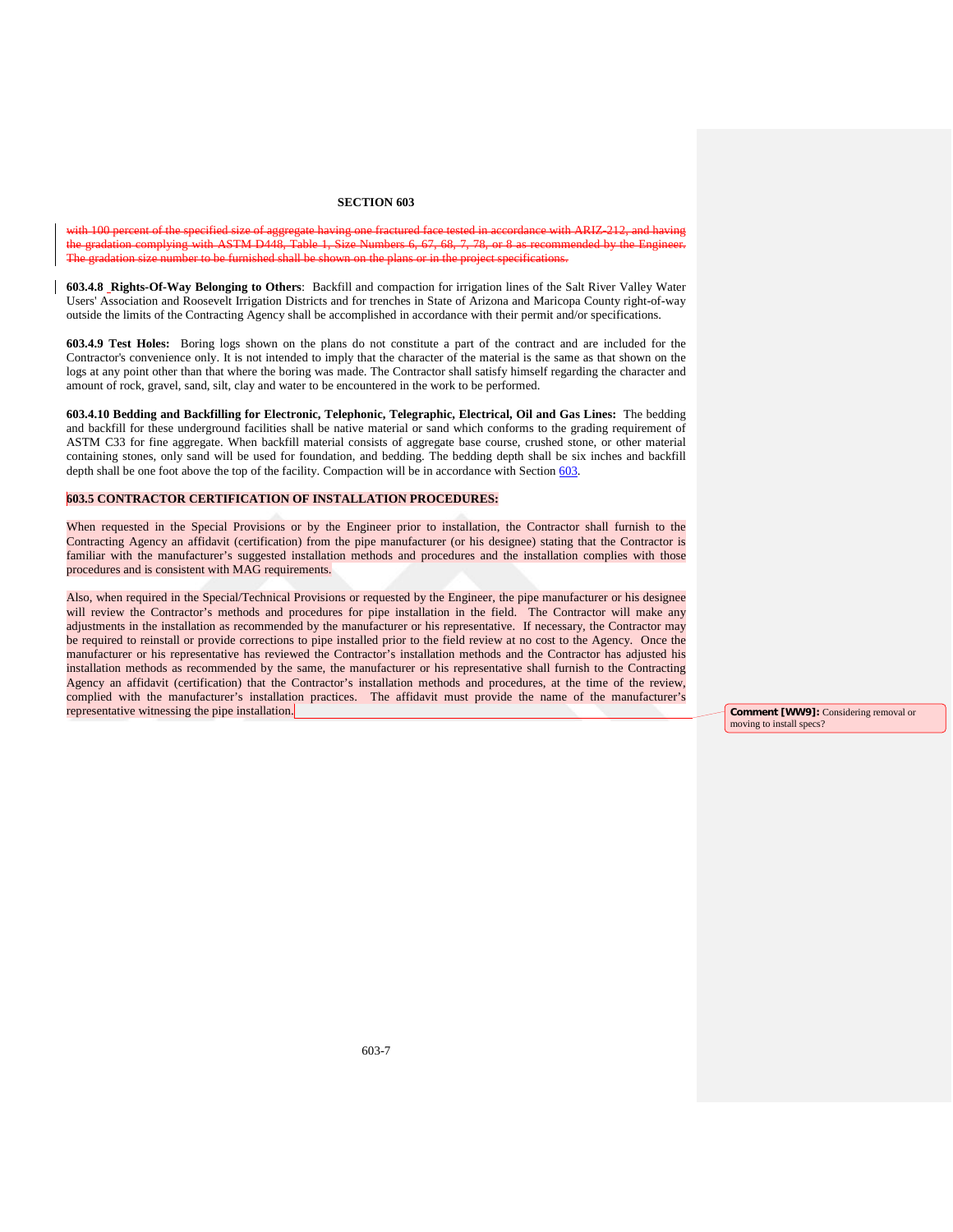## **603.6 PAVEMENT REPLACEMENT AND SURFACE RESTORATION:**

**603.6.1 Grading:** The Contractor shall do such grading in the area adjacent to backfilled trenches and structures as may be necessary to leave the area in a neat and satisfactory condition approved by the Engineer.

**603.6.2 Restoring Surface:** All streets, alleys, driveways, sidewalks, curbs, or other surfaces, in which the surface is broken into or damaged by the installation of the new work, shall be resurfaced in kind or as specified to the satisfaction of the Engineer in accordance with Section 336.

**603.6.3 Cleanup:** The job site shall be left in a neat and acceptable condition. Excess soil, concrete, etc., shall be removed from the premises.

**603.6.4 Temporary Pavement:** The Contractor shall install temporary asphalt pavement or the first course of permanent pavement replacement in accordance with Section 336 immediately following backfilling and compaction of trenches that have been cut through existing pavement. Except as otherwise provided in Section 336, this preliminary pavement shall be maintained in a safe and reasonably smooth condition until required backfill compaction is obtained and final pavement replacement is ordered by the Engineer. Temporary paving removed shall be hauled from the job site and disposed of by the Contractor at no additional cost to the Contracting Agency.

## **603.7 PAYMENT:**

No pay item will be included in the proposal, nor direct payment made for trench excavation, backfilling, compaction, or placement of temporary pavement. The cost of these features of the work shall be included in the unit price per linear foot for furnishing and laying pipe.

*- End of Section* -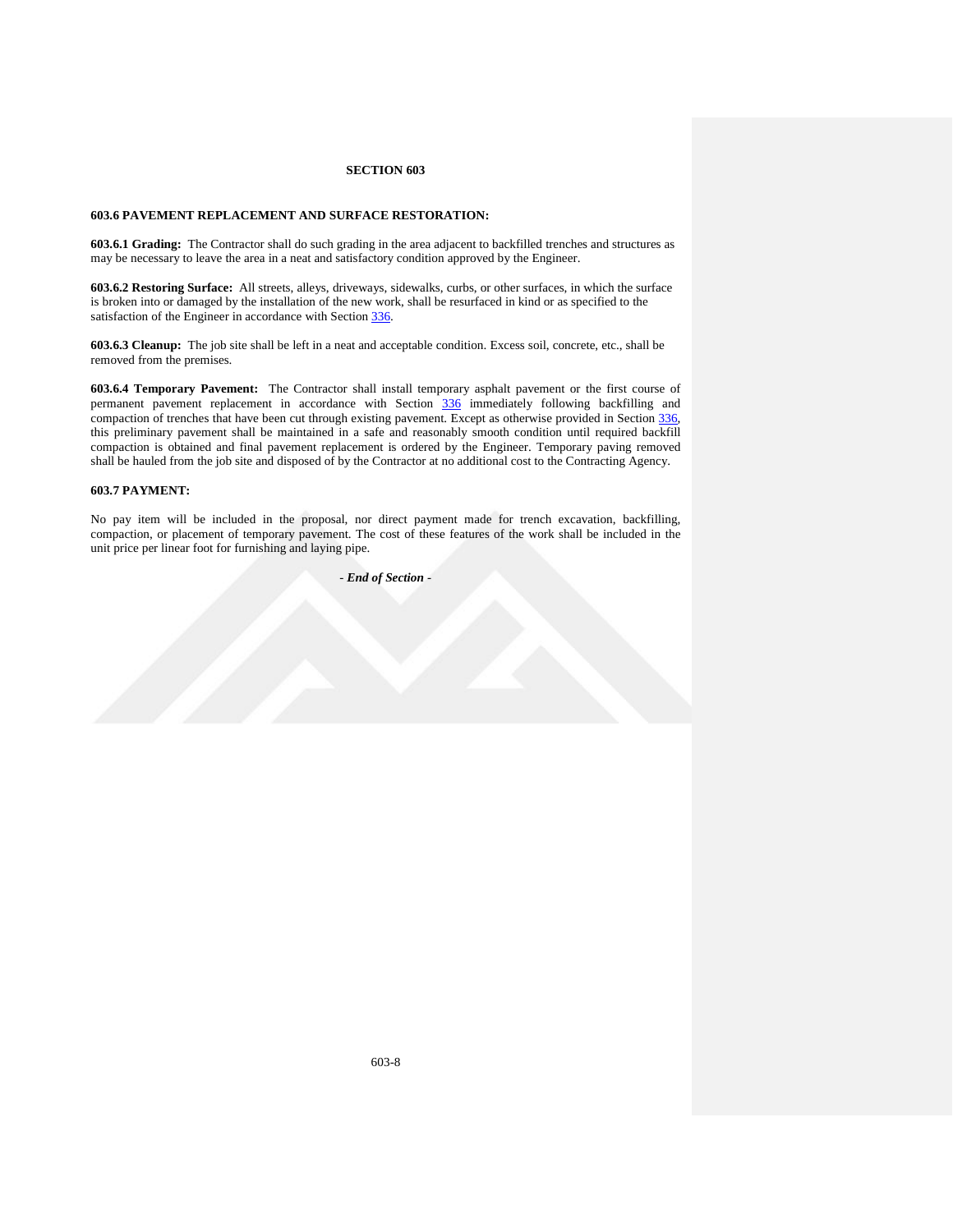**SECTION 615 SEWER LINE CONSTRUCTION 615.1 DESCRIPTION:** The construction or extension of sewer lines shall conform to the applicable standard specifications and details, except as otherwise required on the plans or as modified in the special provisions. ethvlene (HDPE) pip shall conform to Section 743. Polyvinylchloride (PVC) pipe and fittings shall conform to Section 745. 615.2 MATERIALS: Pipe used for sewer line construction, including specials, joints, and gaskets, shall be according to the following Sections, or as modified by the special provisions. • Reinforced Concrete Pipe (RCP), see Section 735 • High Density Polyethylene (HDPE) Pipe, see Section 738 • Steel Reinforced Polyethylene (SRPE) Pipe, see Section 739 • Polypropylene Pipe, see Section 740 • Vitrified Clay Pipe (VCP), see Section 743 • Polyvinylchloride (PVC) Pipe, see Section 745 **615.2 3 TRENCHING:** Trench excavation shall be accomplished in accordance with Sections 601 for rigid pipe and 603 for flexible pipe, except as specified below, or as modified by special provisions. Excavation of trenches shall be ections 601, and 603 for HDPE pipe. The Engineer shall furnish the Contractor alignment and elevation stakes at agreed-upon intervals and offset together with cut sheets showing the difference in elevation from the top of the stakes to the flow line of the pipe. The trench shall be dry when the fine grading of the bottom of the trench is accomplished. Before placement of pipe the fine grade shall be carefully checked by use of a string line, laser beam, or other means so that when in final position the pipe will be true to line and grade,  $\pm 0.05$  feet for 8 inches through 12 inches,  $\pm 0.10$  feet for 15 inches and larger. For PVC pipe installation the width of trench as listed in Table 601 1 or as given in the contract documents may be increased to provide sufficient space for the installation of fittings or for compaction of the bedding. For HDPE pipe installation, the width of the trench will be per Subsection 603.2. The adjusted maximum width at the top of the pipe must be approved by the Engineer. The adjustment of the trench width to accomplish the above shall be done at no additional cost to the Contracting Agency. **615.3 4 SEPARATION:** To protect water lines from contamination by sewer lines, separation and extra protection shall be in accordance with Section 610. Sewer lines that are constructed of ductile iron pipe for extra protection shall be internally lined for sewer service. **615.4 5 LAYING PIPE:** Pipe shall be of the type, class, and size called for on the plans. All pipe shall be protected during handling against impact shocks and free falls. No damaged or defective pipe shall be installed in the work. Pipe shall be kept clean at all times, and as the work progresses, the interior of the pipe shall be cleared of all dirt and superfluous materials of every description. The laying of the pipe shall be in finished trenches free from water or debris, and shall be commenced at the lowest point, Case 13-15 revisions 03-19-14 **Formatted:** Font: Bold Formatted: List Paragraph, Bulleted + Level:<br>1 + Aligned at: 0.25" + Indent at: 0.5" **Formatted:** List Paragraph, Bulleted + Level: 1 + Aligned at: 0.25" + Indent at: 0.5" **Comment [WW1]:** I don't think this is needed with the new 603-1 table????

with the spigot ends pointing in the direction of the flow. Each pipe shall be laid firmly and true to line and grade, in such manner as to form a close concentric joint with the adjoining pipe and to prevent sudden offsets of the flowline. Any adjustment to line and grade shall be made by scraping away or filling in under the body of the pipe, never by wedging or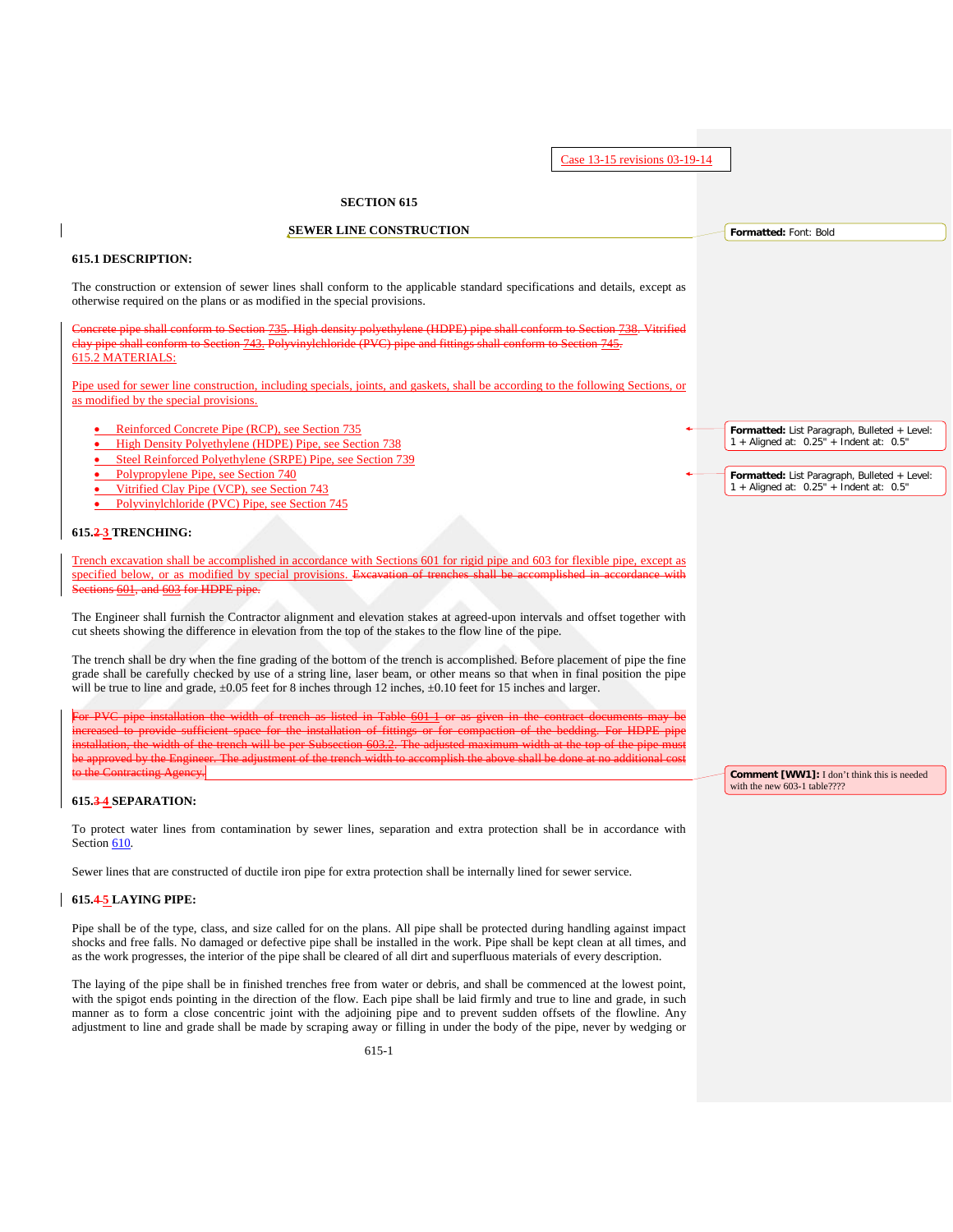blocking under the pipe ends.

The alignment and grade of each length of pipe shall be checked after setting by measurement from the string line, laser beam target or other means approved by the Engineer.

At all times when work is not in progress, open ends of the pipe and fittings shall be securely closed to the satisfaction of the Engineer, so that no water, earth or other substance will enter the pipe or fittings.

HDPE and PVC pipe and fittings shall be installed in accordance with ASTM D2321. HDPE pipe bedding shall comply with Subsection 603.4. The PVC pipe bedding shall be placed in two lifts. The first lift will be from the bottom of the trench to the spring line of the pipe. The second lift will be from the spring line to one foot above the top of pipe. Separate inspections will be required on each lift. The Contractor shall place the first lift in a manner that will insure uniform support

**Comment [WW2]:** This is covered by new 603.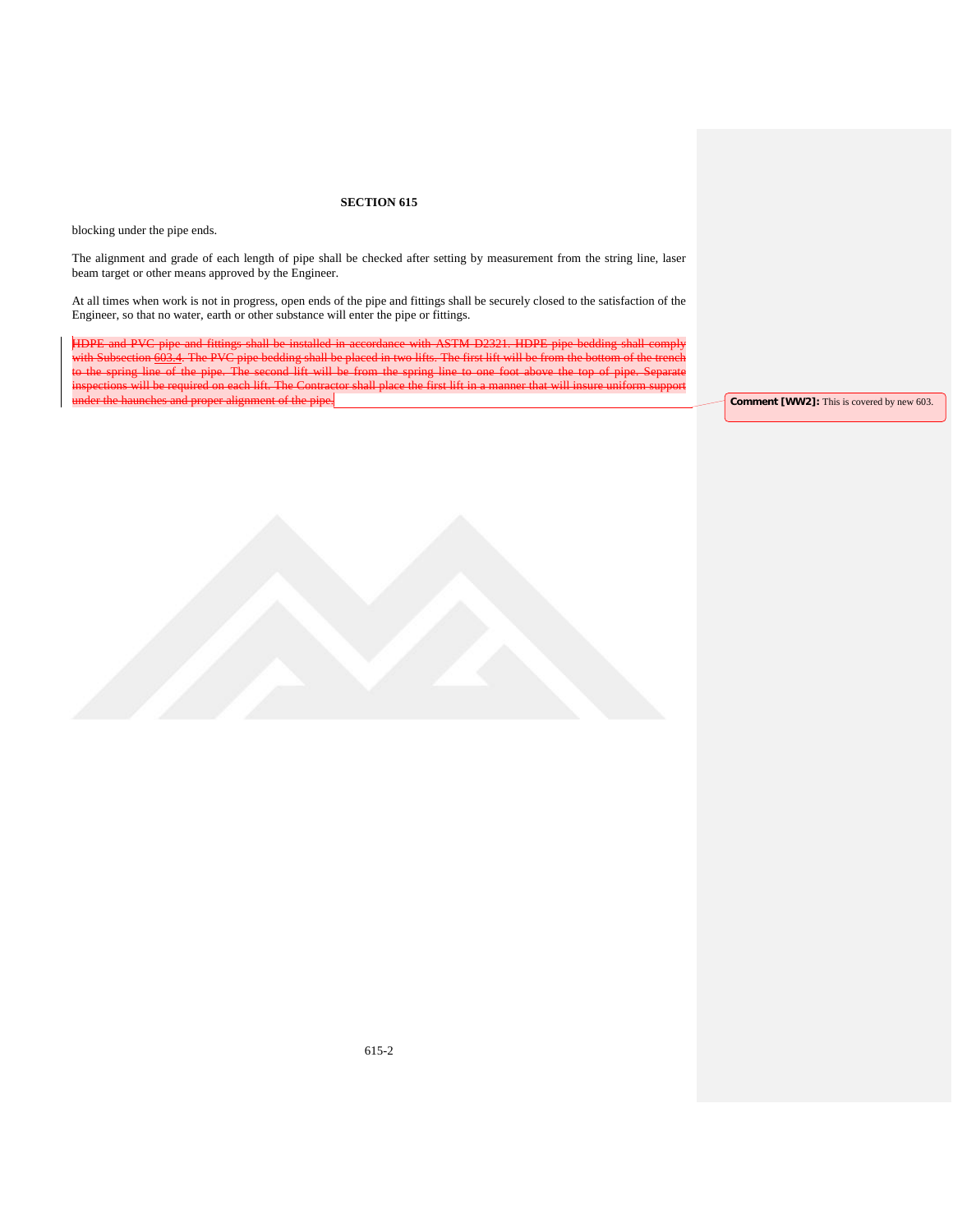### **615.5 6 FITTINGS**:

All fittings shall conform to the requirements of the pipe specifications and shall be located as shown on the plans, or as directed by the Engineer, in accordance with the standard details.

## **615.6 7 JOINTING:**

**615.67.1 Rubber Gasket Joints:** Prior to making pipe joints, all surfaces of the portions of the pipes to be joined shall be cleaned, dried, and prepared in accordance with the manufacturer's recommendations. The joints shall then be carefully centered and completed.

Trenches shall be kept water-free during the installation of joints and couplings.

The joint and coupling materials will be as specified in the appropriate pipe sections and shall be installed in accordance with the manufacturer's recommendations. Cement mortar joints will NOT be permitted in sanitary sewer construction.

**615.67.2 Water Stops**: Water stops will be required when connecting PVC or HDPE pipe to concrete structures, manholes, etc. The water stop shall comply with Section 738 and will be installed per manufacturer recommendations.

### **615.7 8 SANITARY SEWER SERVICE TAPS:**

When the construction of sanitary sewer service taps are called for in the special provisions, they shall be constructed in accordance with standard details for sewer taps except for HDPE pipe.

To maintain structural integrity of the pipe, service taps for HDPE pipe shall be constructed in accordance with the manufacturer's recommendations.

When any damage occurs to the pipe ribs or walls, outside of the tap area, the Contractor shall perform repairs, as recommended by the manufacturer at no cost to the Contracting Agency. Damage to the pipe will include but not be limited to gouging, marring, and scratching forming a clear depression in the pipe.

The locations of the service tap for each property shall be in the downstream ⅓ of the lot, or as requested by the property owner. Sewer service taps shall not be covered until they have been plugged and marked in accordance with standard details and their location has been recorded by the Engineer. Electronic markers shall be placed at no greater depth than electronic locating devices can locate them (typically 2'-4').

#### **615.8 9 SANITARY SEWER CLEANOUTS:**

The cleanouts shall be constructed at locations shown on the plans, in accordance with the standard details for cleanouts.

### **615.9 10 MANHOLES:**

Manholes shall be constructed to conform with the requirements of Sections 625, Section 505 and standard details.

## **615.10 11 BACKFILLING:**

Backfilling, and compaction shall be accomplished in accordance with Sections 601 for rigid pipe and 603 for flexible pipe, except as specified below, or as modified by special provisions. Backfilling 601 and 603, for HDPE pipe.

615.12 JACKING PIPE: Pipe jacking shall be in accordance with Section 602 or Section 607.

**Comment [WW3]:** Dependency.

**615.11 13 INSPECTION AND TESTING:** Testing and inspection shall be in accordance with Section 611.

in accordance with Section 610.15

Sewers and pipe lines shall be subject to acceptance testing after backfilling has been completed but prior to the placement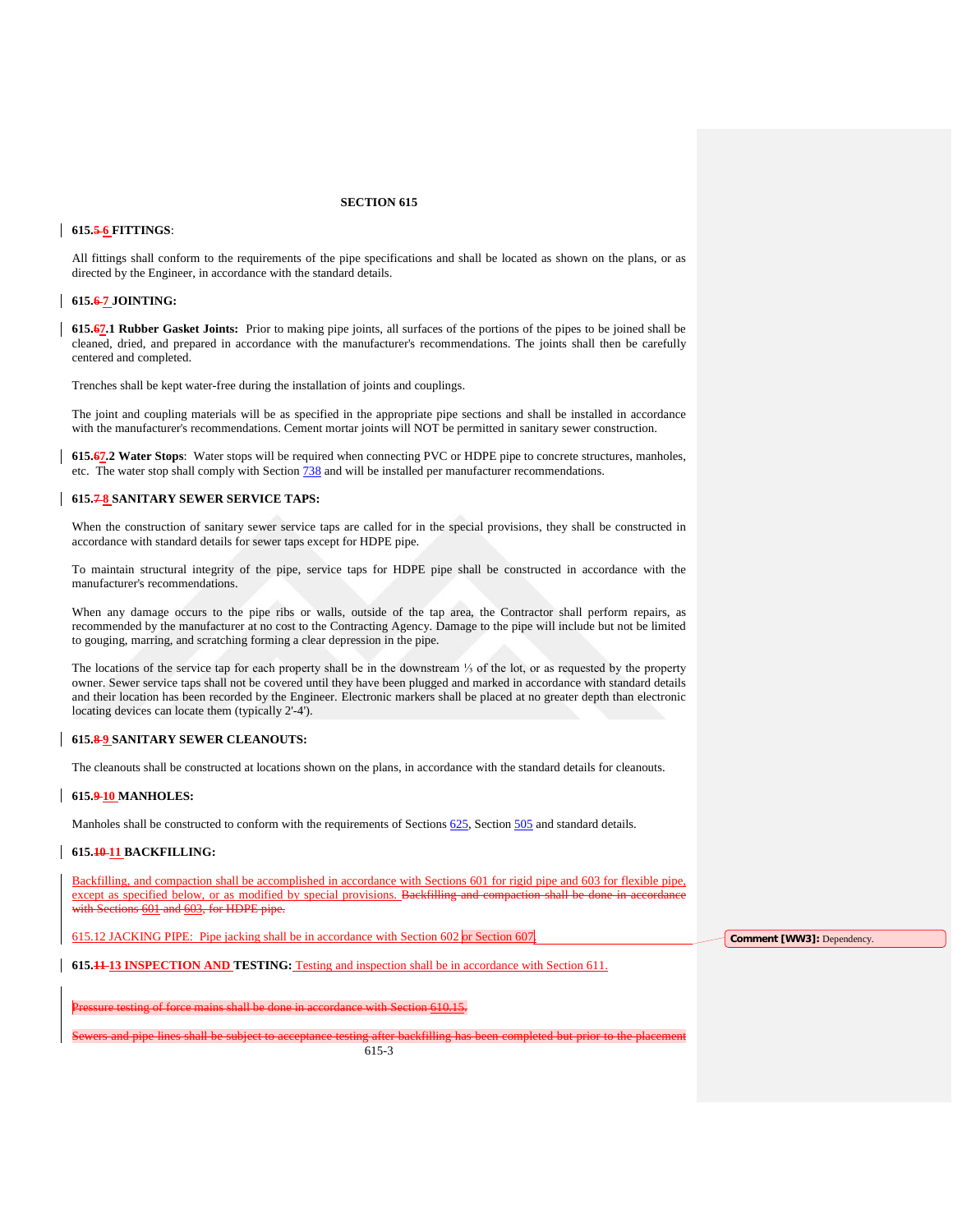of the finished surface mat

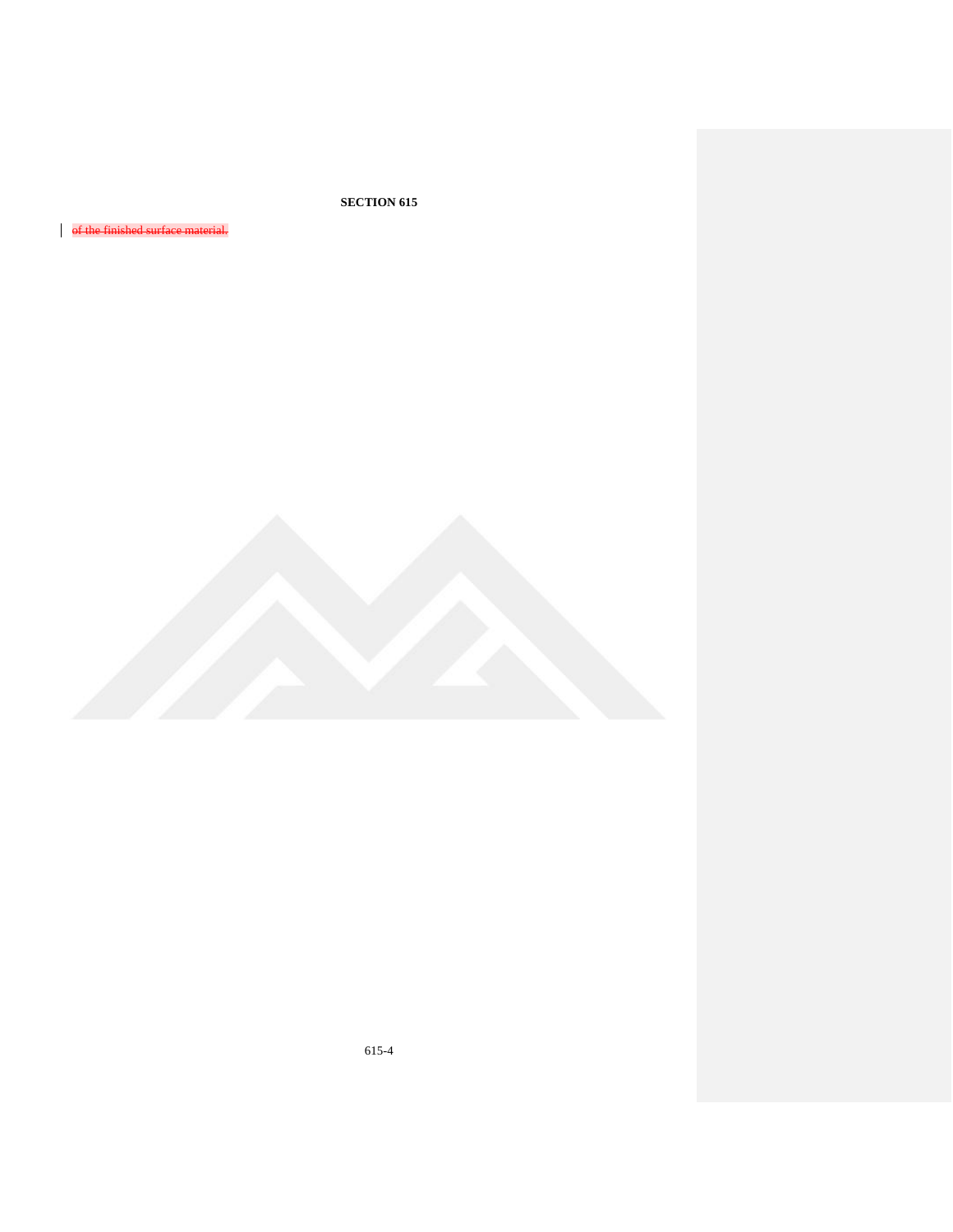| The Contracting Agency reserves the right to require testing of the entire installation. Cost of repairs or corrections<br>necessary to conform to the following testing requirements will be borne by the Contractor at no additional cost to the<br><b>Contracting Agency.</b> |                                                                                                                             |                                                                                                                             |                       |  |  |  |  |  |
|----------------------------------------------------------------------------------------------------------------------------------------------------------------------------------------------------------------------------------------------------------------------------------|-----------------------------------------------------------------------------------------------------------------------------|-----------------------------------------------------------------------------------------------------------------------------|-----------------------|--|--|--|--|--|
| (A) Low Pressure Air Test:                                                                                                                                                                                                                                                       |                                                                                                                             |                                                                                                                             |                       |  |  |  |  |  |
| Testing will be accomplished by the means of "Low Pressure Air Testing." Tests may be conducted by the Contractor or an<br>independent testing firm. However, acceptance tests shall be made only in the presence of the Engineer.                                               |                                                                                                                             |                                                                                                                             |                       |  |  |  |  |  |
| <b>Test Procedure:</b>                                                                                                                                                                                                                                                           |                                                                                                                             |                                                                                                                             |                       |  |  |  |  |  |
|                                                                                                                                                                                                                                                                                  | (1) Before testing, the pipe shall be thoroughly eleaned.                                                                   |                                                                                                                             |                       |  |  |  |  |  |
|                                                                                                                                                                                                                                                                                  |                                                                                                                             | (2) The Contractor shall seal off the section of pipe to be tested at each manhole connection. Test plugs must be           |                       |  |  |  |  |  |
| securely braced within the manholes.                                                                                                                                                                                                                                             |                                                                                                                             |                                                                                                                             |                       |  |  |  |  |  |
|                                                                                                                                                                                                                                                                                  |                                                                                                                             | (3) A minimum of two connecting hoses to link the air inlet test plug with an above ground test monitoring panel must       |                       |  |  |  |  |  |
| be provided.                                                                                                                                                                                                                                                                     |                                                                                                                             |                                                                                                                             |                       |  |  |  |  |  |
|                                                                                                                                                                                                                                                                                  |                                                                                                                             |                                                                                                                             |                       |  |  |  |  |  |
| (a) One hose is to induce air through the test plug and into the test chamber.<br>(b) The second hose is for the purpose of monitoring the test pressure from within the enclosed pipe.                                                                                          |                                                                                                                             |                                                                                                                             |                       |  |  |  |  |  |
|                                                                                                                                                                                                                                                                                  |                                                                                                                             |                                                                                                                             |                       |  |  |  |  |  |
| (4) UNDER NO CIRCUMSTANCES ARE WORKERS TO BE ALLOWED IN THE CONNECTING MANHOLES                                                                                                                                                                                                  |                                                                                                                             |                                                                                                                             |                       |  |  |  |  |  |
| WHILE A PRESSURE TEST IS BEING CONDUCTED.                                                                                                                                                                                                                                        |                                                                                                                             |                                                                                                                             |                       |  |  |  |  |  |
|                                                                                                                                                                                                                                                                                  | (5) Add air slowly into the test section. After an internal pressure of 4.0 psi is obtained, allow internal air temperature |                                                                                                                             |                       |  |  |  |  |  |
| to stabilize.                                                                                                                                                                                                                                                                    |                                                                                                                             |                                                                                                                             |                       |  |  |  |  |  |
|                                                                                                                                                                                                                                                                                  |                                                                                                                             | (6) After stabilization period, adjust the internal air pressure to 3.5 psi, disconnect the air supply and begin timing the |                       |  |  |  |  |  |
| test.                                                                                                                                                                                                                                                                            |                                                                                                                             |                                                                                                                             |                       |  |  |  |  |  |
|                                                                                                                                                                                                                                                                                  |                                                                                                                             | (7) Refer to Table 615 1 to determine the length of time (minutes) the section under test must sustain while not losing     |                       |  |  |  |  |  |
|                                                                                                                                                                                                                                                                                  |                                                                                                                             | in excess of 1 psi as monitored by the test gauge. If the section of line to be tested includes more than one pipe size,    |                       |  |  |  |  |  |
|                                                                                                                                                                                                                                                                                  |                                                                                                                             | calculate the test time for each size and add the test times to arrive at the total test time for the section.              |                       |  |  |  |  |  |
|                                                                                                                                                                                                                                                                                  |                                                                                                                             | (8) Sections so determined to have lost 1 psi or less during the test period will have passed the leakage test. Those       |                       |  |  |  |  |  |
|                                                                                                                                                                                                                                                                                  | sections losing in excess of 1 psi during the test period will have failed the leakage test.                                |                                                                                                                             |                       |  |  |  |  |  |
|                                                                                                                                                                                                                                                                                  | (9) Appropriate repairs must then be completed and the line retested for acceptance.                                        |                                                                                                                             |                       |  |  |  |  |  |
|                                                                                                                                                                                                                                                                                  |                                                                                                                             |                                                                                                                             |                       |  |  |  |  |  |
|                                                                                                                                                                                                                                                                                  |                                                                                                                             | <b>TABLE 615-1</b>                                                                                                          |                       |  |  |  |  |  |
|                                                                                                                                                                                                                                                                                  |                                                                                                                             | <b>SANITARY SEWER AIR TEST</b>                                                                                              |                       |  |  |  |  |  |
|                                                                                                                                                                                                                                                                                  |                                                                                                                             | Minimum Test Time for Various Pipe Sizes*                                                                                   |                       |  |  |  |  |  |
| Nominal Pipe Size, in.                                                                                                                                                                                                                                                           | T (time), min/100 ft                                                                                                        | Nominal Pipe Size, in.                                                                                                      | T (time), min/100 ft. |  |  |  |  |  |
| 3                                                                                                                                                                                                                                                                                | 0.2                                                                                                                         | $\overline{21}$                                                                                                             | 3.0                   |  |  |  |  |  |
| 4<br>$\overline{\theta}$                                                                                                                                                                                                                                                         | 0.3<br>0.7                                                                                                                  | $\overline{24}$<br>$\overline{27}$                                                                                          | 3.6<br>4.2            |  |  |  |  |  |
| $\overline{\mathbf{8}}$                                                                                                                                                                                                                                                          | $+2$                                                                                                                        | $\overline{30}$                                                                                                             | 4.8                   |  |  |  |  |  |
| $\overline{40}$                                                                                                                                                                                                                                                                  | $+5$                                                                                                                        | 33                                                                                                                          | 5.4                   |  |  |  |  |  |
| $\overline{12}$                                                                                                                                                                                                                                                                  | 4.8                                                                                                                         | 36                                                                                                                          |                       |  |  |  |  |  |
| $\overline{15}$                                                                                                                                                                                                                                                                  | 2.1                                                                                                                         | 39                                                                                                                          | 6.0<br>6.6            |  |  |  |  |  |
| 18                                                                                                                                                                                                                                                                               | $2\overline{4}$                                                                                                             | 42                                                                                                                          | 7.3                   |  |  |  |  |  |
|                                                                                                                                                                                                                                                                                  |                                                                                                                             |                                                                                                                             |                       |  |  |  |  |  |

\* The time has been established using the formulas contained in ASTM C828, Appendix.

(B) Hydrostatic Test:

Exfiltration Testing (water):

filtration should only be considered when low pressure air testing cannot be used and ith the approval of the Engineer.

ng Procedure:

(1) The Contractor shall furnish all equipment for testing.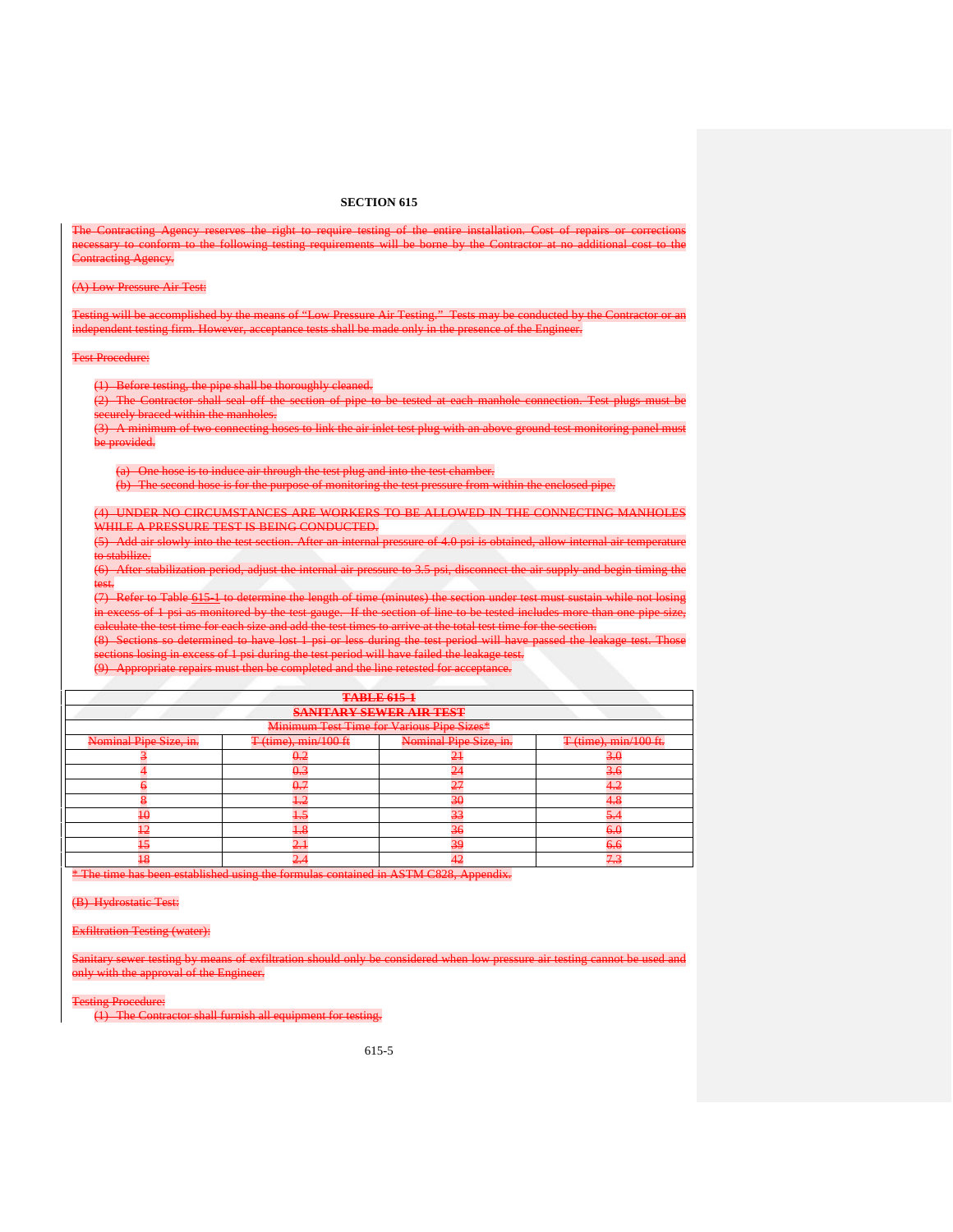(2) Seal off the downstream end of the line and fill with water to a minimum head of 4 feet in a stand pipe at the high end.

(3) A period of at least one hour will be allowed for absorption time before making the test.

(4) A suitable meter or method of measuring the quantity of water used is necessary.

(5) The allowable water loss for sanitary sewers shall not exceed 0.158 gallons per hour per 100 feet of pipe per inch of diameter of pipe under a minimum test head of 4 feet above the top of the pipe at the upper end.

(C) Deflection Test for HDPE and PVC Pipe:

In addition to the tests prescribed above, the Contractor shall perform a deflection test on the system as directed by the Engineer. Any part of the installation which shows deflection in excess of 5% of the nominal inside diameter per Section 738 for HDPE pipe or in excess of 5% of the average inside diameter per ASTM D3034 for PVC pipe, shall be corrected.

After acceptance but prior to the termination of the warranty period, the Contracting Agency may test the long term deflection of the sewer. If the Contracting Agency determines that the deflection has exceeded 7 ½% of the average inside diameter, that portion of the installation shall be corrected by the Contractor at no cost to the Contracting Agency.

#### (D) Closed Circuit T.V. Inspection:

The Contracting Agency reserves the right to visually inspect the interior of the sewer line using a television camera. Any defects in the pipe or construction methods revealed shall be corrected by the Contractor at no additional cost to the Contracting Agency.

The Contracting Agency will pay for the initial T.V. inspection. Any additional inspection(s) required, due to the failure of the initial inspection, shall be paid for by the Contractor.

## **615.12 14 PAVEMENT AND SURFACING REPLACEMENT:**

Pavement and surfacing replacement shall be done in accordance with Section 336.

### **615.13 15 CLEANUP:**

The Engineer has the right to close down forward trenching and pipe laying where testing, backfill, compaction and cleanup does not follow in an orderly manner.

## **615.14 16 MEASUREMENT AND PAYMENT:**

(A) Sewer Pipe and Fittings: (Vitrified clay, cast iron and other approved types of pipe.)

Measurement will be made horizontally through manholes and fittings and from centerline to centerline of structures, for the various types and sizes of pipe called for on the plans and in the proposal.

Payment for the various sizes and types of pipe will be made at the unit price bid per linear foot, and shall be compensation in full for furnishing and installing the pipe and fittings complete in place, as specified, including excavation, removal of obstructions, backfilling, water settling, compaction, sheeting and bracing, testing, and all incidental work not specifically covered in other pay items.

(B) Sanitary Sewer Service Taps:

Measurement will be the number of taps installed.

Payment will be made at the unit price bid and shall be compensation in full for furnishing and installing pipe and fittings complete in place, as specified and called for on the plans and standard details, including all cost of excavation, removal of obstructions, shoring and bracing, backfilling, compaction, pavement replacement, maintenance of traffic, and all work incidental thereto.

**Comment [WW4]:** Moved to new Testing Section 611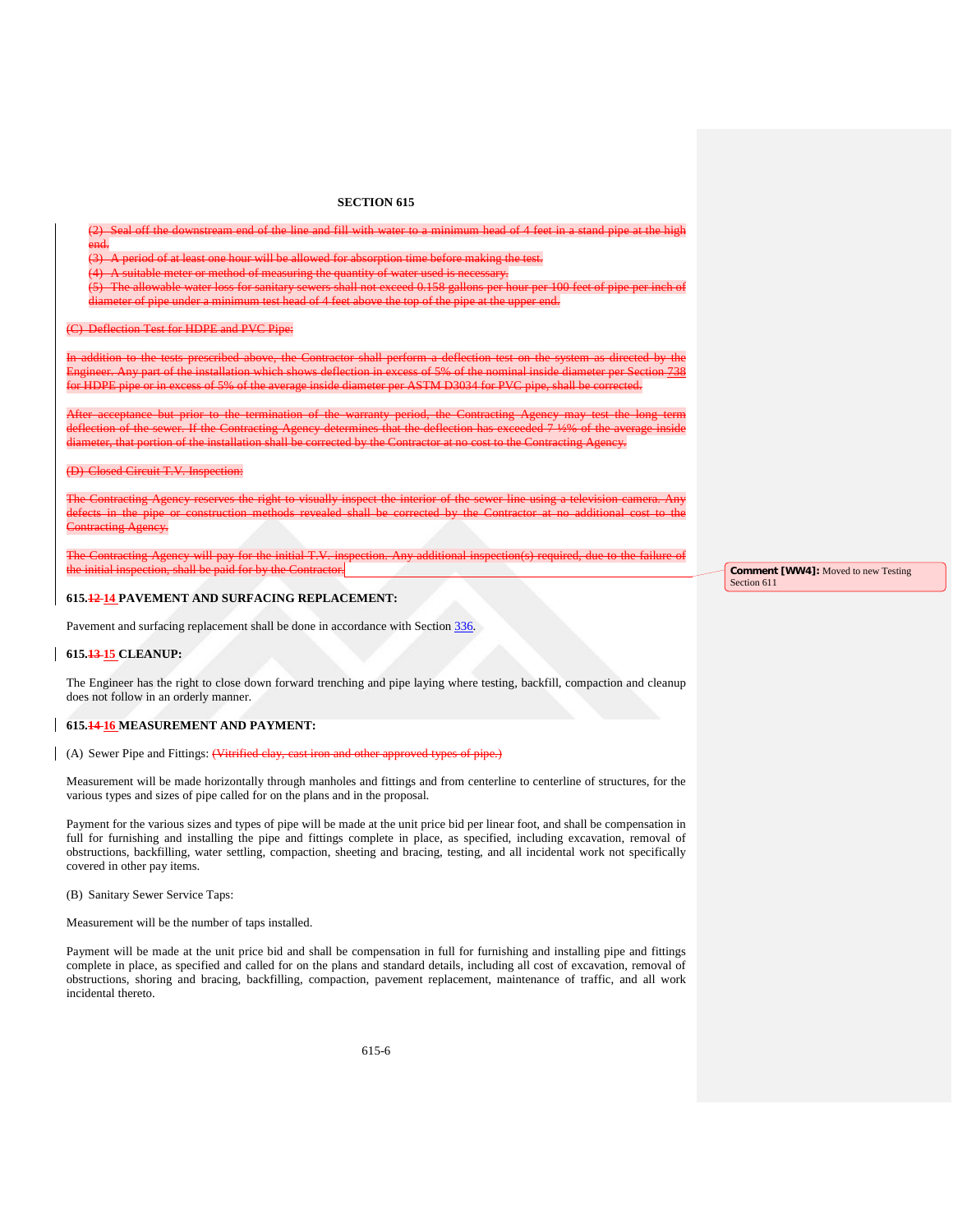(C) Sanitary Sewer Cleanouts:

Measurement will be the number of cleanouts installed.

Payment will be made at the unit price bid and shall be compensation in full for furnishing and installing pipe, fittings, and frame and cover as called for on the plans and in accordance with the standard details.

*- End of Section* -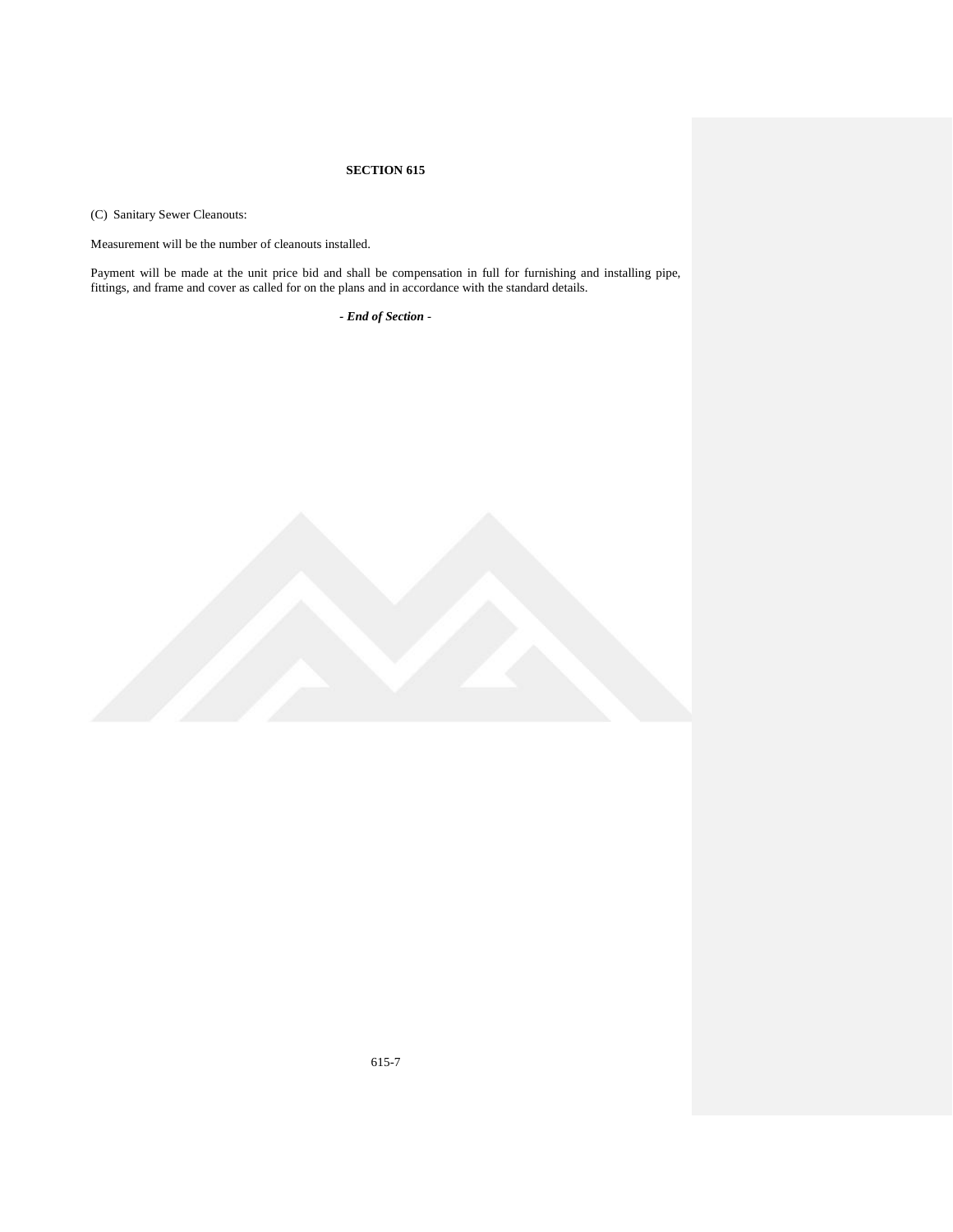Case 13-15 revisions 03-19-14

## **SECTION 618**

**STORM DRAIN CONSTRUCTION**

## **618.1 DESCRIPTION:**

This section covers rigid and flexible concrete pipe line and high density polyethylene (HDPE) pipe line construction used for the conveyance of irrigation water and storm drainage in streets, easements, and alley right of ways, under low hydrostatic heads.

Installation of pipe in laterals of Salt River Valley Water Users' Association or other irrigation districts shall conform to the specifications and permit of the respective irrigation district.

Installation of pipe in State Highways shall conform to the specifications and permit of the Arizona Department of Transportation.

Installation of pipe under railways shall conform to the specifications and permit of the respective railway agency. All pipes installed under railroad tracks shall be reinforced concrete pipe, ASTM C76, Class V and the minimum cover over all pipes shall be as specified in the railroad permit ordance with standard details.

## **618.2 MATERIALS:**

The concrete persume and HDPE pPipe used for storm drain construction, including specials, joints, and gaskets, and tring shall be according to the following Sections, 620 or modified by special provisions.

- Cast-in-Place Concrete Pipe, see Section 620
- Reinforced Concrete Pipe (RCP), see Section 735
- Non-Reinforced Concrete Pipe, see Section 736
- High Density Polyethylene (HDPE), see Section 738
- Steel Reinforced Polyethylene (SRPE) Pipe, see Section 739
- Polypropylene Pipe, see Section 740
- Corrugated Metal Pipe, see Section 760

(A) Specials: Pipe specials such as closure pieces, wyes, tees, bends, and manhole shafts shall be provided as indicated on the plans, and such specials shall be made equal in strength, diameter, and other physical characteristics to the standard straight pipe lengths by the use of extra concrete, extra reinforcing, or steel items. Drawings of specials shall be submitted to the Engineer for approval before their fabrication.

(B) Rubber Gasket Joints: When rubber gasket pipe is used, the joint shall be sealed with a continuous ring gasket made of a special composition rubber of such size and cross-section as to fill the annular space provided for it. The gasket shall be the sole element depended upon to make the joint watertight, and shall have smooth surfaces, free from pits, blisters, porosity, and other imperfections.

- (1) Rubber Gaskets for RCP shall be in accordance with ASTM C443 or AASHTO M-315.
- (2) Rubber Gaskets for HDPE pipe shall be in accordance with Subsection 738.2.3.

(C) Water Stops: Water stops will be required when connecting HDPE pipe to concrete structures, manholes, etc. The water stop shall comply with Section  $738$  and will be installed per manufacturer recommendations.

(D) Cement Mortar Joints for RCP will be in accordance with Subsection 736.3.

**618.3 CONSTRUCTION METHODS:**

**Formatted:** List Paragraph, Bulleted + Level: 1 + Aligned at: 0.25" + Indent at: 0.5"

**Comment [WW1]:** Moved here from 618.3.

**Formatted:** Font: Bold

**Comment [WW2]:** Pipe specific requirements, to be moved (as required) to pipe specs in new case.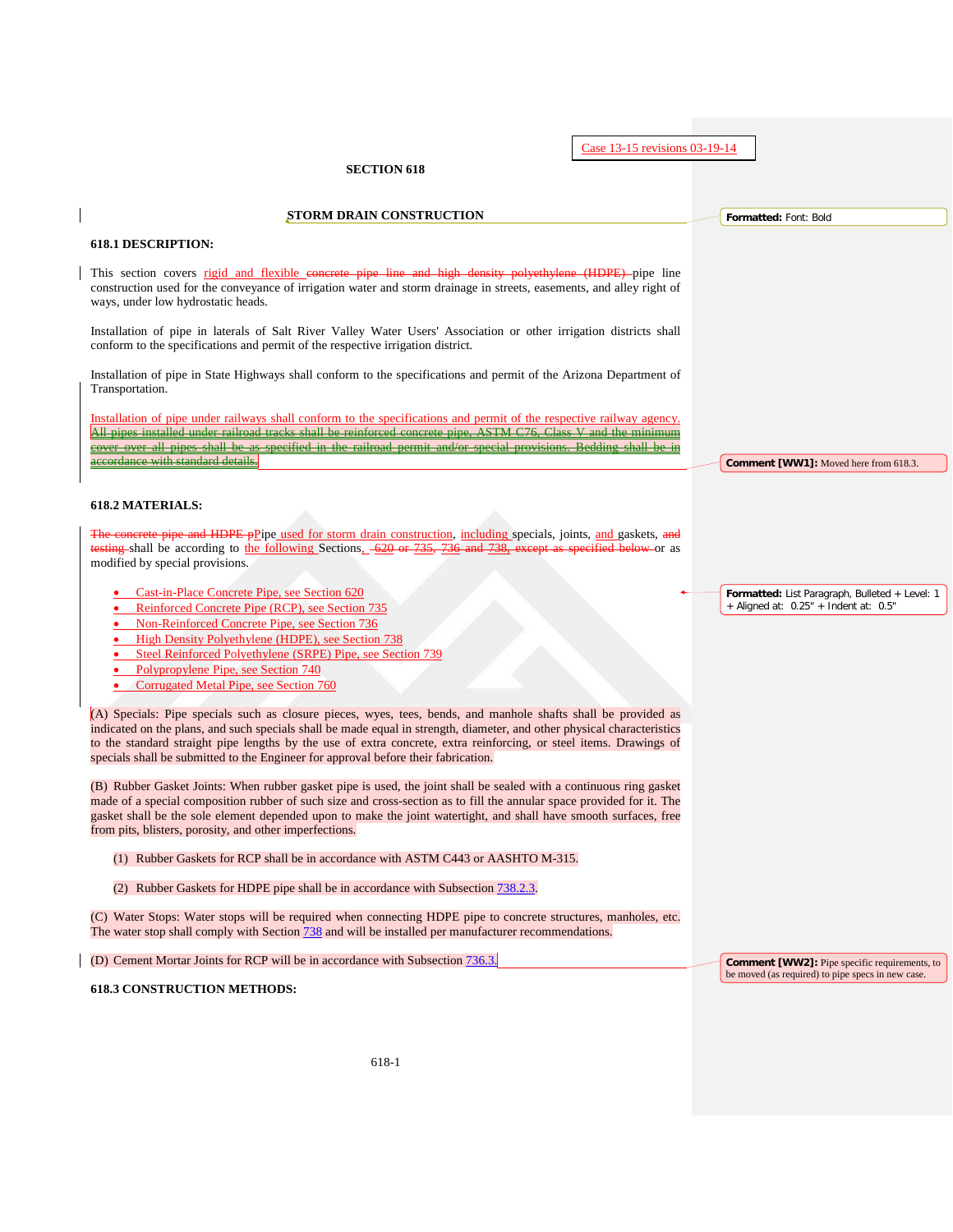Trench Egxcavation, bedding, backfilling, and compaction or consolidation of backfill and bedding of trenches shall be accomplished in accordance with Sections 601 for rigid pipe -and 603 for flexible for HDPE pipe, except as specified below, or as modified by special provisions.

The Contractor shall over-excavate the trench and fill with select materials in accordance with standard details.

over the top of the pipe is less than 10 feet, the maximum trench width is unrestricted. width, however, for pavement replacement shall remain in accordance with Section 336. For pipe, with 10 feet or more cover, the maximum trench width shall be as required by Sections 601 and 603 for HDPE pipe.

The laying of the pipe shall be in finished trenches free from water or debris, and shall be commenced at the lowest point, with the spigot ends pointing in the direction of the flow. Each pipe shall be laid firmly and true to line and grade, in such manner as to form a close concentric joint with the adjoining pipe and to prevent sudden off-sets of the flowline. Any adjustment to line and grade shall be made by scraping away or filling in under the body of the pipe, never by wedging or blocking under the pipe ends.

Variation from prescribed alignment and grade shall not exceed 0.10 foot and the rate of departure from or return to established grade or alignment shall be no more than 1 inch in 10 feet of pipe line unless otherwise approved by the Engineer. For closures and deflection angles greater than 10 degrees, joints shall be made by use of a bend, specially manufactured fitting, or by a concrete collar, per standard details. Pipe shall be of the type, class and size shown on the plans or in the special provisions.

All pipe, for permit construction, shall be reinforced concrete pipe, ASTM C76 Class III or HDPE pipe in accordance with ASTM F894, AASHTO 252 or AASHTO 294. For reinforced concrete pipe, the minimum cover from the top of the pipe to the finished grade shall be 2 feet and the maximum cover shall be 12 feet. The minimum and maximum cover for HDPE pipe shall be as specified in the special provisions or the manufacturer's recommendations.

All pipes installed under railroad tracks shall be reinforced concrete pipe, ASTM C76, Class V and the minimum cover over all pipes shall be as specified in the railroad permit and/or special provisions. Bedding shall be in accordance with standard details.

The allowable water loss for irrigation lines shall not exceed 2 gallons per hour per 100 feet of pipe per inch of diameter of pipe, under a minimum test head of 1 foot above the top of the pipe at the upper end when tested in accordance with the procedures of Section 615.

**618.4 JACKING PIPE:** Pipe jacking shall be in accordance with Section 602 or Section 607

At locations where jacking is required, the storm drain line shall be installed by jacking to the lengths indicated on the plans, in accordance with the following. The methods and equipment used in jacking reinforced concrete pipe conduit shall be optional with the Contractor, provided that the proposed method is first approved in writing by the Engineer. Such approval, however, shall in no way relieve the Contractor of the responsibility for damages of any nature which might occur as a result of the methods used.

Only workmen experienced in the operation of jacking concrete conduit shall be used.

and the conduit shall be grade. The deviation from true line and grade at any single point within the jacked portion shall be limited to 0.5 feet htal deviation from line and  $\pm 0.2$  feet vertical deviation from g

Any section of conduit which may show signs of failure shall be removed and replaced with a new section of precast conduit or with a cast-in-place section, which in the opinion of the Engineer is adequate to carry the loads imposed upon it. In this respect it shall be understood that where pipe is specified on the drawings to be jacked into place the jacked pipe shall be reinforced concrete of the strength specified in these specifications and the design of such pipe

**Comment [WW3]:** Delete or if needed, move to 601/603.

**Comment [WW4]:** Delete – not standard.

**Comment [WW5]:** Move to new Testing Section 611, if needed.

- **Comment [WW6]:** Dependency
- **Formatted:** Font: Not Bold
- **Formatted:** Font: Not Bold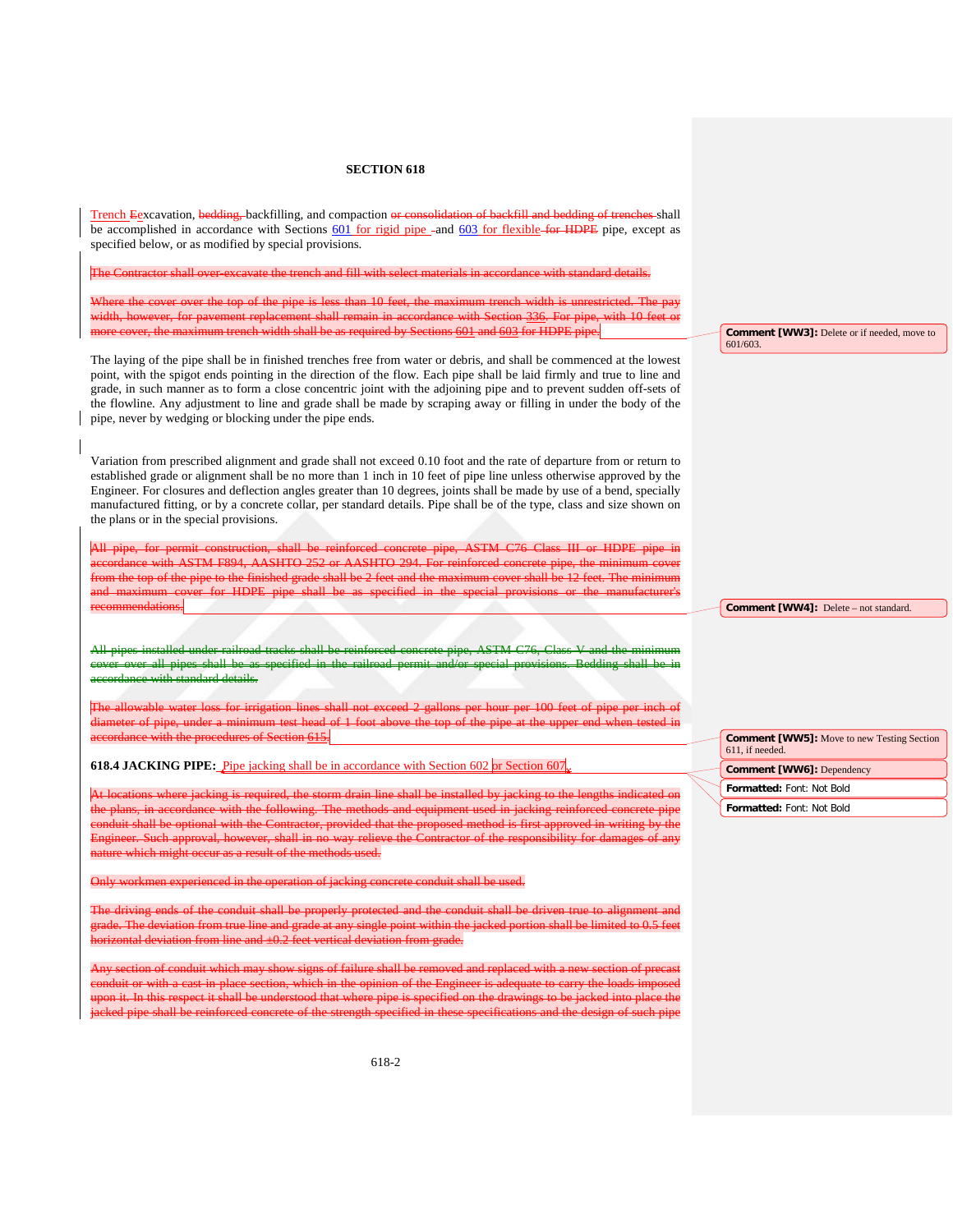l upon superimposed loads and not upon loads which may be pla Any increase in pipe strength required in order to withstand jacking loads shall be the responsibility of the einforcing shall be circular and of either single or double cage design.

shall be placed in the inside circular space which will allow is completed and to equalize pressures during jacking. Three grout holes per 8-fo nde during manufacturing.

and band type joints shall be provided for 36 inches di-

hole shall be made on the top midway between the ends. Two additional holes, each ap from each end and approximately midway between the springline and top on opposite sides shall be made.

Where the nature of the soil, or the structure under which the conduit is being jacked is such that, there is increased r of a cave-in or damage to said structure, the method of jacking the conduit shall be as specified below.

section of conduit shall be equipped with a jacking head securely anchored thereto or alignment variation during jacking operations. The length and details of the jacking head shall be<br>vritten approval of the Engineer. Excavation shall be carried out entirely within the jacking head ation shall be carried out entirely within the jacking head on in advance thereof will be permitted. Every effort shall be made to avoid any loss of earth ead. Excavated material shall be removed from the conduit as excav duit will be p

tion of the jacking operations, all voids around the outside face of the conduit shall be filled by mough each of the previously constructed grout holes to the satisfaction of the Engineer. of one part cement to three parts sand and a mixture by volu

nent and material shall be on the job before jacking op jacked conduit may be started immediately after the jacking operation. After grouting, the holes in the conduit shall be repaired to the satisfaction of the Engineer.

**618.5 VIDEO INSPECTION AND TESTINGOF NEW MAINLINE STORM DRAINS:** Testing and inspection shall be in accordance with Section 611.

The Contractor shall provide the Engineer with an annotated video inspection record (either VHS or DVD format) of mainline storm drain pipeline. The video shall clearly show all joints, seals, connecting<br>This video shall be provided to the Engineer, and reviewed and approved by the Engineer This video shall be provided to the Engineer, and reviewing allowed to place the final pavement over the stor Contractor being allowed to place the final pavement over the storm drain line. No separate payment will be made for this inspection; the cost of the video inspection shall be included in the cost of the pipe.

## **618.6 MEASUREMENT AND PAYMENT:**

(A) Main Line Pipe: Shall be the number of linear feet of pipe laid as measured along the pipe axis.

### Measurement shall be the number of linear feet of pipe laid as measured along the pipe axis.

Unless hereinafter modified, measurement shall extend through manholes when no change in pipe size occurs. When a change in pipe size occurs within a manhole, unless hereinafter modified, measurement for each size will be taken to the centerline of the manhole.

Payment will be at the unit price bid per linear foot, to the nearest foot, for each size and type of pipe and shall be compensation in full for furnishing and installing the type of pipe as specified and as shown on the plans including removal of obstructions, excavation, bedding, backfilling, compacting, testing, joint materials, joining, collars, and field closures.

(B) Connecting Pipe:

**Comment [WW7]:** Move as needed to Section 602.

**Comment [WW8]:** Removing in favor of new Section 611 (dependent). **Comment [WW9]:** Making consistent with 615.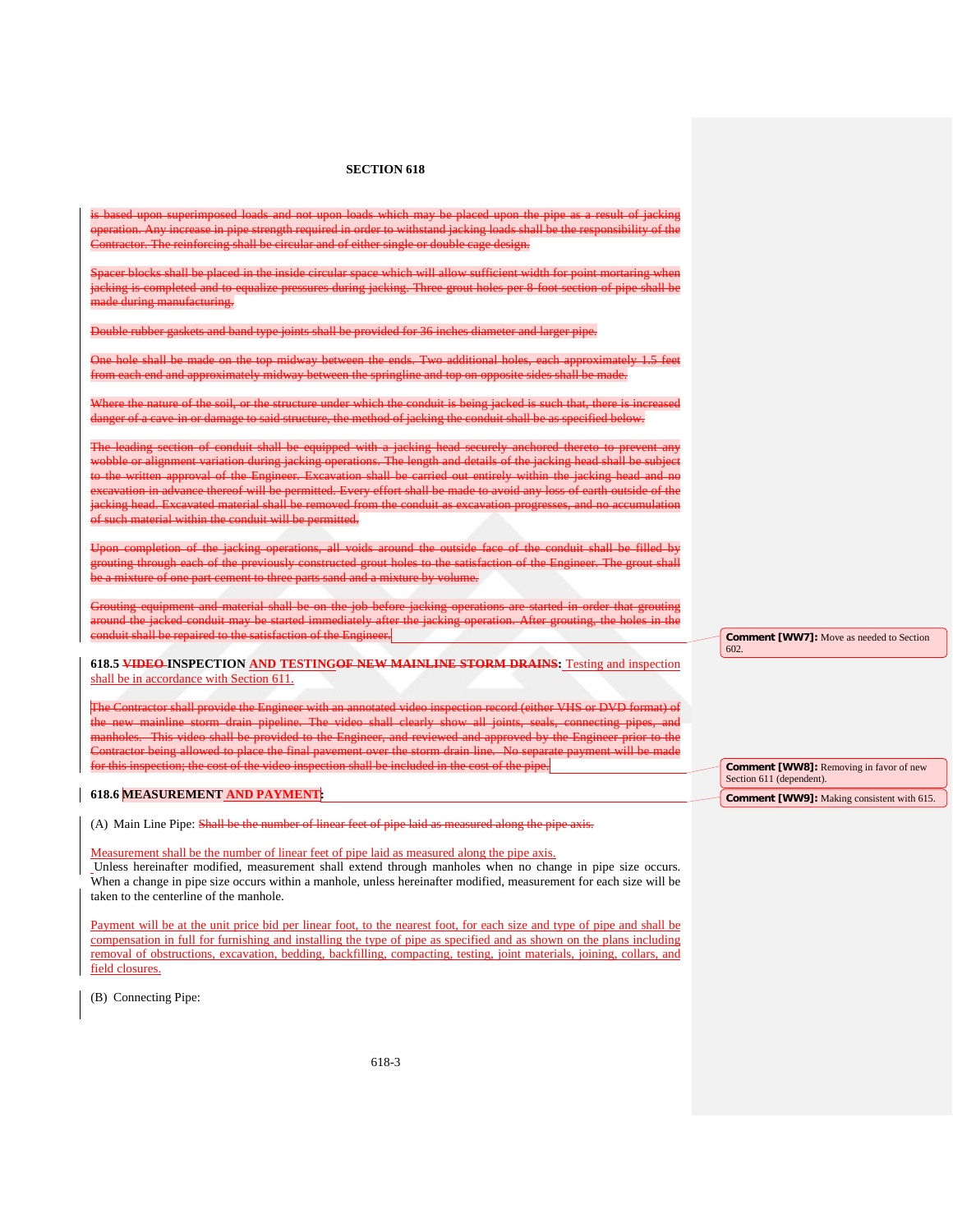Measurement Sshall be the number of linear feet of pipe installed, as measured along the pipe axis from a main line pipe, or a manhole, or a catch basin to a catch basin, or a plugged end, and shall include the portions of the connecting pipe embedded in the above structures.

Payment will be at the unit price bid per linear foot, to the nearest foot for each size of pipe and shall be compensation in full for furnishing and installing complete in place as shown on the plans and as specified, the connecting pipe and specials including spur connections, removal of obstructions, excavation, bedding, backfilling, compacting, joint materials, joining, collars, field closures, and testing.

(C) Jacked Pipe: Shall be made at the ground surface and shall be the number of linear feet of ground surface undisturbed by the cut and cover construction on either side of the  $\frac{1}{2}$ 

# **618.7 PAYMENT:**

in Line Pipe: Will be paid at the unit price id shall be compensation in full for furnishing and installing the type of pipe as specified planting removal of obstructions, excavations, excavation, backfilling, testing, testing, testing, i<br>https://www.filling.com/pacting, joint materials, joint materials, joint materials, in the materials, in the m and field closures

eting Pipe: Will be paid shall be compensation in full for furnishing and installing complete in place as shown on the plans and as specified, the connecting pipe and specials including spur connections, removal of obstructions, excavation, bedding, backfilling, compacting, joint materials, joining, collars, field closures, and testing.

acked Pipe: Will be paid the same as for main line pipe.

*- End of Section* -

**Comment [WW10]:** Move to Section 602.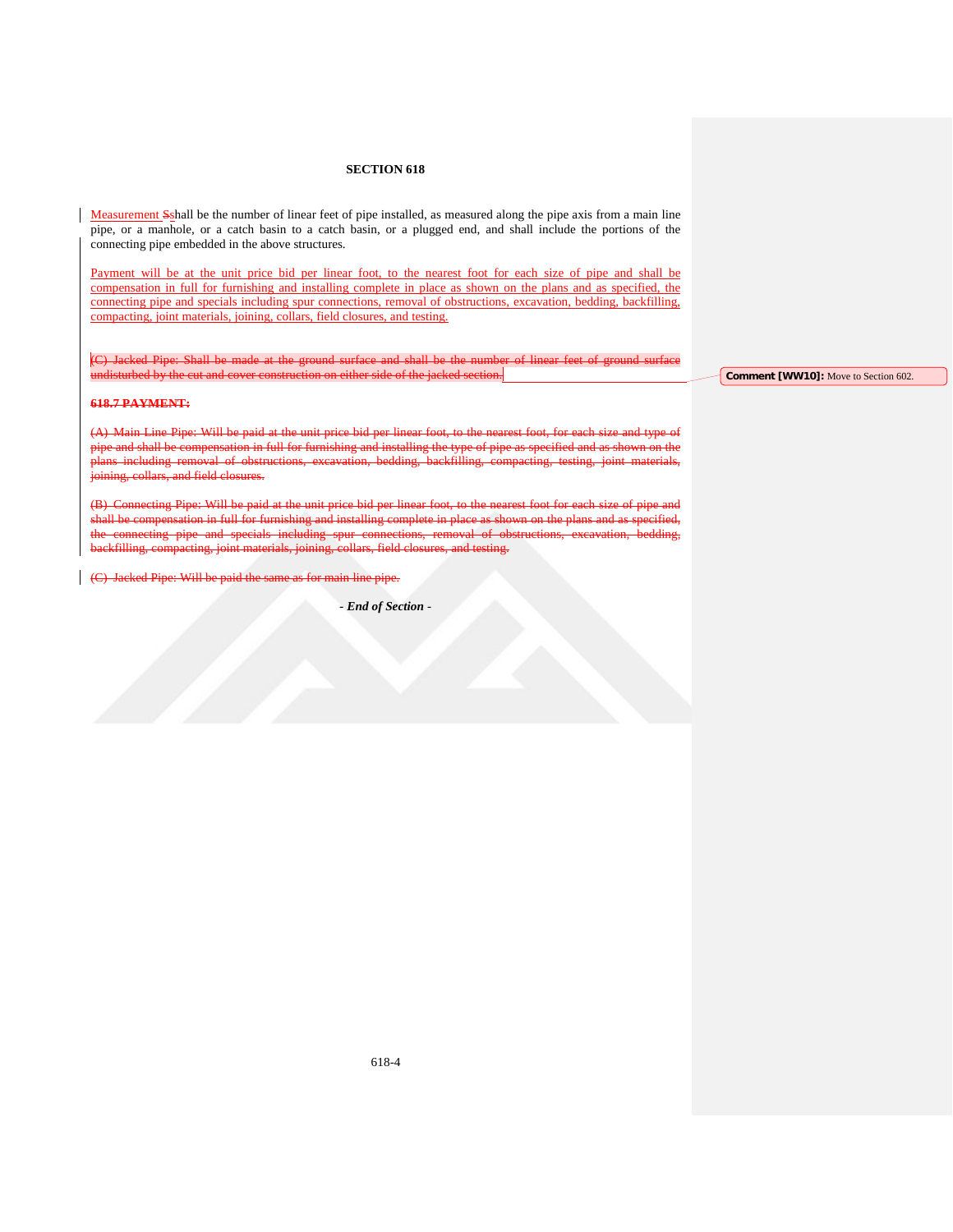